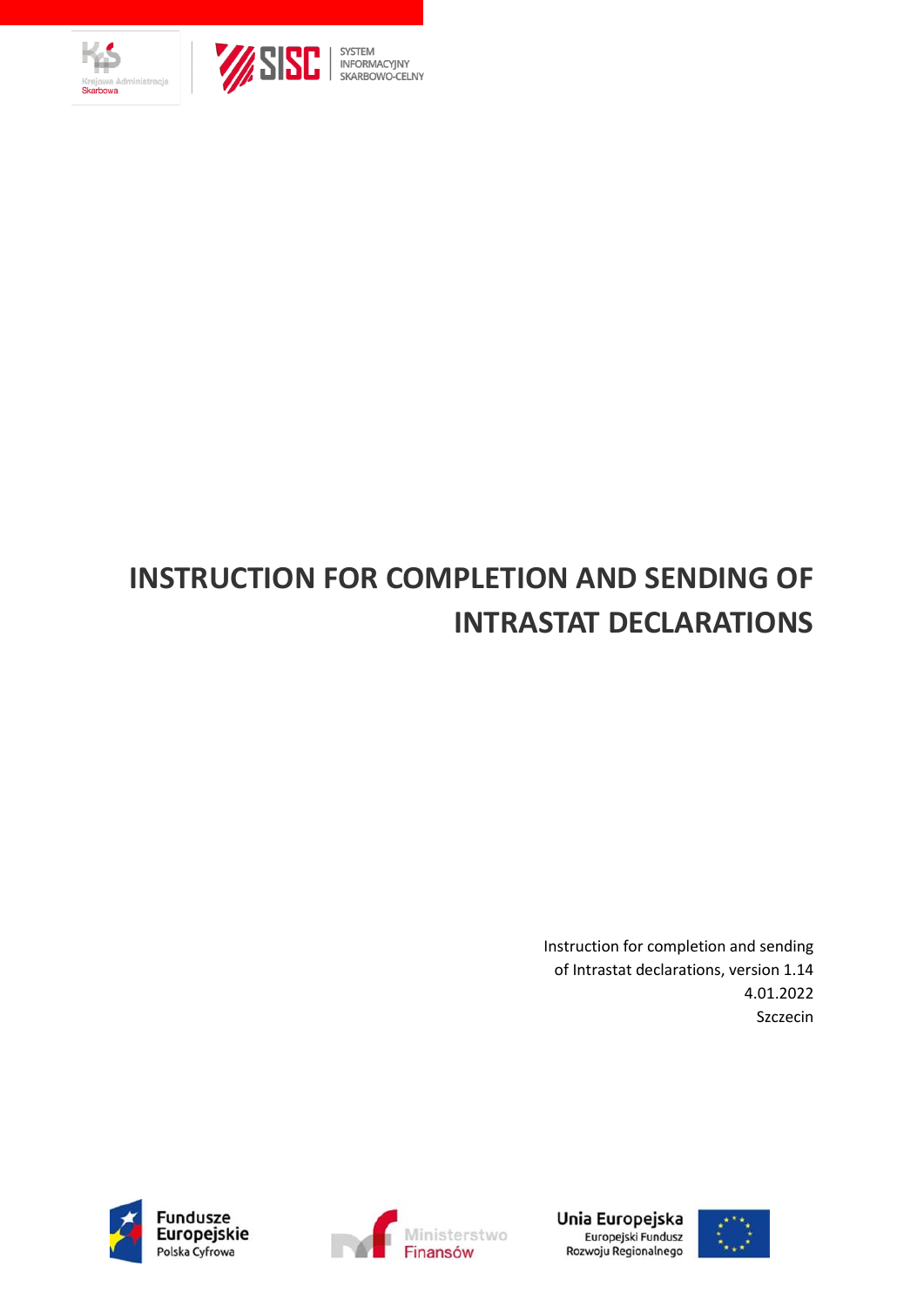### **Imprint document**

| MINISTRY OF FINANCE - NATIONAL TAX ADMINISTRATION                                                                                                                                                         |                                                                                                                                                                                                    |            |                                                                  |                  |    |  |
|-----------------------------------------------------------------------------------------------------------------------------------------------------------------------------------------------------------|----------------------------------------------------------------------------------------------------------------------------------------------------------------------------------------------------|------------|------------------------------------------------------------------|------------------|----|--|
| Document                                                                                                                                                                                                  |                                                                                                                                                                                                    |            | Instruction for completion and sending of INTRASTAT declarations |                  |    |  |
| Version                                                                                                                                                                                                   | 1.14                                                                                                                                                                                               | Date       | 4-01-2022                                                        | Numbers of pages | 53 |  |
|                                                                                                                                                                                                           | Instruction for completion and sending of INTRASTAT declarations brings the person obliged to submit<br>INTRASTAT declarations various issues relevant for the fulfil of the reporting obligation. |            |                                                                  |                  |    |  |
| Implementation document                                                                                                                                                                                   |                                                                                                                                                                                                    |            |                                                                  |                  |    |  |
|                                                                                                                                                                                                           |                                                                                                                                                                                                    |            | Date:                                                            | Signature:       |    |  |
| The team appointed to update e-Intrastat tab on<br><b>PUESC</b><br>in the Intrastat Department<br>at the Tax Administration Chamber in Szczecin<br>under the supervision of the Head of the<br>Department |                                                                                                                                                                                                    | 4-01-2022  | Signature on the original                                        |                  |    |  |
| Approval of the document                                                                                                                                                                                  |                                                                                                                                                                                                    |            |                                                                  |                  |    |  |
|                                                                                                                                                                                                           |                                                                                                                                                                                                    |            | Date:                                                            | Signature:       |    |  |
| Participation in the PUESC Program<br>Position held<br>First and last name                                                                                                                                |                                                                                                                                                                                                    | DD-MM-YYYY |                                                                  |                  |    |  |
|                                                                                                                                                                                                           |                                                                                                                                                                                                    |            |                                                                  |                  |    |  |
|                                                                                                                                                                                                           |                                                                                                                                                                                                    |            | Date:                                                            | Signature:       |    |  |
| Participation in the PUESC Program<br>Position held<br>First and last name                                                                                                                                |                                                                                                                                                                                                    |            | DD-MM-YYYY                                                       |                  |    |  |
| Participation in the PUESC Program<br>Position held<br>First and last name                                                                                                                                |                                                                                                                                                                                                    |            | DD-MM-YYYY                                                       |                  |    |  |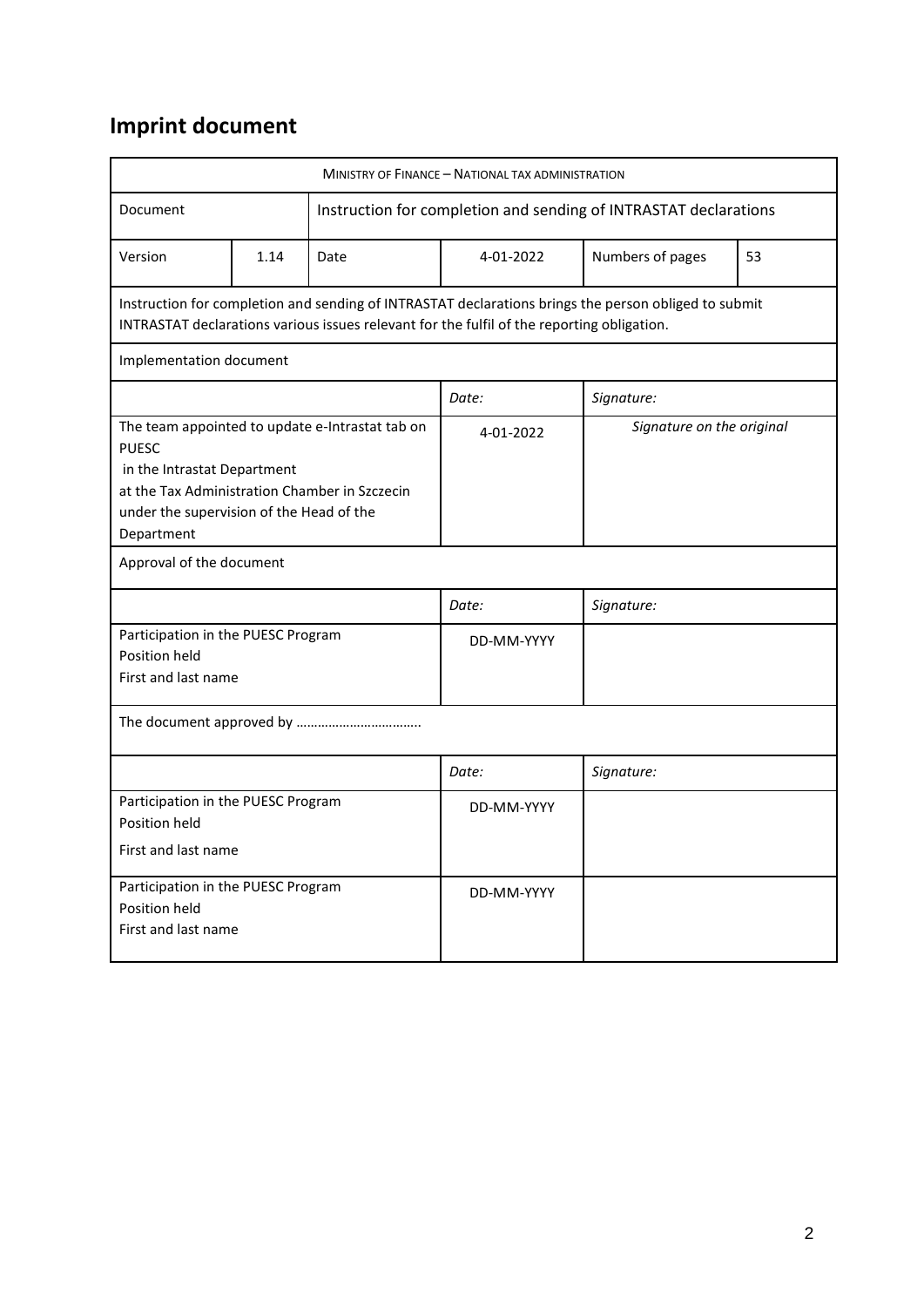### Contents

| 1.1.   | EU rules governing the principles of submitting INTRASTAT declarations  8                     |  |
|--------|-----------------------------------------------------------------------------------------------|--|
| 1.2.   | National provisions governing the principles of submitting IN-TRASTAT declarations  8         |  |
| 1.3.   | Other rules and provisions concerning the submission of IN-TRASTAT declarations  9            |  |
|        |                                                                                               |  |
|        |                                                                                               |  |
|        |                                                                                               |  |
| 2.2.1. |                                                                                               |  |
| 2.2.2. | Manner of ascertaining the existence of reporting obligation  13                              |  |
| 2.2.3. |                                                                                               |  |
|        |                                                                                               |  |
| 2.3.1. |                                                                                               |  |
| 2.3.2. |                                                                                               |  |
|        | 2.4. Simplifications in the INTRASTAT system and exceptional commodity trading  15            |  |
|        |                                                                                               |  |
|        |                                                                                               |  |
| 2.6.1. |                                                                                               |  |
| 2.6.2. |                                                                                               |  |
| 2.6.3. |                                                                                               |  |
|        |                                                                                               |  |
|        |                                                                                               |  |
|        |                                                                                               |  |
| 5.1.   |                                                                                               |  |
| 5.2.   |                                                                                               |  |
|        |                                                                                               |  |
| 6.1.   |                                                                                               |  |
| 6.2.   |                                                                                               |  |
| 6.3.   |                                                                                               |  |
| 6.4.   | Messages generated by the system after submitting the declaration 36                          |  |
|        |                                                                                               |  |
|        | Annex No. 1 - List of commodities of which arrival or dispatch is exempted from the reporting |  |
|        |                                                                                               |  |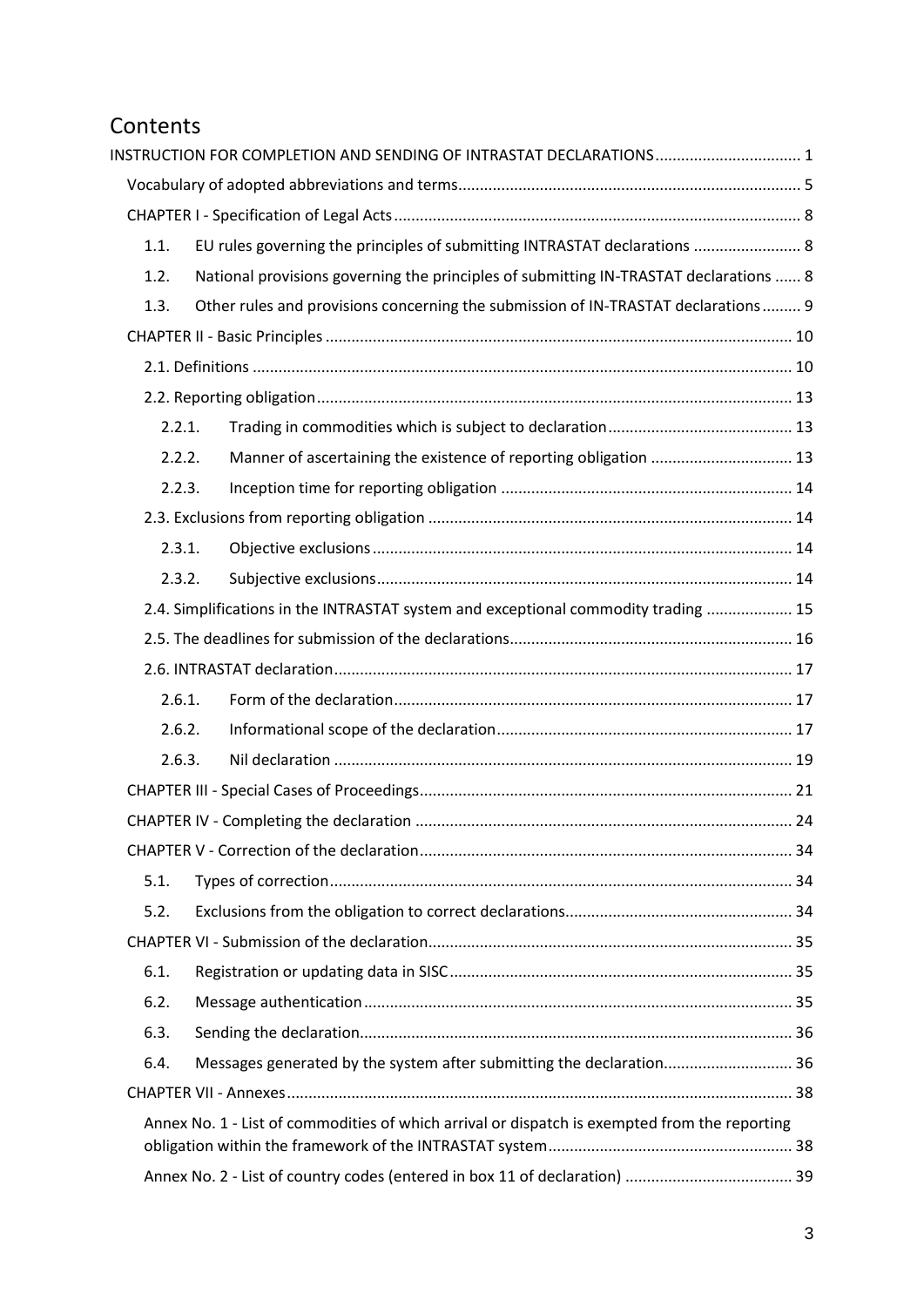| Annex No. 3 - Terms of delivery according to the INCOTERMS 2020 rules  41                    |  |
|----------------------------------------------------------------------------------------------|--|
|                                                                                              |  |
|                                                                                              |  |
|                                                                                              |  |
| Annex No. 7 - Contact details of INTRASTAT, Help Desk and Department of Central Registration |  |
|                                                                                              |  |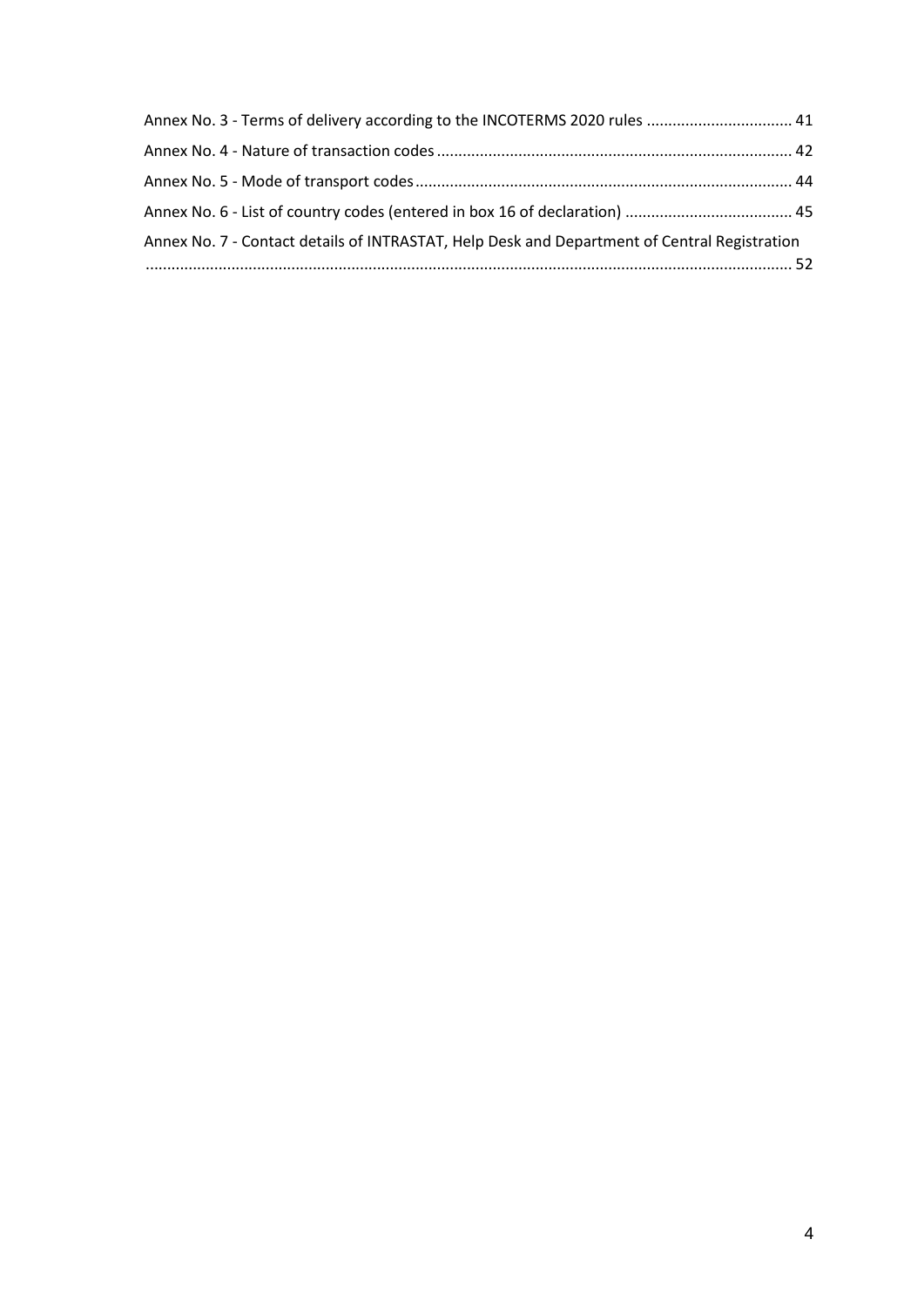### <span id="page-4-0"></span>**Vocabulary of adopted abbreviations and terms**

| Abbreviation/Term                 | <b>Explanation</b>                                                                                                                                                                                                                                                                                                                                                |  |  |
|-----------------------------------|-------------------------------------------------------------------------------------------------------------------------------------------------------------------------------------------------------------------------------------------------------------------------------------------------------------------------------------------------------------------|--|--|
| AIS/INTRASTAT                     | AIS subsystem supporting the performance of tasks in the area of<br>inventory and statistics of Commodity Trading with EU Member<br>States, including handling of applications and analysis of quality and<br>completeness of data collection                                                                                                                     |  |  |
| declaration document              | XML file containing the data of declaration                                                                                                                                                                                                                                                                                                                       |  |  |
| ePUAP                             | Electronic Platform of Public Administration Services                                                                                                                                                                                                                                                                                                             |  |  |
| Instruction                       | This document, including all Annexes hereto                                                                                                                                                                                                                                                                                                                       |  |  |
| <b>INTRASTAT</b>                  | Statistics system on trade in goods between member states of the<br><b>European Union</b>                                                                                                                                                                                                                                                                         |  |  |
| ist@t                             | Program for creating INTRASTAT declarations in the electronic form<br>made available free of charge at PUESC in the tab Usługi sieciowe<br>$'' \rightarrow$ "System AIS" $\rightarrow$ "Materiały informacyjne AIS - Generowanie<br>elektronicznych zgłoszeń INTRASTAT"                                                                                           |  |  |
| qualified electronic<br>signature | Advanced electronic signature that is used by means of a qualified<br>electronic signature device and which is based on a qualified<br>electronic signature                                                                                                                                                                                                       |  |  |
| own identification number         | A unique number, previously not present in the system for an<br>obligated person, consisting of a sequence of alphanumeric<br>characters (digits, letters) in any combination - no more than 14<br>characters.                                                                                                                                                    |  |  |
| reference period                  | The calendar month in which the goods physically left the Member<br>State's statistical territory (dispatch) or were entered into the<br>Member State's statistical territory (arrival);                                                                                                                                                                          |  |  |
| authorized person                 | An individual or legal entity, and an organizational unit without<br>legal personality, authorized by the person obliged to represent it<br>before customs or to communicate with the SISC on its behalf. The<br>authorized person may be the representative of the obliged person<br>or, for example, an employee who performs duties within his / her<br>duties |  |  |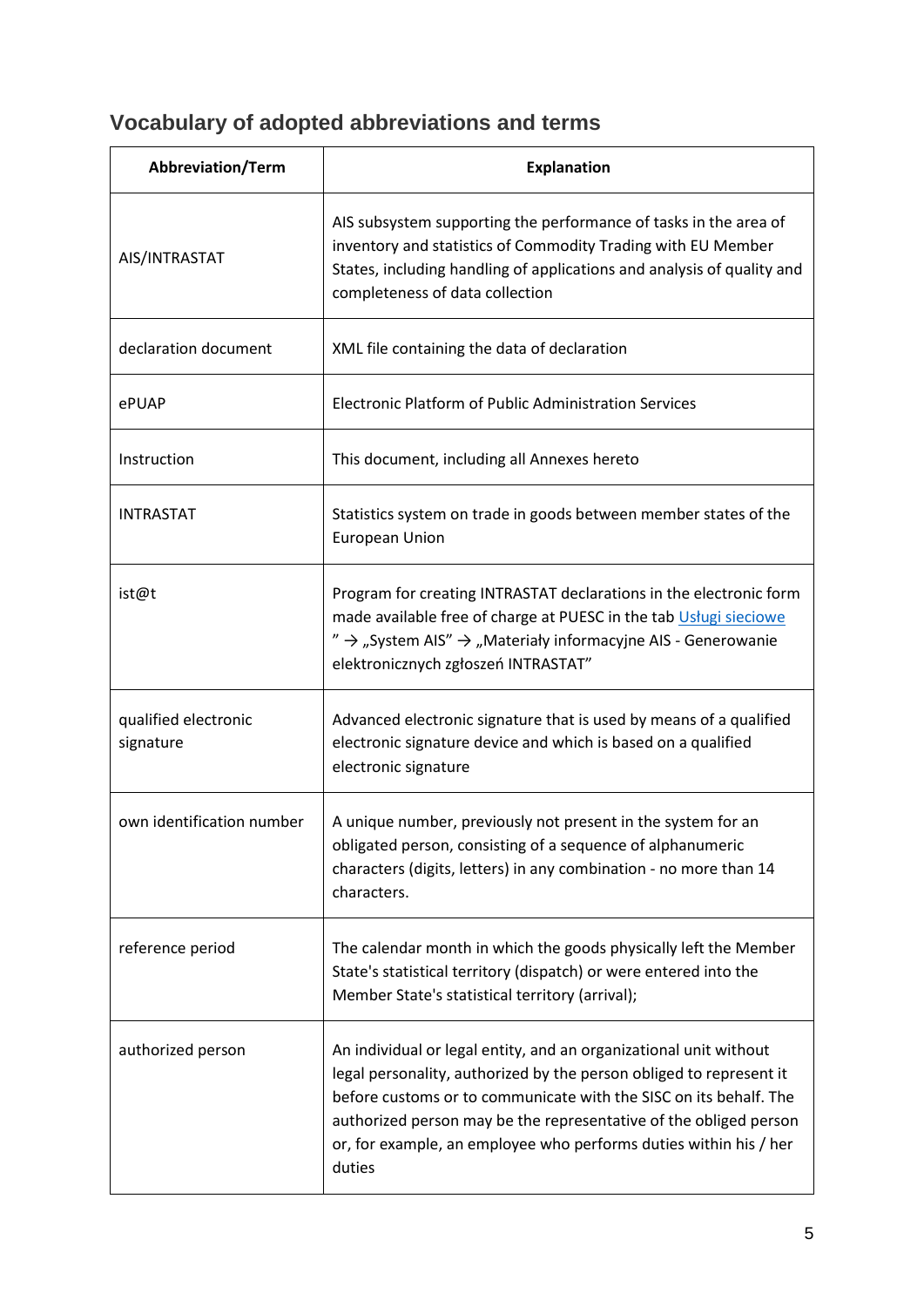| <b>Abbreviation/Term</b>                                                                                   | <b>Explanation</b>                                                                                                                                                                                                                                                                                                                                                                                                                                                                                                                |  |  |  |
|------------------------------------------------------------------------------------------------------------|-----------------------------------------------------------------------------------------------------------------------------------------------------------------------------------------------------------------------------------------------------------------------------------------------------------------------------------------------------------------------------------------------------------------------------------------------------------------------------------------------------------------------------------|--|--|--|
| electronic signature                                                                                       | Data in electronic form that is attached or logically associated with<br>other data in electronic form and used by the signatory as a<br>signature                                                                                                                                                                                                                                                                                                                                                                                |  |  |  |
| customs electronic<br>signature                                                                            | An electronic signature verified by means of a customs certificate<br>referred to in art. 10b of the Customs Law, made available free of<br>charge to customers at PUESC                                                                                                                                                                                                                                                                                                                                                          |  |  |  |
| personal signature                                                                                         | An advanced electronic signature verified by means of a personal<br>signature certificate, i.e. an electronic confirmation, which assigns<br>the data used to validate the personal signature to the holder of the<br>ID card, confirming the data of the holder.                                                                                                                                                                                                                                                                 |  |  |  |
| <b>Trusted signature</b><br>(previously called the<br>signature confirmed by the<br>ePUAP trusted profile) | Electronic signature submitted by the holder of a trusted profile,<br>whose authenticity and integrity are ensured using an electronic<br>seal of the responsible minister for computerization, including:<br>person identification data, determined on the basis of an<br>a)<br>electronic identification means issued in the system, including:<br>name (names),<br>surname,<br>PESEL number.<br>the identifier of the electronic identification means by which it<br>b)<br>was submitted,<br>the time of its submission.<br>c) |  |  |  |
| box                                                                                                        | One of the data referred to in $\S$ 13 of Regulation                                                                                                                                                                                                                                                                                                                                                                                                                                                                              |  |  |  |
| <b>Customs Law</b>                                                                                         | Customs Law Act of 19 March 2004 Customs Law (Journal of Laws<br>of 2021, item1856,)                                                                                                                                                                                                                                                                                                                                                                                                                                              |  |  |  |
| <b>PUESC</b>                                                                                               | <b>Electronic Services Portal of the Tax and Customs Service (PUESC),</b>                                                                                                                                                                                                                                                                                                                                                                                                                                                         |  |  |  |
| Regulation                                                                                                 | Regulation of the Minister of Development and Finance of 25<br>November 2021 on INTRASTAT declarations (Journal of Laws of<br>2021 item 2258)                                                                                                                                                                                                                                                                                                                                                                                     |  |  |  |
| XML specification                                                                                          | Specification of electronic INTRASTAT statistical declarations in the<br>version published on PUESC in the "Usługi sieciowe" $\rightarrow$ "System<br>$AIS'' \rightarrow$ "Specyfikacje komunikatów AIS – AIS/INTRASTAT"                                                                                                                                                                                                                                                                                                          |  |  |  |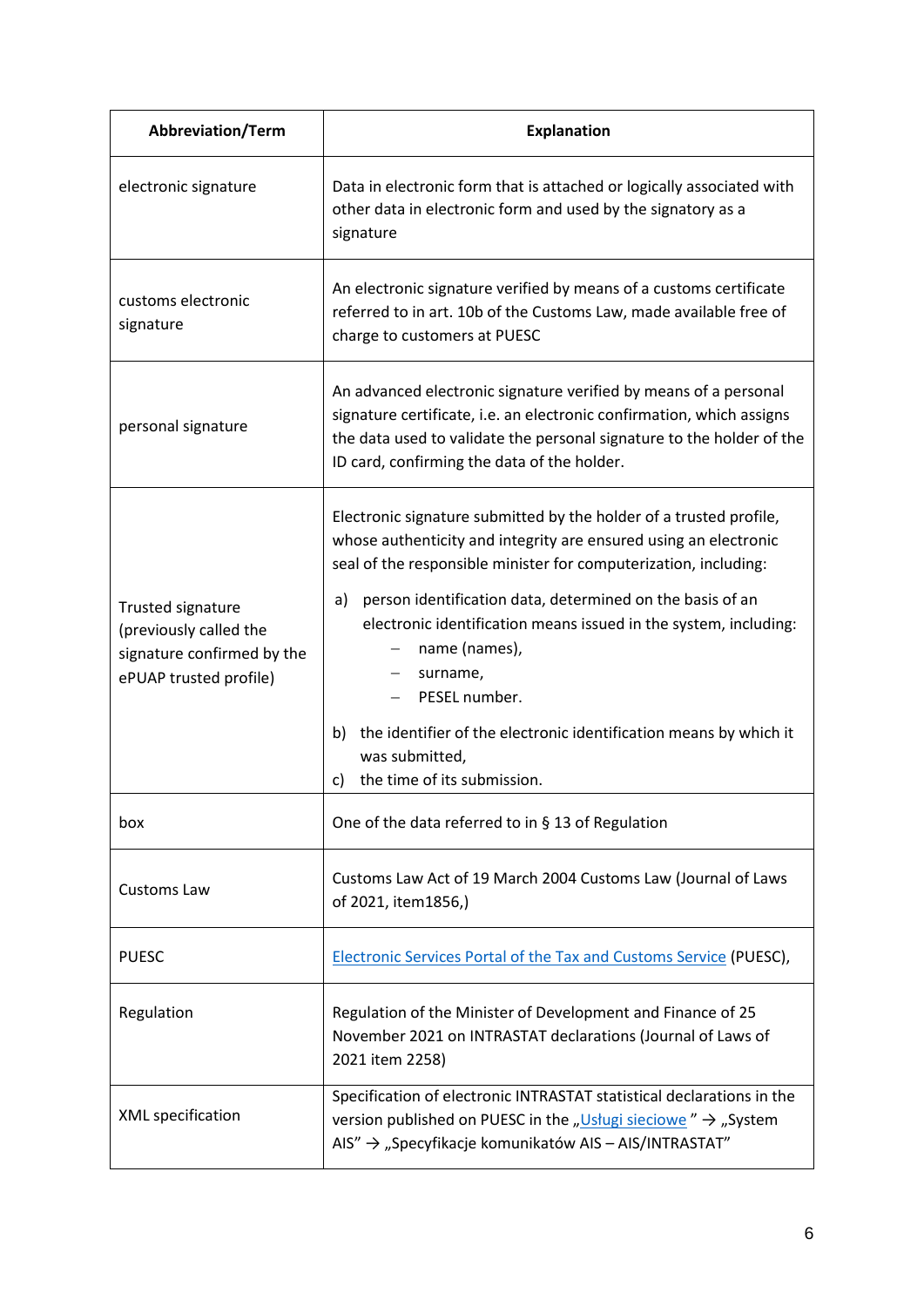| <b>Abbreviation/Term</b> | <b>Explanation</b>                                                                                                                                                                                                |  |  |  |
|--------------------------|-------------------------------------------------------------------------------------------------------------------------------------------------------------------------------------------------------------------|--|--|--|
| <b>SISC</b>              | Tax and Customs Information System                                                                                                                                                                                |  |  |  |
| <b>UCC</b>               | Union Customs Code - Regulation (EU) No 952/2013 of the<br>European Parliament and of the Council of 9 October 2013 laying<br>down the Union Customs Code (Official Journal L 269/1 of<br>10.10.2013, as amended) |  |  |  |
| <b>XML</b>               | Universal formal language which is designed for presenting various<br>data in the structured manner (Extensible Mark-up Language)                                                                                 |  |  |  |
| declaration              | An INTRASTAT declaration in an electronic form made by means of<br>an IT system, in accordance with the XML specification                                                                                         |  |  |  |
| partial declaration      | INTRASTAT declaration covering the information about a part of<br>carried out commodity arrivals or dispatches, referred to in § 5 of<br>the Regulation                                                           |  |  |  |
| nil declaration          | INTRASTAT declaration for the reference period in which the person<br>liable did not carry out any arrivals or dispatches of goods (referred<br>to in § 16 of the Regulation)                                     |  |  |  |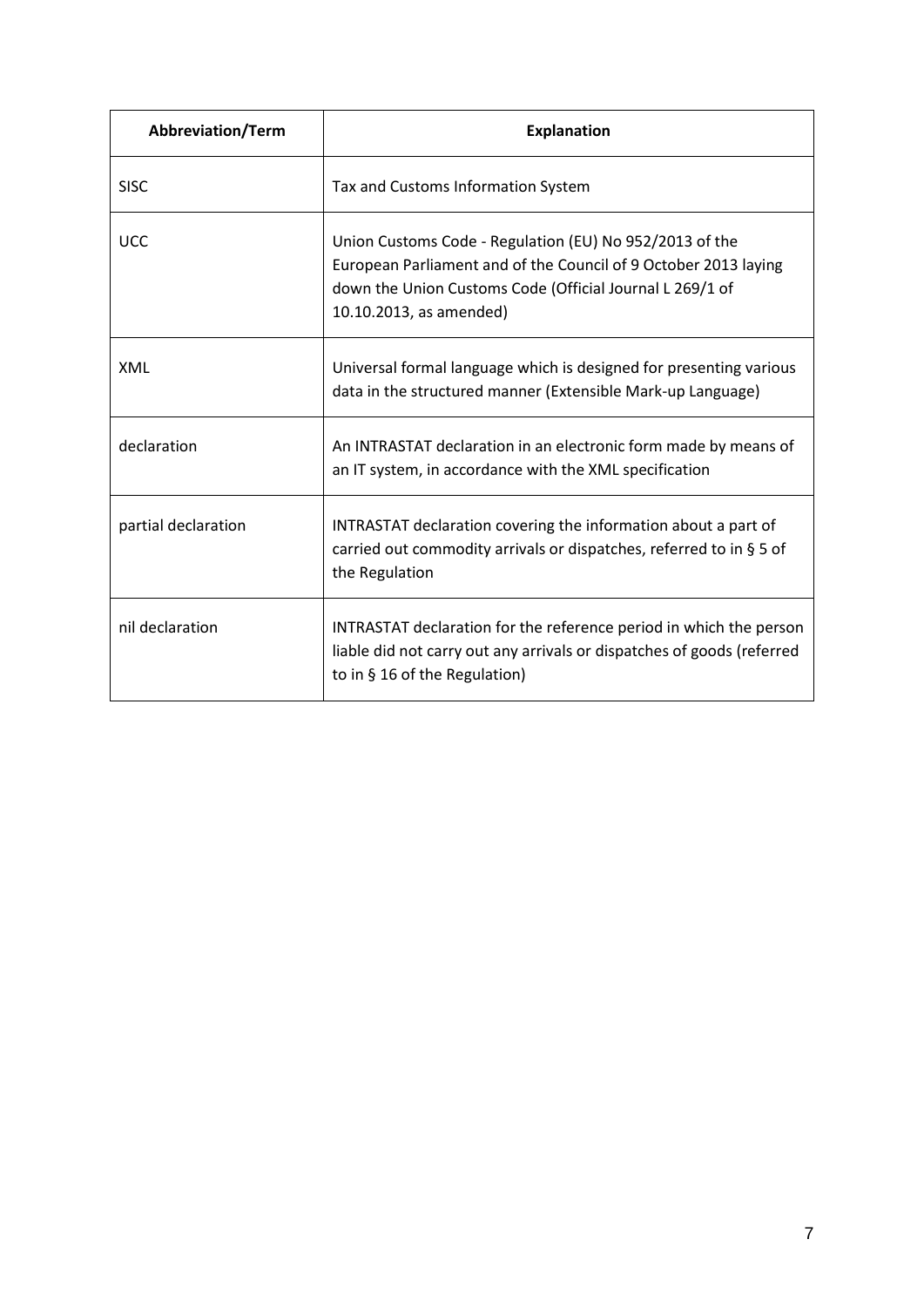### <span id="page-7-1"></span><span id="page-7-0"></span>**CHAPTER I - Specification of Legal Acts**

### **1.1. EU rules governing the principles of submitting INTRASTAT declarations**

- 1) Regulation (EU) 2019/2152 of the European Parliament and of the Council of 27 November 2019 on European business statistics, repealing 10 legal acts in the field of business statistics (EU OJ L 327/1 of 17.12.2019);
- 2) Commission Implementing Regulation (EU) 2020/1197 of 30 July 2020 laying down technical specifications and arrangements pursuant to Regulation (EU) 2019/2152 of the European Parliament and of the Council on European business statistics repealing 10 legal acts in the field of business statistics (EU OJ L 271/1 of 18.8.2020);
- 3) Council Regulation (EEC) No. 2658/87 of 23 July 1987 on the tariff and statistical nomenclature and on the Common Customs Tariff (EU OJ L 256 of 07.09.1987 as amended);
- 4) Commission Implementing Regulation (EU) 2021/1832 of 12 October 2021 amending Annex I to Council Regulation (EEC) No 2658/87 on the tariff and statistical nomenclature and on the Common Customs Tariff (EU OJ L 385.1 of 29.10.2021);
- 5) Corrigendum to Commission Implementing Regulation (EU) 2021/1832 of 12 October 2021 amending Annex I to Council Regulation (EEC) No 2658/87 on the tariff and statistical nomenclature and on the Common Customs Tariff (EU OJ L 2021.414.1 of 19.11.2021);
- 6) Commission Implementing Regulation (EU) 2020/1470 of 12 October 2020 on the nomenclature of countries and territories for the European statistics on international trade in goods and on the geographical breakdown for other business statistics (EU OJ L 334.2 of 13.10.2020);
- <span id="page-7-2"></span>7) Regulation (EU) No 952/2013 of the European Parliament and of the Council of 09 October 2013 laying down the Union Customs Code (EU OJ L 269.1 of 10.10.2013 as amended).

### **1.2. National provisions governing the principles of submitting IN-TRASTAT declarations**

- 1) Act of 19 March 2004 Customs Law (Journal of Laws from 2021, item 1856) Chapter 8 "Recording and statistics of trade between EU Member States";
- 2) Regulation of the Ministry of Development and Finance of 25 November 2021 on INTRASTAT declarations (Journal of Laws of 2021, item 2258);
- 3) Regulation of the Council of Ministers of 19 November 2021 on the program of statistical surveys of official statistics for the year2022 (Journal of Laws from 2021, item 2303);
- 4) Act of 29 August 1997 Tax Ordinance (Journal of Laws from 2021 item 1540 as amended);
- 5) Act of 16 November 2006 on stamp duty (Journal of Laws from 2020 item 1546 as amended);
- 6) Act of 29 June 1995 on official statistics (Journal of Laws from 2021, item 955 as amended);
- 7) Act of 6 March 2018 The Entrepreneurs Law (Journal of Laws from 2021, item 162 as amended)
- 8) Act of 11 March 2004 on the goods and services tax (Journal of Laws from 2021, item 685, as amended)
- 9) Act of 5 September 2016 on trust services and electronic identification (Journal of Laws of 2021 item 1797).
- 10) Act of 17 February 2005 on the informatisation of the activities of entities performing public tasks (Journal of Laws of 2021, item 670, as amended);
- 11) Act of 18 November 2020 on electronic deliveries (Journal of Laws of 2020, item 2320, as amended).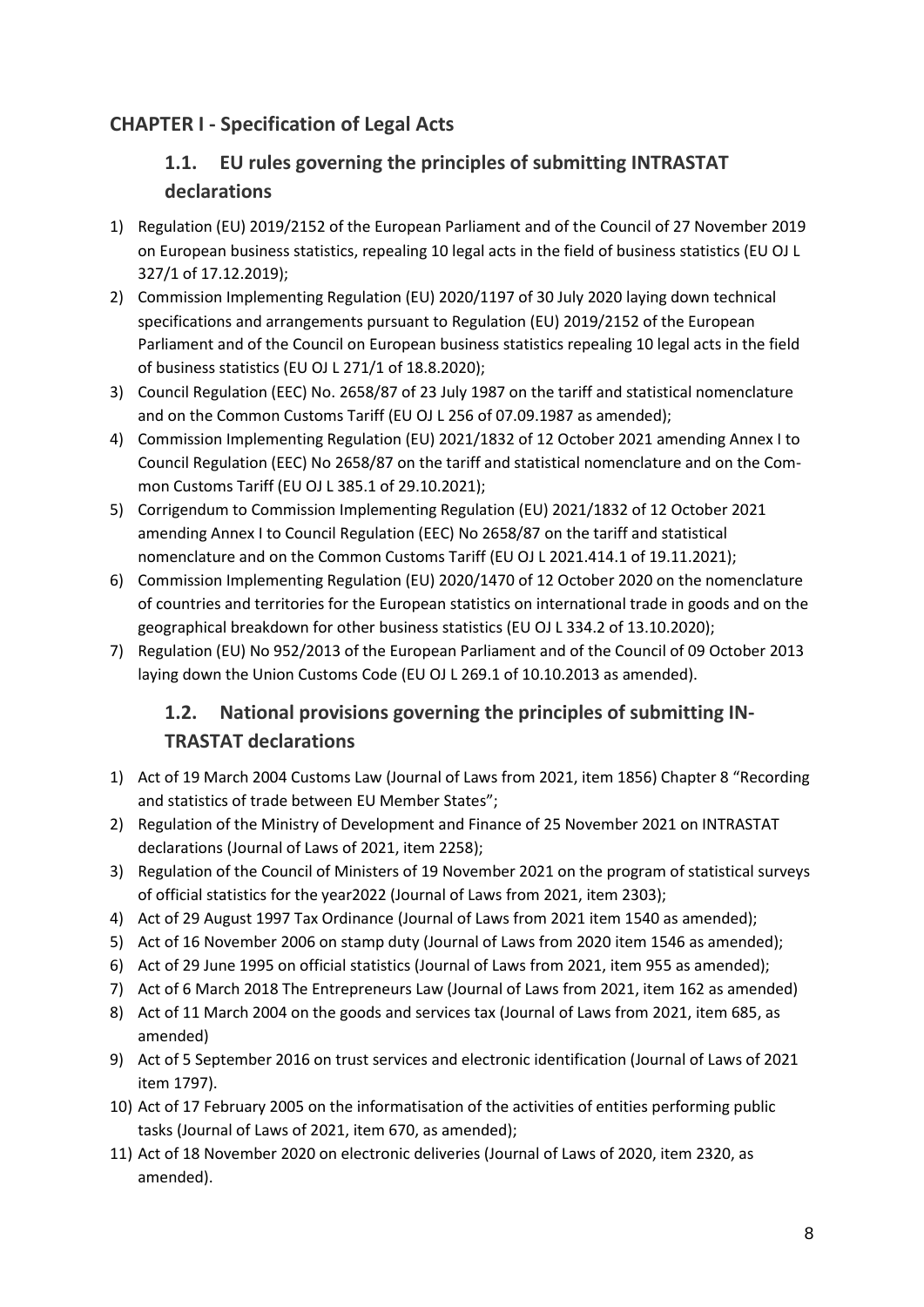### <span id="page-8-0"></span>**1.3. Other rules and provisions concerning the submission of IN-TRASTAT declarations**

Specification of XML.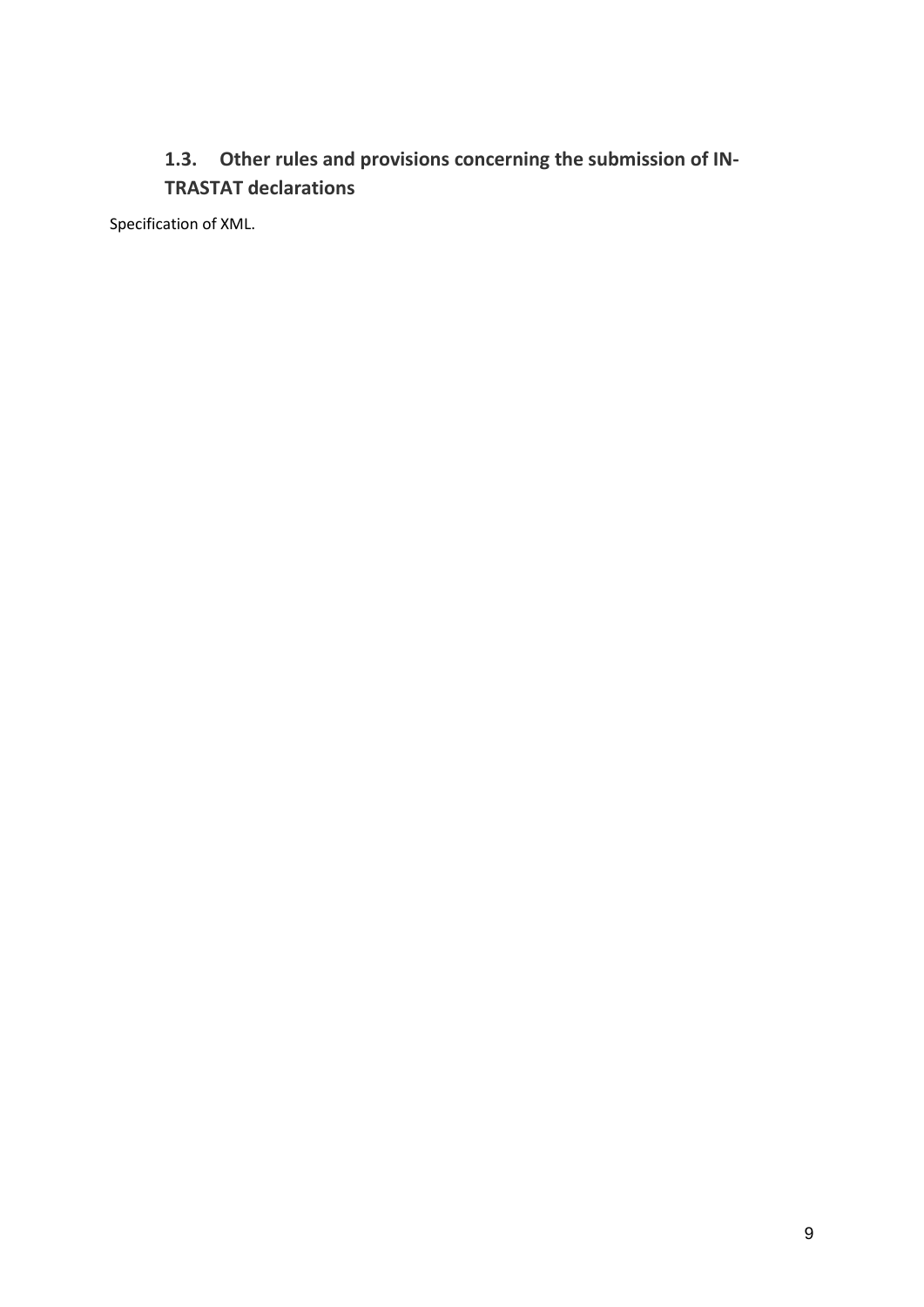### <span id="page-9-0"></span>**CHAPTER II - Basic Principles**

#### **2.1. Definitions**

<span id="page-9-1"></span>The following definitions are used for the purposes of this Instruction:

- 1. "commodities" (or "goods") all and any movable property;
- 2. "specific goods or movements" means the goods or movements of goods, which by their very nature, diverge from the principle to record physical movements of goods across the border of a Member State or require specific methodological provisions different from the provisions applicable to all other goods or movements, especially: vessels and aircrafts, delivery of goods to vessels and aircraft, goods delivered to offshore installations and obtained from them, sea products, spacecrafts;
- 3. "customs authority" the Director of the Tax Administration Chamber in Szczecin;
- 4. "EU commodities":
	- a. commodities entirely obtained in the customs territory of the EU, and which do not include goods from countries or territories outside the customs territory of the EU;
	- b. commodities brought into the customs territory of the EU from countries or territories outside that territory and released for free circulation in;
	- c. commodities obtained or produced in the customs territory of the EU, exclusively from goods referred to in point b) or from the commodities referred to in points a) and b);
- 5. "Member State of intra-UE export" the Member State from statistical territory of which goods are exported to their destination in another Member State;
- 6. "Member State of intra-UE import" the Member State in the statistical territory of which goods are imported from another Member State;
- 7. "Statistical territory of the Union" –shall comprise the statistical territories of the Member States. The statistical territory of a Member State shall correspond to its territory as considered for the determination of the customs territory of the Union in the Union Customs Code, by way of derogation, the statistical territory of Germany shall include the island of Helgoland.
- 8. "goods in transit between Member States" means goods which, on their way to the Member State of destination, move through any intermediate Member State or stop for reasons related only to the transport of the goods, without such movement being an import or export of goods in that Member State;
- 9. "person liable" (the party responsible for providing information):
	- a. natural person, legal person, or organizational entity not having the corporate personality, participating in the trade with the Member States of the EU and registered for VAT in the Member State of dispatch, who:
		- has concluded a contract, with the exception of transport contracts, giving rise to the dispatch of commodities or, failing that
		- dispatches or provides for dispatch of commodities or, failing that,
		- is in possession of the commodities which are the subject of dispatch

or its tax representative in accordance to the regulations on goods and services tax;

in case when the value of its dispatches of commodities in the reference year (year un-der review) or in the preceding year exceeded the value respectively fixed for the statistical basic threshold in dispatch, determined for the current reference year;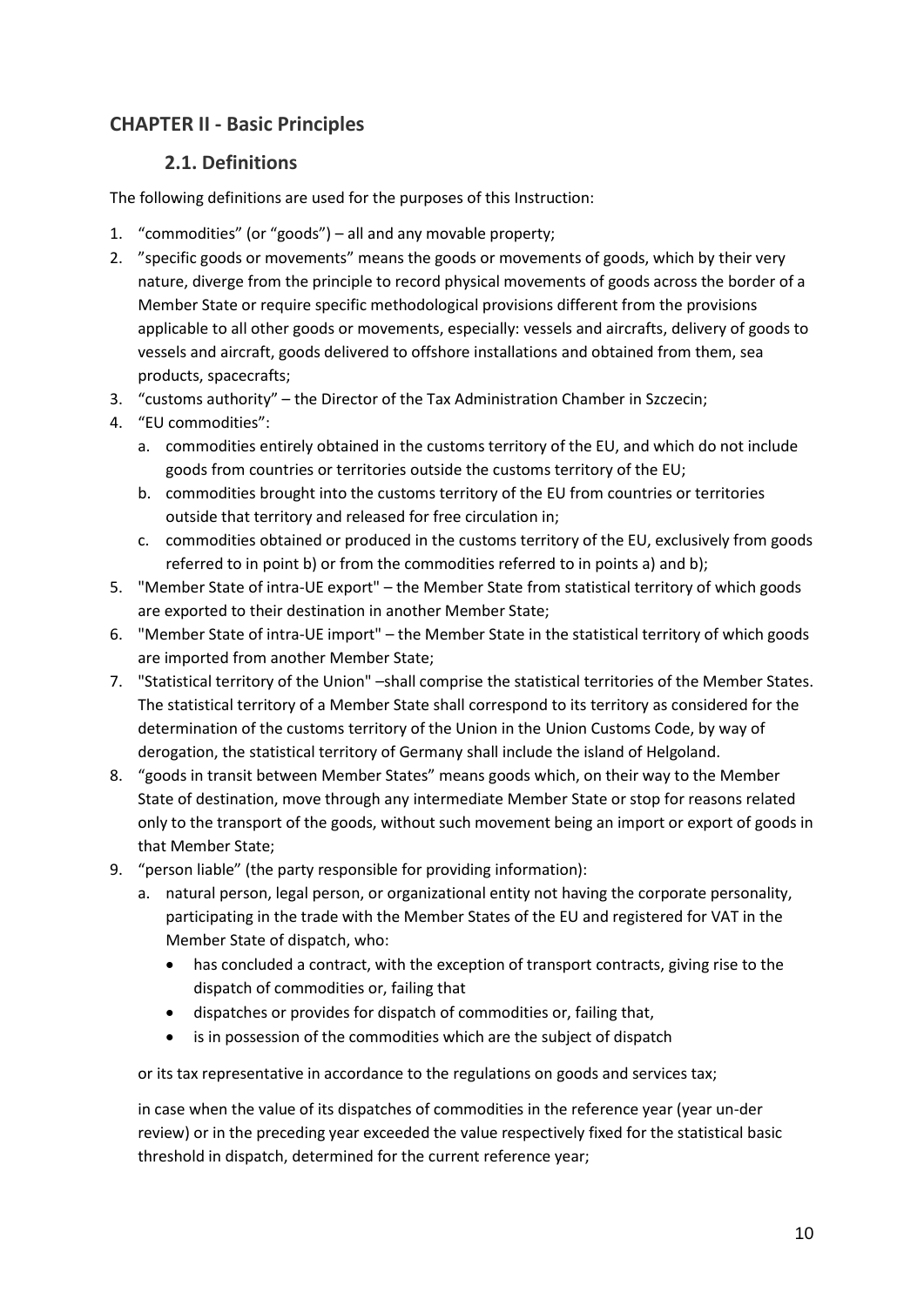- b. natural person, legal person, or organizational entity not having the corporate personality, participating in the trade with the Member States of the EU and registered for VAT in the Member State of arrival, who:
	- has concluded a contract, with the exception of transport contracts, giving rise to the delivery of commodities or, failing that
	- takes delivery or provides for delivery of commodities or, failing that,
	- is in possession of the commodities which are the subject of the delivery or its tax representative in accordance to the regulations on goods and services tax; in case when the value of its arrivals of commodities in the reference year (year under review) or the preceding year exceeded the value respectively fixed for the statistical basic threshold in arrival, determined for the current reference year;
- 10. "declaring third party" a third party who submits declarations on behalf of the person liable, In accordance with Article 99 par. 2 of the Customs Law it can be a person in the meaning of Article 5 pkt. 4 UCC, in particular customs representative;
- 11. "statistical thresholds" values of trading in commodities above which comes into being the obligation to submit declarations or changes the scope data submitted in declaration. Two statistical thresholds are distinguished:
	- a. "the basic threshold" statistical threshold above which comes into being the reporting obligation within the framework of the INTRASTAT system; person who has exceeded such level of trade becomes obliged to submit declarations, starting from the reference period in which the exceeding of threshold takes place;
	- b. "the detailed threshold" determined at the considerably higher level than the basic threshold. With its exceeding is connected the necessity of submitting more detailed declarations – all boxes concerning the commodities are completed in such declarations.

Statistical thresholds value shall be specified by the President of the Central Statistical Office and shared on the website of the [Central Statistical Office.](https://stat.gov.pl/en/intrastat/basic-information-on-intrastat-system/system-of-statistical-thresholds/)

Statistical thresholds are separately fixed for the arrival and dispatch and on such account the reporting obligation resulting from them has to be considered separately for every type of turnover.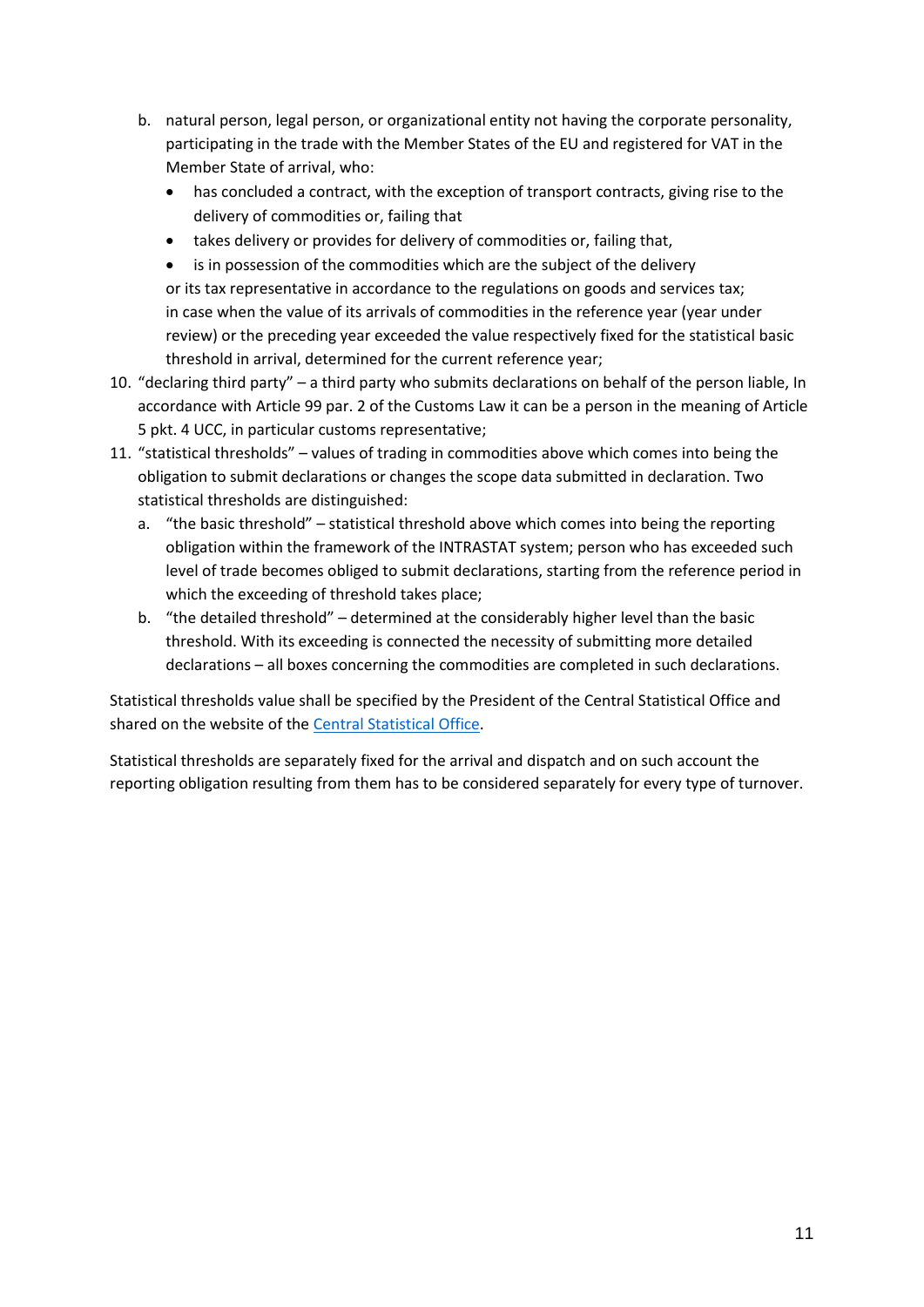Values of the statistical thresholds in force since 2020:

| Year | <b>Turnover direction</b> | <b>Basic threshold</b> | <b>Detailed threshold</b> |
|------|---------------------------|------------------------|---------------------------|
|      |                           | (in PLN)               | (in PLN)                  |
|      |                           |                        |                           |
|      | for arrival               | 4 000 000              | 65 000 000                |
| 2020 | for dispatch              | 2 000 000              | 108 000 000               |
|      |                           |                        |                           |
|      | for arrival               | 4 000 000              |                           |
| 2021 | for dispatch              | 2 000 000              | 108 000 000               |
|      |                           |                        |                           |
|      | for arrival               | 4 000 000              | 65 000 000                |
| 2022 | for dispatch              | 2 000 000              | 120 000 000               |

12. "resident and non-resident" – pursuant to the provisions of the Act of 27 July 2002 – The Foreign currency law (Journal of Laws from 2020, item708, as amended):

- a. "residents" are:
	- natural persons who have their place of residence within the country and legal persons with their seat (principal place of business) within the country, as well as other subjects with their seat within the country who (which) have the powers to contract obligations and acquire rights on their own behalf; also the branches, agencies and enterprises established in the territory of the country by non-residents are residents,
	- Polish diplomatic missions, consular offices, as well as other Polish special agencies and missions enjoying the diplomatic and/or consular immunities and privileges;
- b. "non-residents" are:
	- natural persons who have their place of residence abroad and legal per-sons with their principal place of business abroad, as well as other sub-jects with their principal place of business abroad who (which) have the powers to contract obligations and acquire rights on their own behalf; also the branches, agencies and enterprises established abroad by residents are non-residents,
	- foreign diplomatic missions, consular offices as well as other foreign special agencies and missions and international organizations enjoying the diplomatic and/or consular immunities and privileges;
- c. "non-residents from third countries" are natural persons, legal persons and other persons who (which) have the powers to contract obligations and acquire rights on their own behalf, with their place of residence or principal place of business in third countries; also the branches, agencies and enterprises established in the territory of those countries by residents or non-residents from other countries are non-residents from third countries.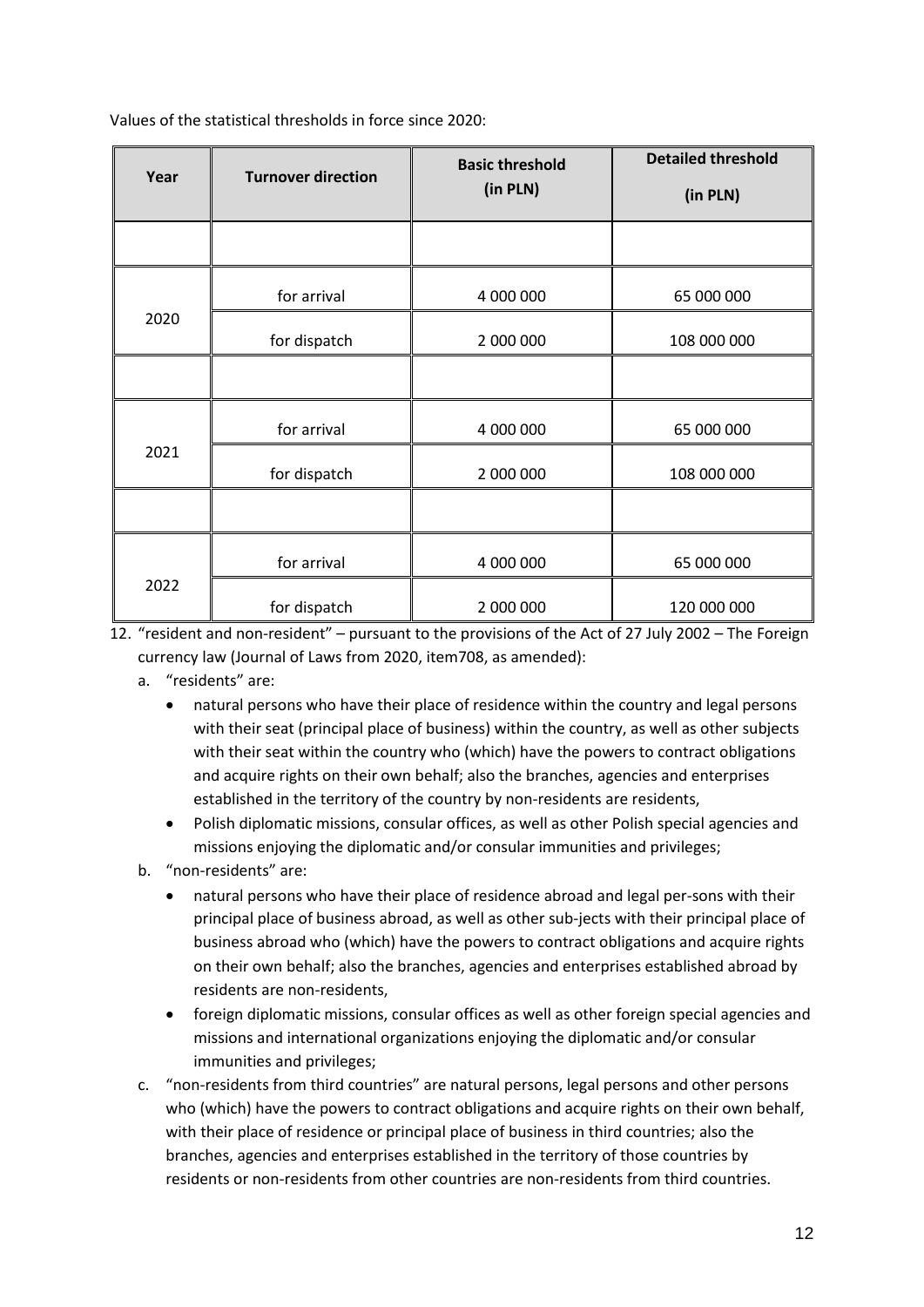### **2.2. Reporting obligation**

#### <span id="page-12-1"></span><span id="page-12-0"></span>2.2.1. Trading in commodities which is subject to declaration

The following dispatches and arrivals of commodities are subject of declaration to the INTRASTAT system:

- 1) Dispatches cover, among other things, the following commodities leaving a Member State of dispatch and destined to another Member State:
	- a) EU commodities, except for the commodities which are transported between the Member States;
	- b) non-union commodities placed in the Member State of dispatch under the in-ward processing customs procedure.
- 2) Arrivals of commodities cover the following commodities imported to the Member State of arrival, which were originally exported from another Member State:
	- a) EU commodities, except for the commodities are transported the Member States;
	- b) non-union commodities previously placed in relevant Member State of dispatch, which are placed under the customs procedure of inward processing or have been released for free turnover in the importing Member State.

**NOTE**: Subject of declaration to the INTRASTAT system is the physical movement of EU commodities from one Member State to another Member State (e.g. EU commodities which are sent from Germany directly to Poland have to be declared for the INTRASTAT system in both countries). Also, the movement of commodities from one Member State to another Member State is subject to declaration when the commodities cross external frontiers of the European Union (e.g. commodities which are send from Poland to Italy and cross – without any repacking and unloading – the frontiers of Switzerland have to be declared for the INTRASTAT system in Poland and in Italy).

#### <span id="page-12-2"></span>2.2.2. Manner of ascertaining the existence of reporting obligation

The value of carried out arrival and dispatch of commodities, is determined as follows:

- 1) as the value of transactions reckoned as the arrival in the INTRASTAT system, which are at the same time intra-EU acquisitions in the meaning of the regulations on goods and services tax, is acknowledged the amount which constitutes the basis to their value-added tax (i.e. with-out the amount of such tax). If the basis of taxation includes the excise duty, such duty should not be taken into account when the value of such transactions is determined;
- 2) as the value of transactions reckoned as the dispatch in the INTRASTAT system, which are at the same time intra-EU deliveries in the meaning of the regulations on goods and services tax, is acknowledged the amount which constitutes the basis to their value-added tax (i.e. without the amount of such tax). If the basis of taxation includes the excise duty, such duty should not be taken into account when the value of such transactions is determined;
- 3) as the value of the other transactions reckoned as the dispatch or the arrival in the INTRA-STAT system is acknowledged the current value of commodities themselves assessed by the party, which would be determined within the framework of a normal sale-purchase transaction. In case of commodities arriving/dispatched after the processing, the value of processing service should be added to their invoice value;
- 4) the value of transactions mentioned in points 1-3 does not include the value of arriving or dispatched commodities mentioned in Annex 1 to the Instruction.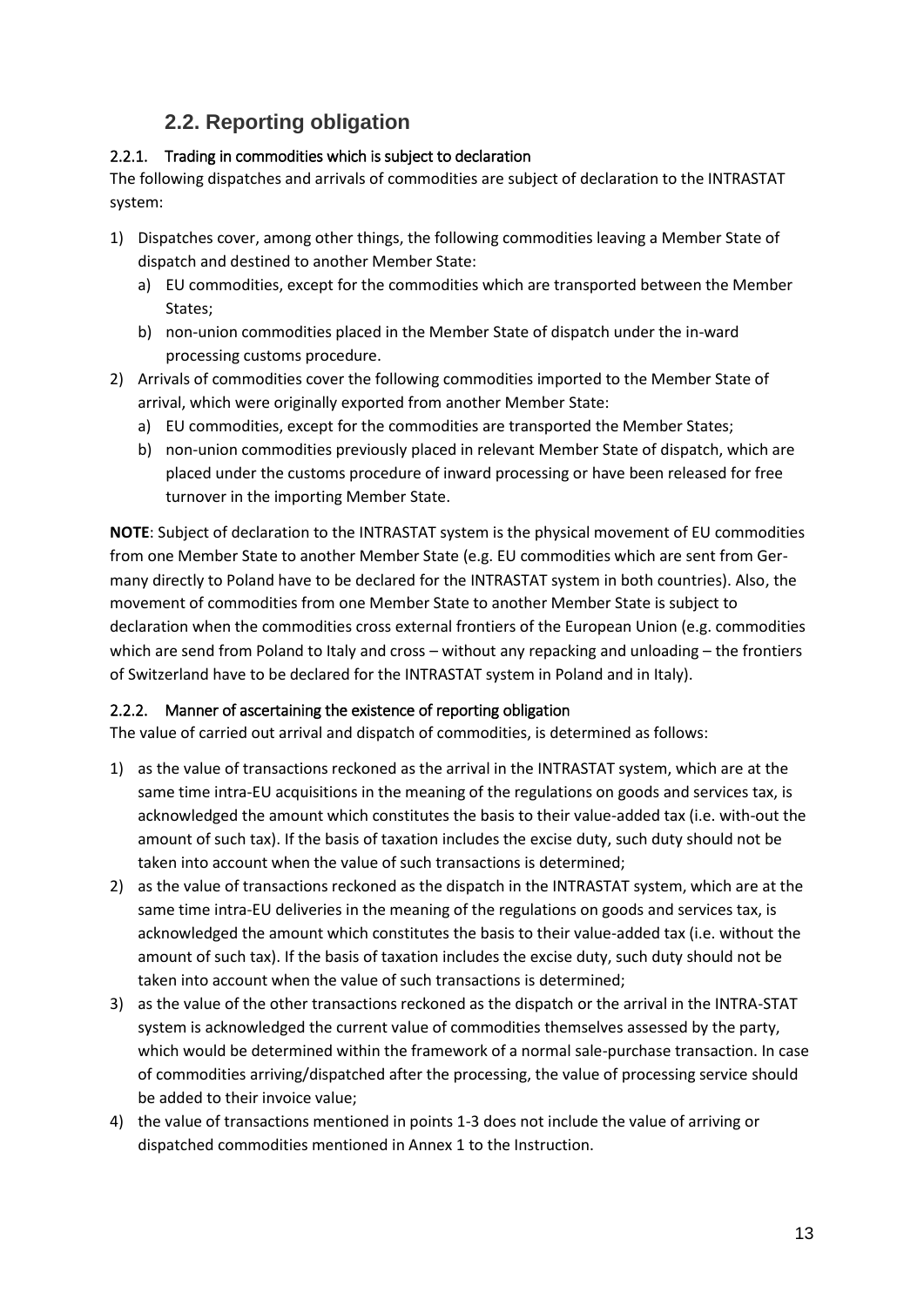**NOTE**: The existence of reporting obligation is ascertained separately for the arrival and for the dispatch.

#### <span id="page-13-0"></span>2.2.3. Inception time for reporting obligation

The reporting obligation arises when:

1) the value of commodity arrivals or dispatches performed in the year preceding the reference year exceeded the value determined for the statistical basic threshold in arrival or the statistical basic threshold in dispatch, respectively, fixed for the current year

– in such case the declaration is submitted for the first reference period of the reference year and should be continued until the end (for last month of the year) of reference year respectively;

2) the value of performed commodity dispatches or arrivals exceeded the value determined for the statistical basic threshold in arrival or the statistical basic threshold in dispatch, respectively, fixed for the current reference year

– in such case the declaration is submitted for the reference period in which the statistical basic threshold was exceeded.

**IMPORTANT**: In the event when the value of carried out commodity arrivals or dispatches exceeded, in the year preceding the reference year or in the current year, the value determined for the statistical detailed threshold in arrival or the statistical detailed threshold in dispatch, fixed for the current reference year then the declarations shall be submitted in accordance with the requirements specified for every threshold, respectively.

### **2.3. Exclusions from reporting obligation**

#### <span id="page-13-2"></span><span id="page-13-1"></span>2.3.1. Objective exclusions

The declaration shall not cover the commodities mentioned in Annex No. 1 to the Instruction.

#### <span id="page-13-3"></span>2.3.2. Subjective exclusions

The following subjects are excluded from the obligation to submit declarations:

- 1) of which turnover in arrival or in dispatch in the year preceding the reference year and in the current year has not exceeded the statistical basic threshold fixed for the current year;
- 2) which suspended the pursuance of economic activity on the grounds of the regulations The Entrepreneurs Law – for the reference periods to which such suspension refers, provided that:
	- a) in the event that the external commodity turnover is carried out during the sus-pension period and it falls under the scope of INTRASTAT reporting system, then the declaration shall be submitted for reference periods in which arrivals or dis-patches are performed;
	- b) when the economic activity suspension period is terminated, or in case of the resumption of economic activity pursuance before the expiration of such period, the person liable shall submit declarations starting from the reference period in which occurs the first day of economic activity resumption, if the obligation to submit declarations, determined in accordance with point 2.2.3 in chapter II of this Instruction, still exists.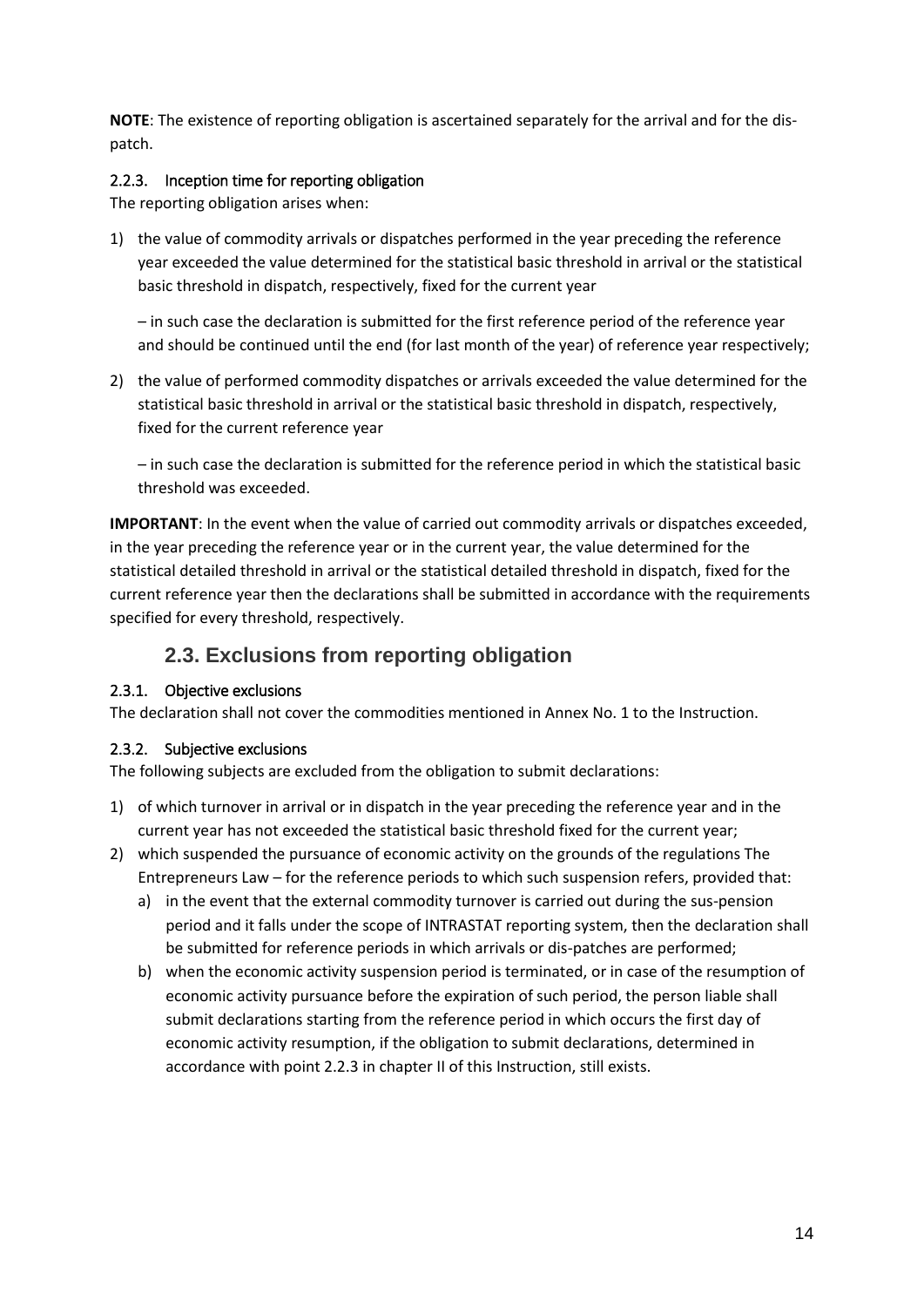### <span id="page-14-0"></span>**2.4. Simplifications in the INTRASTAT system and exceptional commodity trading**

- 1) There is a possibility, after exceeding the statistical detailed threshold, to obtain the written consent of a customs authority to calculate some elements included or not included into the declared statistical values of commodities on the basis of the special criteria. Such consent is given in the written form for a specified period of time, no longer than till the end of the reference year following the year in which it is given. The necessary condition for giving such consent is making probable that the declared statistical value of commodities calculated on the basis of the special criteria would not considerably differ from the statistical value declared without application of these criteria.
- 2) In case of commodity arrivals or dispatches with the total value equal to or lower than the equivalent of EUR 200, which were performed during one reference period from or to one Member State of the EU, such arrivals or dispatches can be jointly presented in one item of the declaration (separately for the arrival and separately for the dispatch), by completing in it boxes: 9 (Item number), 11 (Code of country of dispatch/Code of country of destination), 19 (Invoice value), 14 (Commodity code) and 22 in dispatch (VAT ID number of the trader, for whom value of exporting commodity is the highest) entering there in the following commodity code: 99 50 00 00.

Throughout the reference period such code can be used just once in the arrival declaration and once in the dispatch declaration, in relation to commodity arrivals carried out from one country of dispatch or commodity dispatches carried out to one country of destination.

- 3) In case of the arrival or dispatch of commodities intended for operators of offshore installations and commodities necessary for the operation of engines, machines and other equipment used in such installations, the information scope of declaration can be limited to the following boxes: 9 (Item number), 11 (Code of country of dispatch/Code of country of destination ), 14 (Commodity code), 20 (Statistical value in PLN), together with the use of the following commodity codes and marks:
	- a) within the scope of commodity codes:
		- 99 31 24 00 commodities mentioned in chapters from 1 to 24 of the Combined Nomenclature (CN),
		- 99 31 27 00 commodities mentioned in chapter 27 of the Combined Nomenclature (CN),
		- 99 31 99 00 commodities mentioned in the other chapters of the Combined Nomenclature (CN).
	- b) within the scope of the code of country of destination/dispatch, the QV code should be used.
- 4) In case of the dispatch of commodities intended for the supply of ships or aircraft, the information scope of the declaration may be limited to the following boxes: 9 (Item number), 11 (country of destination code), 14 (Commodity code), 20 (Statistical value in PLN) and using the following commodity codes and designations:
	- a) within the scope of commodity codes:
		- 99 30 24 00 commodities mentioned in chapters from 1 to 24 of the Combined Nomenclature (CN),
		- 99 30 27 00 commodities mentioned in chapter 27 of the Combined Nomenclature (CN),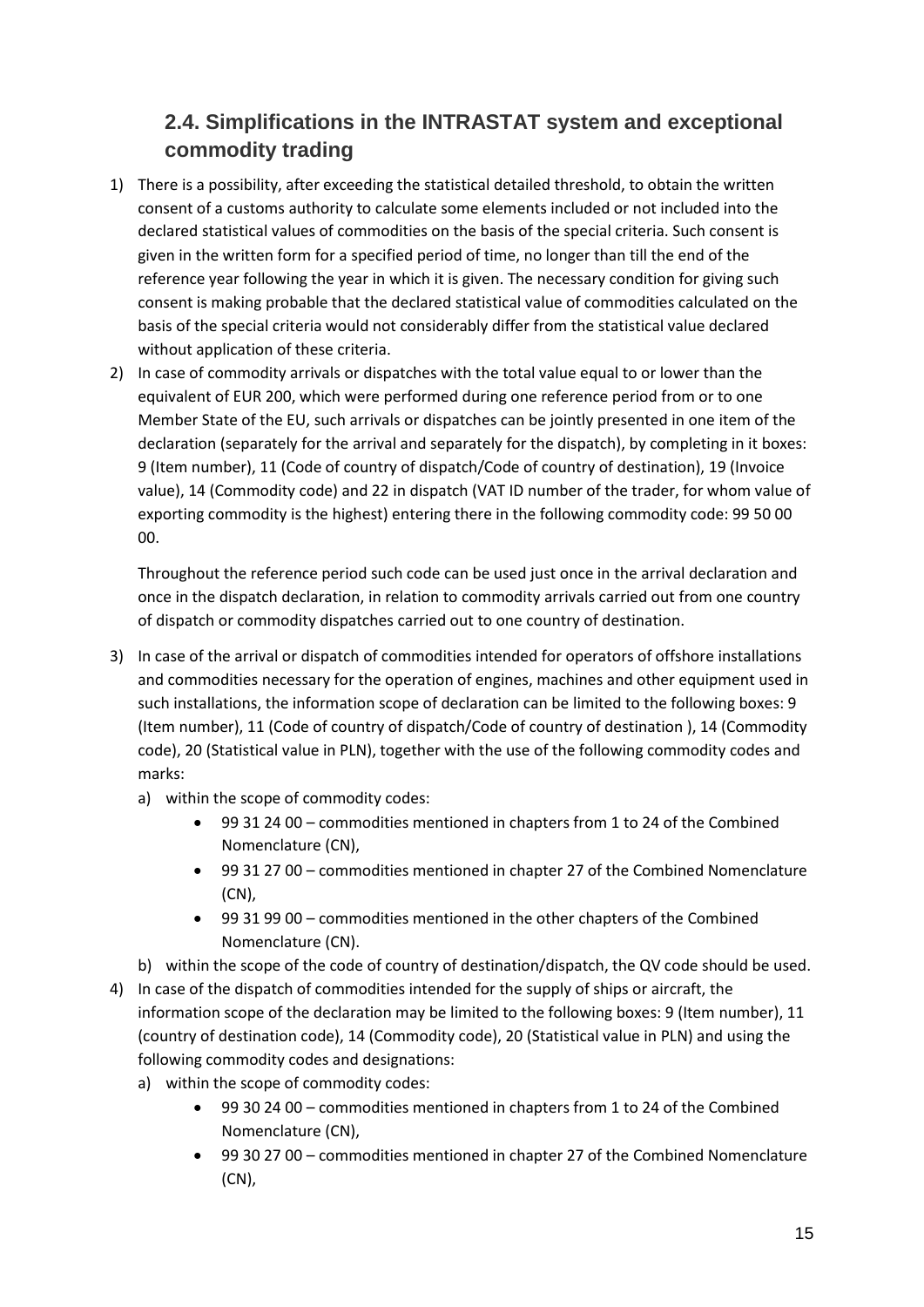- 99 30 99 00 commodities mentioned in the other chapters of the Combined Nomenclature (CN).
- b) within the scope of the code of country of destination/dispatch, the QR code should be used.

**NOTE**: The obligated person who has demonstrated the turnover of the goods in the customs declaration does not submit the INTRASTAT declaration.

5) In case of arrival or dispatch of the commodities, component for industrial company, after the consent Director of the Customs Tax Administrations Chamber in Szczecin, above mentioned in § 17 Regulation, itis possible simplified declaring of arrival or dispatch of the commodities.

At the time, the declaration is filled-in in accordance with the rules applicable to the basic or detailed threshold, respectively, whereby:

- a) -in box 14 (Commodity code), enter the commodity code determined according to the following rule: the first four digits are 9880; the fifth and sixth digits correspond to number of the CN chapter to which the goods forming part of the industrial plant belong; the seventh and eight digits are 0,
- b) -the completion of boxes 17 (Net weight) and 18 (Quantity in supplementary measurement unit) is not required.
- 6) Dispatch or arrival of dismantled or not dismantled commodities, e.g. for transport purposes or for trading reasons, loaded on several modes of transport, should be declared under one position and enter general (total) goods value. If these shipments were made in few reporting periods, the declaration should be made only once – for the reporting month, in which the last batch of goods was received or shipped. If in such cases transport has been done by several modes of transport, the transport type code should be provided to the largest import or export in terms of the weight or value of shipment.
- 7) In case when single shipment contains different parts for motor vehicles or aircrafts, can be captured in one position and be classified under Commodity Code, which refers to good that includes over 50% of imported and exported parts. From such simplified declaring way coachworks, undercarriages and engines for motor vehicles or aircrafts are excluded.

### **2.5. The deadlines for submission of the declarations**

<span id="page-15-0"></span>As a reference period is adopted the calendar month in which the commodities physically left the statistical territory of Member State (dispatch) or were introduced in the statistical territory of Member State (arrival).

Declaration for a given reference period shall be submitted no later than on the 10th day of the month following such period. In case when the 10th day comes on Sunday or a public holiday, time limit for the declaration expires on the first working day following such day.

It is also possible to submit partial declarations, provided that they will include after their summing the whole commodity turnover for a given reference period and that the last partial declaration is submitted by the 10th day of the month following the reference period.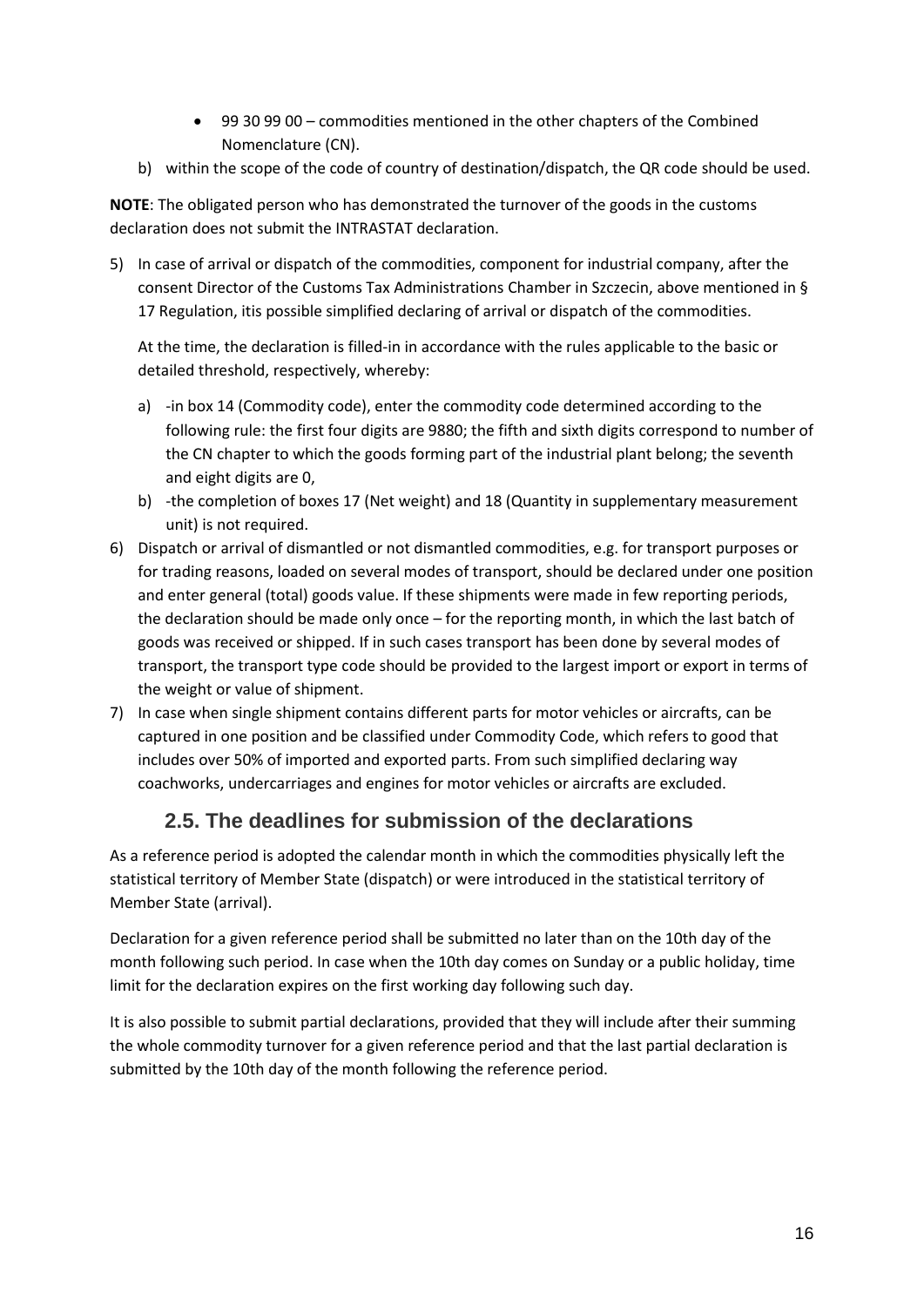### **2.6. INTRASTAT declaration**

#### <span id="page-16-1"></span><span id="page-16-0"></span>2.6.1. Form of the declaration

The declaration and correction of the declaration are prepared in electronic form (the file prepared accordingly with XML specification). Declaration can be made using:

- 1) electronic form available on the PUESC portal in tab "[FORMS](https://puesc.gov.pl/uslugi/formularze)" > "Formularze alfabetycznie" > Deklaracja AIS/INTRASTAT,
- 2) the latest version of ist@t application a link to the installation files (also containing help files and instruction manual using the ist@t program of the INTRASTAT declaration using the existing data, e.g., in the Microsoft Excel spreadsheet), is available on the PUESC in the tab "Usługi [sieciowe](https://puesc.gov.pl/uslugi/uslugi-sieciowe-informacje-i-specyfikacje) " > "System AIS" > "Materiały informacyjne AIS - Generowanie elektronicznych zgłoszeń INTRASTAT",
- 3) using your own application that allows you to create electronic INTRASTAT declarations, compatible with the technical specification XML.

The procedure of sending the declaration is described in detail in Part VI of the Instruction.

#### <span id="page-16-2"></span>2.6.2. Informational scope of the declaration

- 1) The following data have to be provided in declaration if the statistical basic threshold is exceeded:
- BOX 1 Reference period;
- BOX 2 Type of declaration;
- BOX 3 Unit code (enter 420000);
- BOX 4 Receiver in case of the ARRIVAL declaration, or
	- Dispatcher in case of the DISPATCH declaration;
- BOX 5 Declaring third party in case of submitting a declaration through the agency of a

representative;

- BOX 6 Total invoice value in PLN;
- BOX 8 Total number of items;
- BOX 9 Item number;
- BOX 10 Description of commodities;
- BOX 11 Code of the country of dispatch in case of the ARRIVAL declaration, or
	- Code of the country of destination in case of the DISPATCH declaration;
- BOX 13 Nature of transaction code;
- BOX 14 Commodity code;
- BOX 16 Code of the country of origin;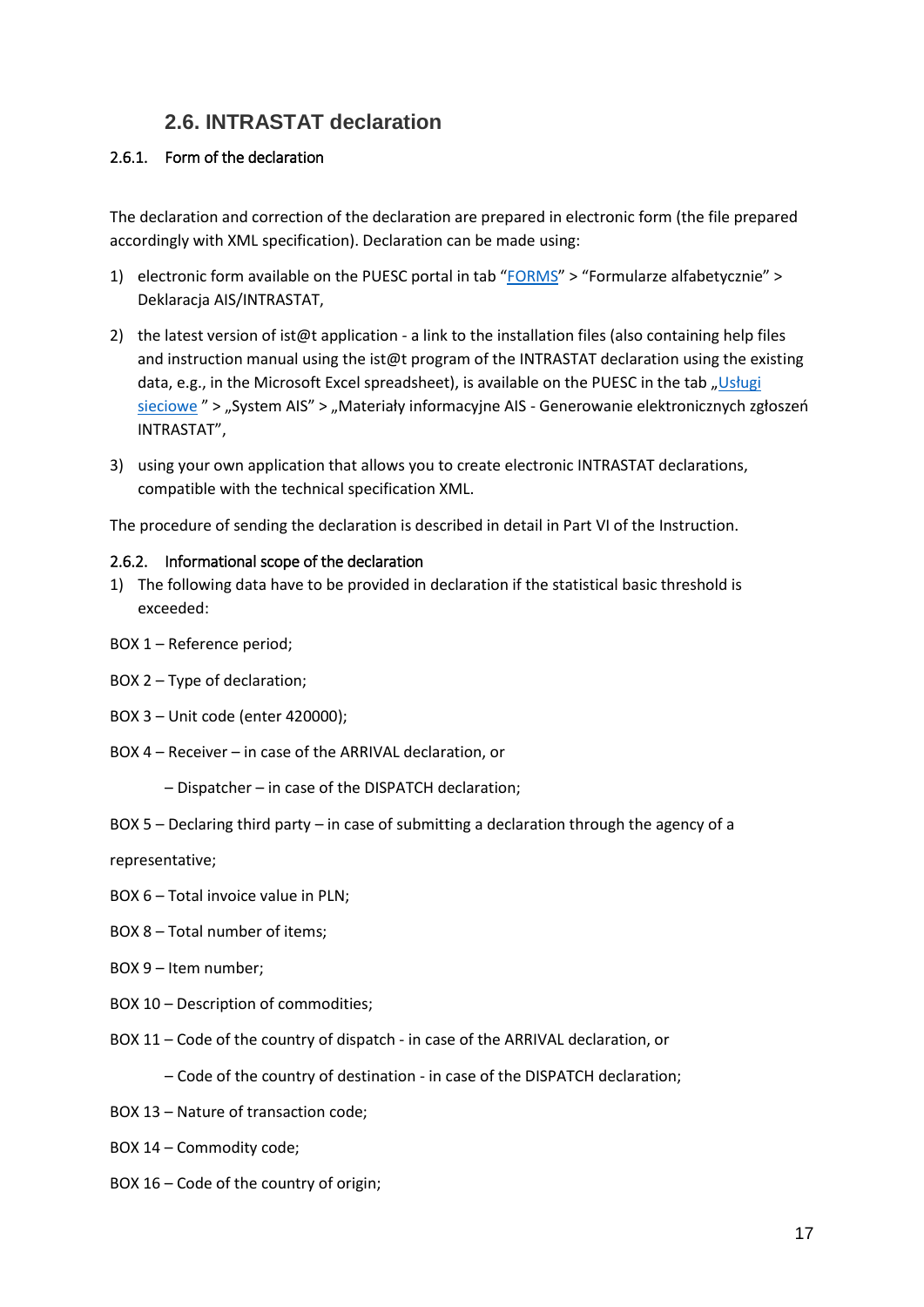BOX  $17$  – Net mass (kg);

BOX 18 – Quantity in supplementary unit of measurement;

BOX 19 – Invoice value in PLN;

BOX 21 – Person filling in the declaration.

BOX 22 – VAT ID number of the trader - in the case of an INTRASTAT dispatch declaration **(special cases for filling in box 22 are described in Chapter IV of the Instruction).**

**NOTE**: Starting with declarations from the January 2022 the country of origin of goods reported in INTRASTAT declarations on imports and exports has been introduced.

That obligation in earlier reporting periods was applied only to INTRASTAT declarations on imports.

If a declaration contains a goods item of which subject are the goods arriving or dispatched with

a view to their processing or after the processing, the following data have to be provided for such goods item, apart from the above mentioned data:

- BOX 7 Total statistical value in PLN;
- BOX 20 Statistical value in PLN.

**NOTE**: In addition, **own identification number** of the declaration is required.

- 2) The following data have to be provided in any declaration if the statistical detailed thresh-old is exceeded:
- BOX 1 Reference period;
- BOX 2 Type of declaration;
- BOX 3 Unit code (enter 420000);

BOX 4 – Receiver – in case of the ARRIVAL declaration, or

– Dispatcher – in case of the DISPATCH declaration;

BOX 5 – Declaring third party – in case of submitting a declaration through the agency of a representative;

- BOX 6 Total invoice value in PLN;
- BOX 7 Total statistical value in PLN;
- BOX 8 Total number of items;
- BOX 9 Item number;
- BOX 10 Description of commodities;
- BOX 11 Code of the country of dispatch in case of the ARRIVAL declaration, or

– Code of the country of destination - in case of the DISPATCH declaration;

BOX 12 – Terms of delivery code;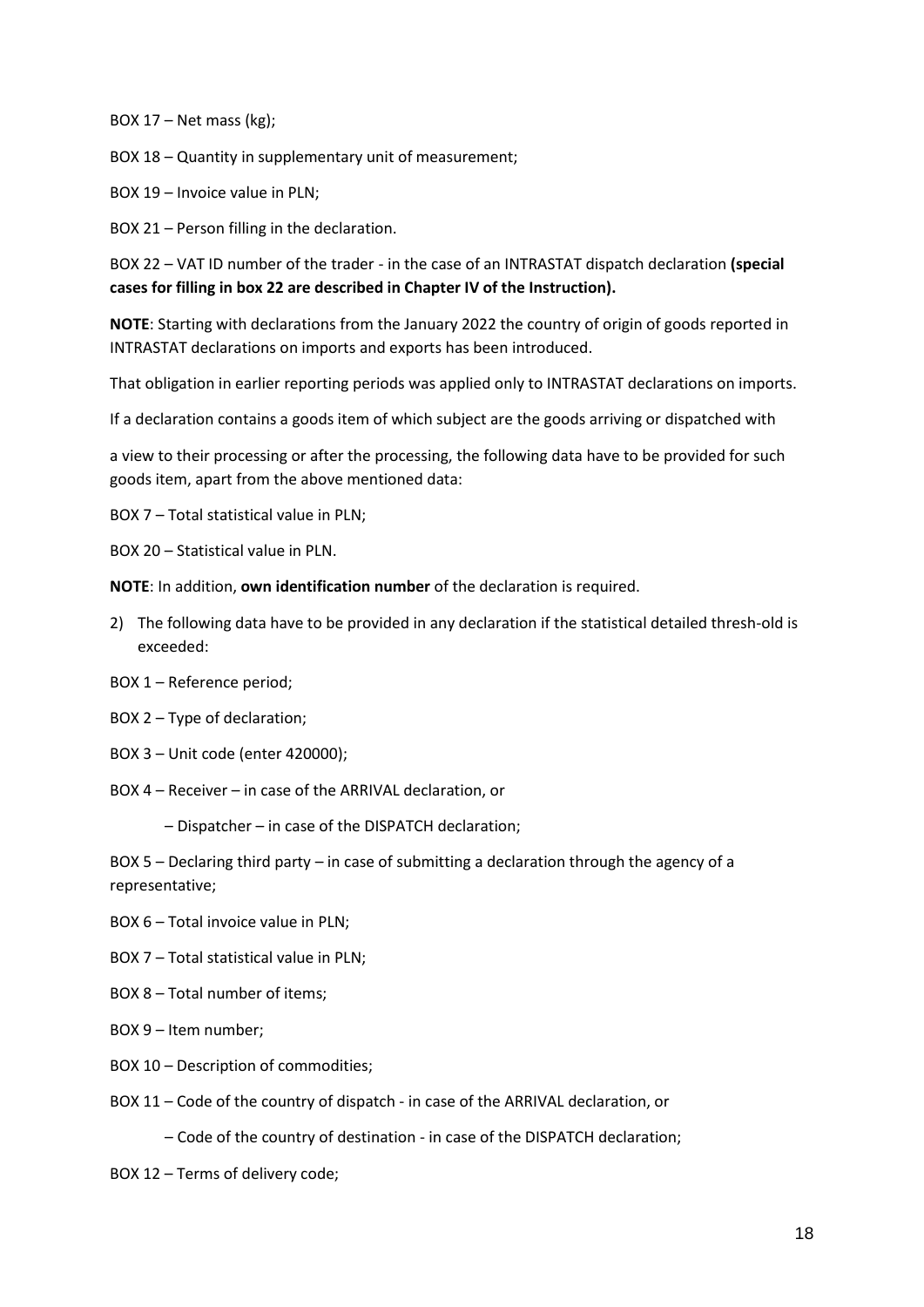- BOX 13 Nature of transaction code;
- BOX 14 Commodity code;
- BOX 15 Mode of transport code
- BOX 16 Code of the country of origin;
- BOX 17 Net mass (kg);
- BOX 18 Quantity in supplementary unit of measurement;
- BOX 19 Invoice value in PLN;
- BOX 20 Statistical value in PLN;
- BOX 21 Person filling in the declaration;

BOX 22 – VAT ID number of the trader - in the case of an INTRASTAT dispatch declaration **(special cases for filling in box 22 are described in Part IV of the Instruction)**.

#### **NOTES**:

1. Starting with declarations from the January 2022 the country of origin of goods reported in INTRASTAT declarations on imports and exports has been introduced.

That obligation in earlier reporting periods was applied only to INTRASTAT declarations on imports.

2. In addition, own identification number of the declaration is required.

#### <span id="page-18-0"></span>2.6.3. Nil declaration

- 1) If a party responsible for submission of declaration has not performed any arrivals or dis-patches of commodities in a given reference month then such party submits the nil declaration,
- 2) The nil declaration should consist of:
- BOX 1 Reference period;
- BOX 2 Type of declaration;
- BOX 3 Unit code (enter 420000);
- BOX 4 Receiver in case of the ARRIVAL declaration, or
	- Dispatcher in case of the DISPATCH declaration;

BOX 5 – Declaring third party – in case of submitting a declaration through the agency of a representative;

BOX 6 – Total invoice value in PLN – **should be entered digit ''0''**;

BOX 7 – Total statistical value in PLN (if the value of arrivals or dispatches exceeded the detailed threshold) - should be entered digit ''0'';

BOX 8 – Total number of items - **should be entered digit ''0''**;

BOX 21 – Person filling in the declaration.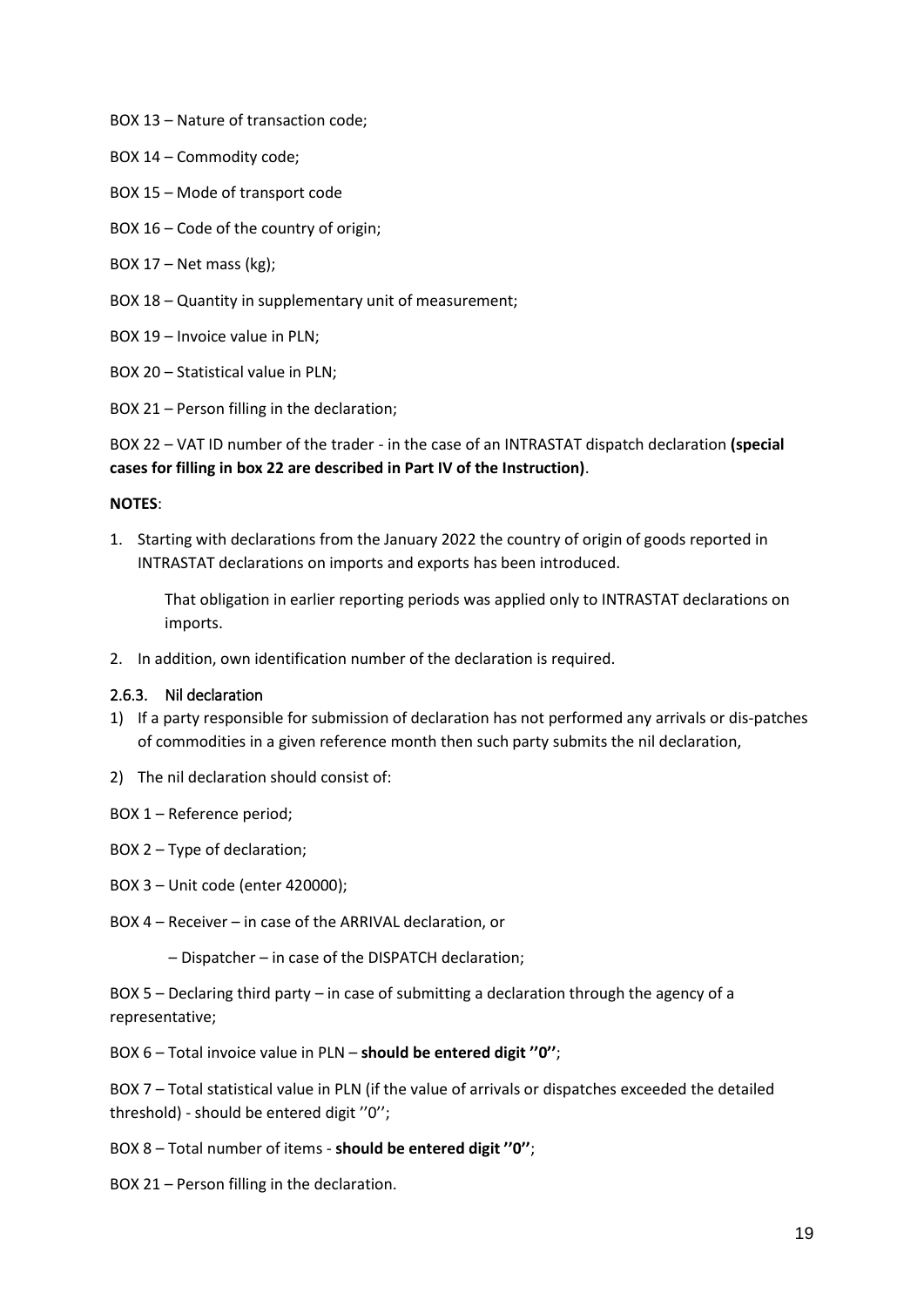**NOTE**: In addition, own identification number of the declaration.is required. The rest of INTRASTAT declaration boxes should be left blank.

In the event when in a given reference period have been submitted INTRASTAT declarations other than the nil declarations, although in a given month no dispatches and arrivals have been performed, in such case the previously submitted declaration should be replaced by a correction of declaration (the nil declaration).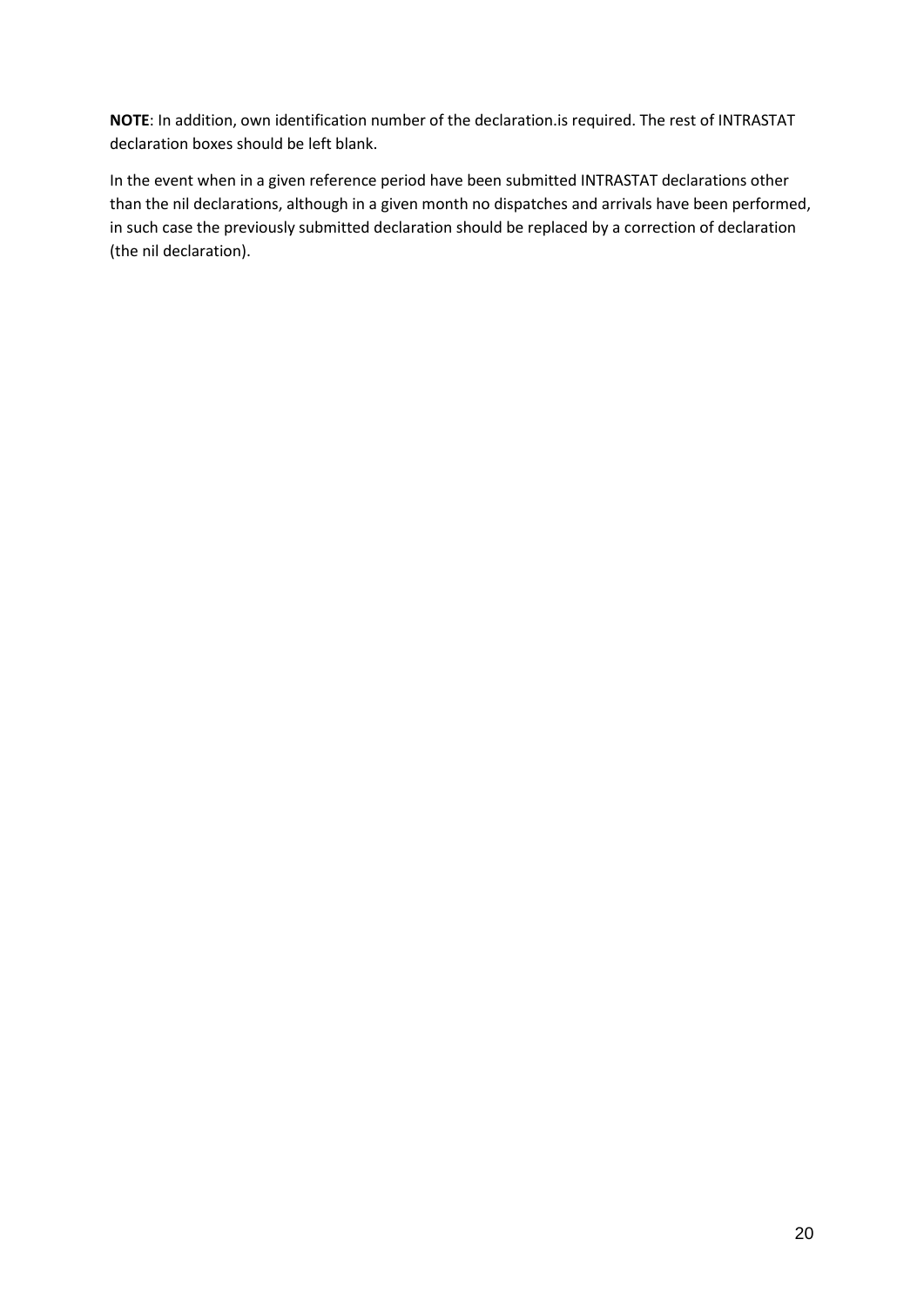### <span id="page-20-0"></span>**CHAPTER III - Special Cases of Proceedings**

1) The information concerning several arrivals or dispatches of commodities classified under one CN code (**box 14**), carried out within the EU in one reference period, should be aggregated (added up) in one item, provided that the data concerning box 11 (code of the country of dis-patch [in case of arrival] / code of the country of destination [in case of dispatch]), box 12 (terms of delivery code), box 13 (nature of transaction code), box 15 (mode of transport code), box 16 (code of the country of origin) and box 22 (VAT ID number of the trader [in case of dispatch])are identical, i.e. if each of these individual boxes contains the same code designation.

**NOTE**: Starting with declarations from the January 2022 the country of origin of goods report-ed in INTRASTAT declarations on imports and exports has been introduced.

That obligation in earlier reporting periods was applied only to INTRASTAT declarations on imports.

2) Commodities arriving or dispatching with a view to their processing should be declared with entering the value of consigned raw materials. Commodities arriving or dispatched after their processing should be declared with entering the value of all used raw and other materials (including those which were not consigned) and the cost of service. Irrespective of the exceed-ed statistical threshold, box 20 (statistical value in PLN) should be filled in.

Processing of commodities is tantamount to the activities aimed at the manufacture of new or considerably improved commodities. It does not have to mean the change in classification of such commodities. Processing means operations or activities (production, transformation, construction, assembly, extension, renovation, etc.) carried out in order to obtain or produce a new or substantially improved commodity.

Arrival or dispatch of commodities with a view to their processing should be declared under the nature of transaction code "41" (when goods are expected to return to the initial Member State/country of dispatch) or "42" (when goods are not expected to return to the initial Member State/country of dispatch), whereas the arrival or dispatch of commodities after their processing should be declared under the nature of transaction code "51" (when goods are returning to the initial Member State/country of dispatch) or "52" (when goods are not returning to the initial Member State/country of dispatch).

- 3) Conducted on the basis of subscription agreements arrival or dispatch of journals, for which is made out one invoice, has to be declared in the consolidated form for the whole period of subscription. If shipments of journals were carried out in several reference periods then the declaration is to be submitted just once - for the reference month in which the receipt or dispatch of the last batch of journals was carried out.
- 4) Transfer of commodities within the framework of the financial lease is treated as the sale and on such account the arrival or dispatch of such commodities is included in the INTRASTAT system. The financial lease covers operations where the lease instalments are calculated in such a way as to cover all or virtually all of the value of commodities. The risk and rewards connected with the ownership are transferred to the lessee. At the end of the contract, the les-see becomes the legal owner of commodities. The reference period in case of financial lease is the calendar month in which the arrival or dispatch of commodities took place. The financial lease should be declared under the nature of transaction code "33".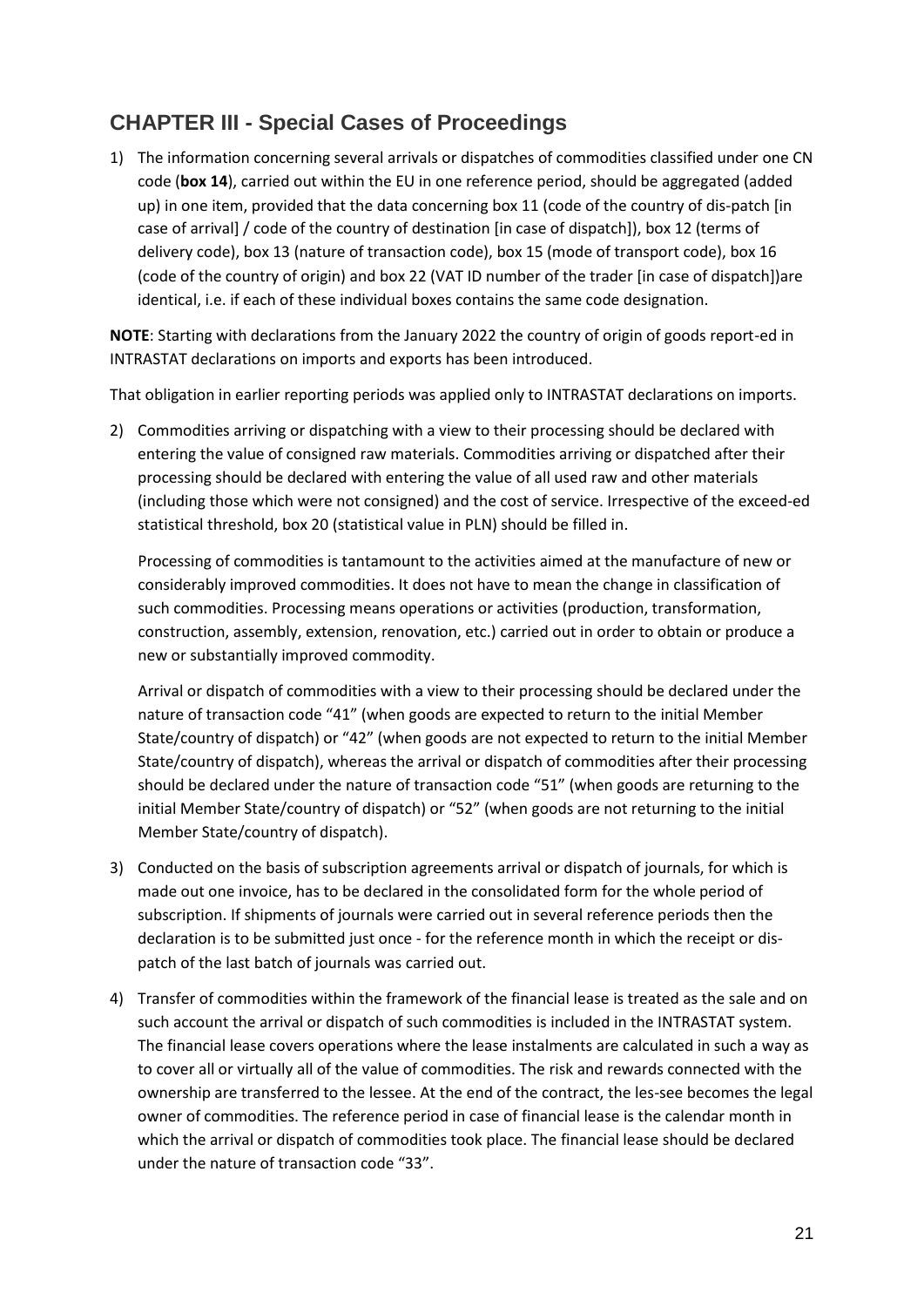- 5) Transfer of commodities intended for the temporary use or after such use (e.g. rental, loan, operating lease) is not subject to declaration, provided that:
	- a) no processing has been planned or carried out in relation to those commodities;
	- b) intended duration of the temporary use was not and will not be longer than 24 months;
	- c) dispatches/arrivals are not declared as deliveries/purchases for the tax purposes.

If any of the conditions mentioned above has not been complied with, the arrival or dispatch of such commodities has to be declared. In such case, as the reference period is considered the calendar month in which the arrival or dispatch of commodities took place. In the event when the intended period of use was no longer than 24 months and the commodities have not been dispatched or brought after the period of 24 months from the time of their arrival or dispatch, they have to be declared for the reference period in which 24 months passed from the date of commodity arrival/dispatch. Such transactions should be declared under the nature of transaction code "91".

- 6) In the event when the intended period of use for commodities temporarily brought or dispatched, including the commodities within the framework of the operating lease and tenancy, was not longer than 24 months and such commodities enjoyed the relief from the duty of declaration and the sale or purchase of the commodities took place before expiration of that period, the arrival or dispatch of these commodities has to be declared for the reference period in which the sale or purchase of commodities took place.
- 7) The computer software is classified under the Combined Nomenclature (CN) code as an information carrier. In case of the arrival or dispatch of any hardware supplied together with the software and licences, one should declare the total value of good, i.e. comprising the value of hardware jointly with the value of software and software licences. In case of the arrival or dispatch of mass-produced and generally available software and accompanying manuals, one should declare the total value of commodities, i.e. the value of software jointly with the value of carriers and manuals. Declarations are not submitted in situations not connected with the physical movement of commodities (electronic transfer of software, sale of additional licences or rights included in the invoice for the previously supplied software) and in cases set forth in Annex 1 to the Instruction.
- 8) In the event when the commodities previously reported at their arrival or dispatch under code 1 column A of Annex No. 4 to the Instruction are returned, they have to be declared with entering the code "21" in box 13 (Nature of transaction code), whereas in box 19 (In-voice value in PLN) and – if it is completed – in box 20 (Statistical value in PLN) has to be declared the value which was previously declared at the arrival or dispatch of those commodities.
- 9) In case of declared goods which subsequently had lost their commercial value owing to the destruction, one should make the correction of declaration consisting in the change of individual data in an item of declaration item, entering in box 17 (Net mass in kg) and, if it is completed – in box 18 (Quantity in supplementary unit of measurement) and, if it is completed – in box 19 (Invoice value in PLN) and, if it is completed – in box 20 (Statistical value in PLN) the data referring only to the commodities which have not been destroyed. If the whole of commodities has been destroyed, in such boxes has to be declared "0" whereas in box 13 (Nature of transaction code) should be declared (entered) the code "99". In case of commodities brought or dispatched in place of the destroyed commodities, their arrival or dis-patch should be declared with entering the code "23" in box 13 (Nature of transaction code). In case of commodities which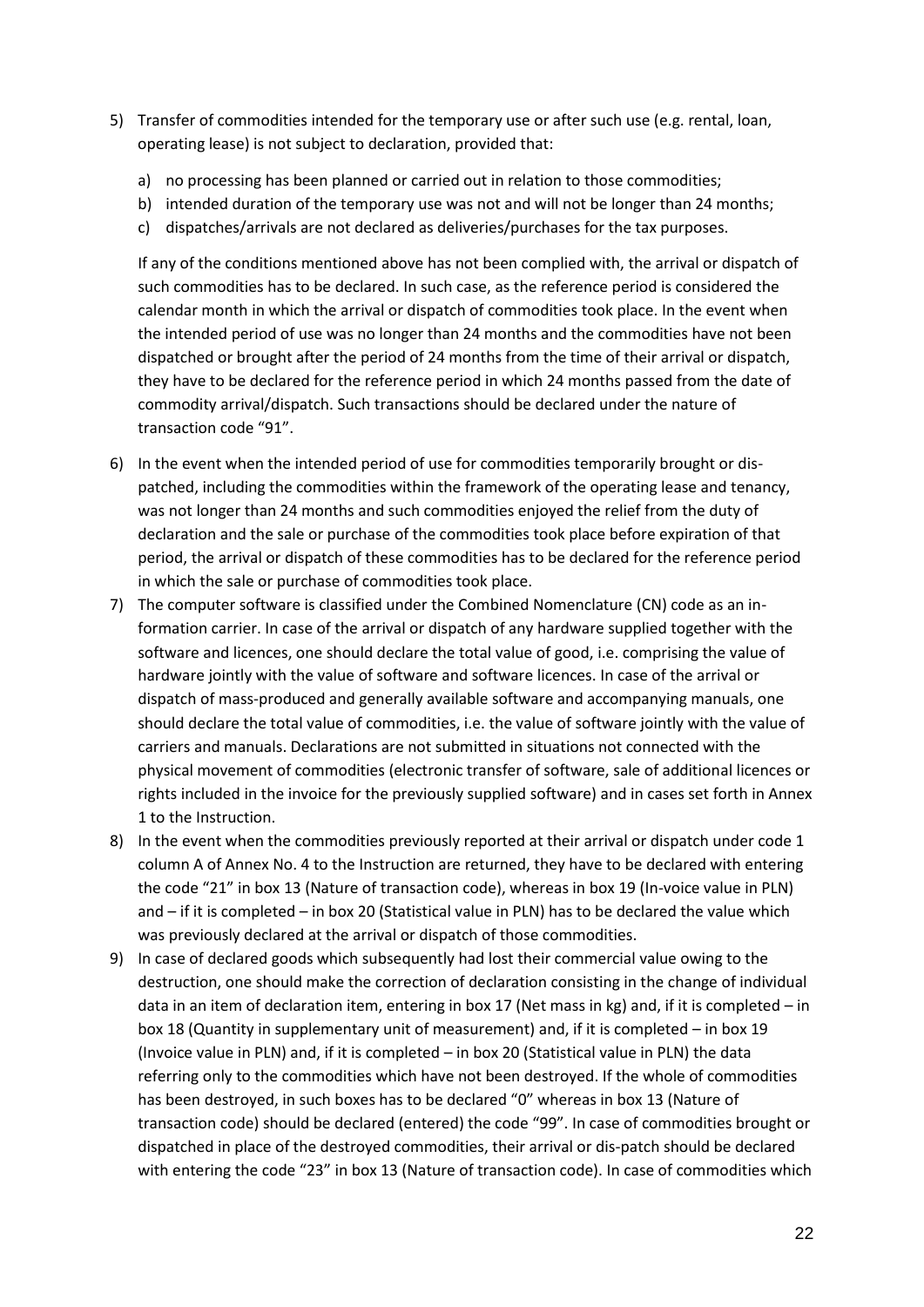have lost their commercial value owing to the destruction be-fore their declaration, one should make the declaration by entering the value "0" in box 17 (Net mass in kg) and, if it is completed in box 18 (Quantity in supplementary unit of measurement) and, if it is completed – in box 19 (Invoice value in PLN) and, if it completed – in box 20 (Statistical value in PLN). In such case in box 13 (Nature of transaction code) should be declared the code "99".

- 10) In case of declaring the intra-EU acquisition (arrival) of commodities which are biocomponents, biomasses or liquid biofuels, in the meaning of art. 2 par. 1 points 2, 3, 11 and par. 2 of the Act of 25th August 2006 on Biocomponents and liquid biofuels (Journal of Laws from 2021, item 1355, as amended), in box 13 (Nature of transaction code) should be entered the following nature of transaction code:
	- a) 61 in the event when the object of arrival are biocomponents,
	- b) 62 in the event when the object of arrival are biomasses,
	- c) 63 in the event when the object of arrival are liquid fuels.
- 11) Intra-Community Distance Sales of Goods (ESPO)is subject to declaration to INTRASTAT, as long as the entity is registered as a VAT payer in Poland. Intra-Community Distance Sales of Goods means an intras-EU supply of goods to persons not subject to taxation on an intra-EU purchase of goods (e.g. private persons), where goods are transported from one Member Stare to another, by or on behalf of the supplier. A typical example of mail order sale is sale over the Internet, with goods delivered by mail or courier. Persons registered in Poland for VAT purposes, making mail order sales as part of their business activities, who do not settle VAT via the one-stop shop (OSS), after exceeding the basic statistical threshold, are obligated to include such transactions in INTRASTAT declarations respectively in import or export. In field "13" of the declarations (Type of transaction code), enter the code "12" – direct trade with/by private consumers (including distance selling).
- 12) In case of entities not registered for VAT purposes in Poland, importing only goods whose destination is in the territory of another Member State and export from the country is made by the importer of these goods as part of the intra-Community supply of goods, the person obliged to submit the INTRASTAT declaration is a tax representative in the meaning of the regulations on goods and services tax. In INTRASTAT declarations should show intra-Community supplies of all entities whose duties are performed by tax representative. Re-porting obligation for a tax representative is created in the same way as for every person obliged to submit INTRASTAT declarations, i.e. after exceeding the basic statistical threshold, defined by the President of the Central Statistical Office and shared on the website of the Central Statistical Office for each reference year, with reference to value of all dispatches of goods to other EU countries.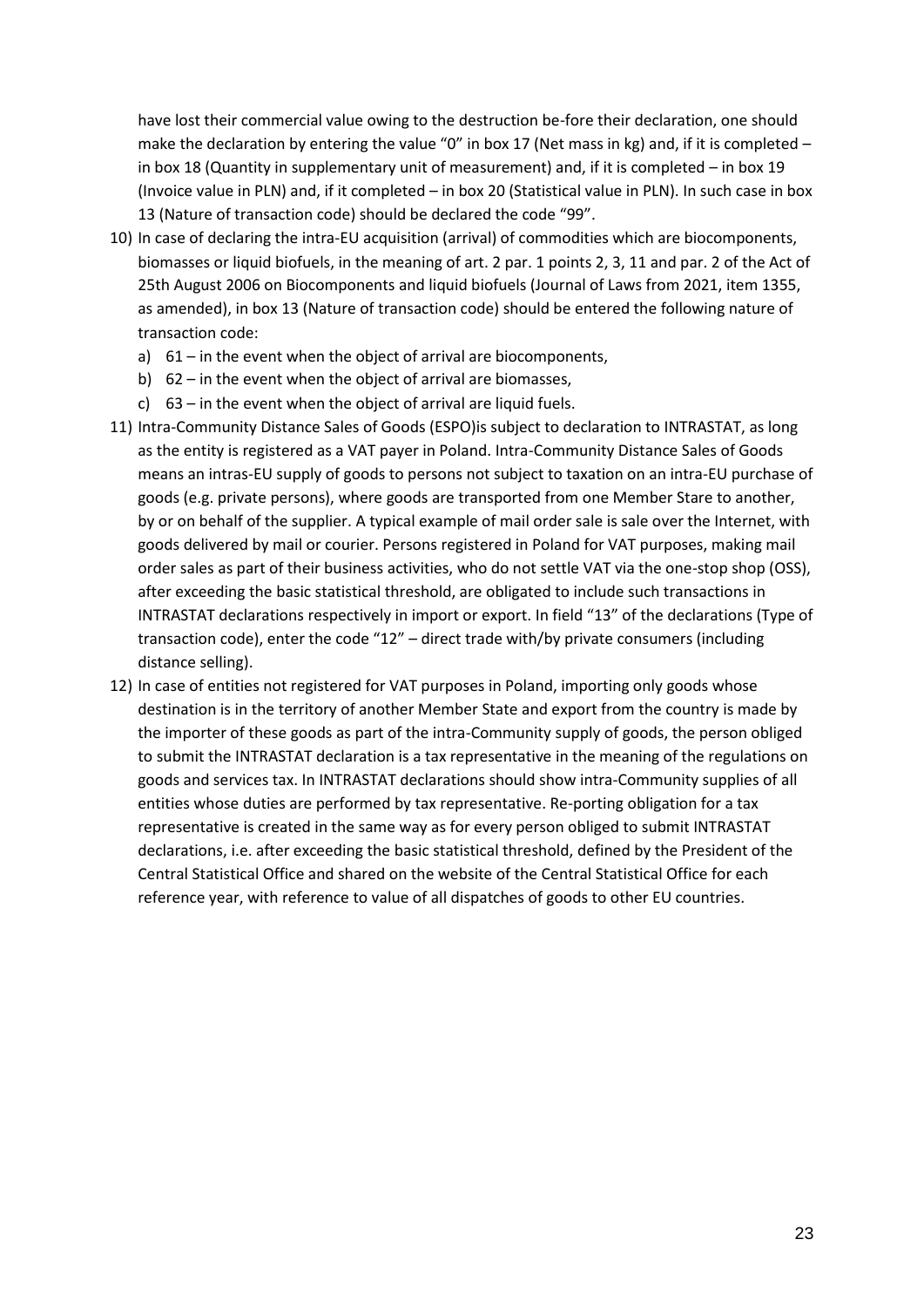### <span id="page-23-0"></span>**CHAPTER IV - Completing the declaration**

#### *GENERAL NOTES – to Chapter IV of the Instruction:*

- 1. If it is not indicated otherwise, the principles of filling in individual boxes of declaration are the same for the dispatch and for the arrival.
- 2. Depending on the direction of commodity flow (arrival or dispatch), one should select the proper type of declaration document.
- 3. The information scope of the declaration depends on the statistical threshold. After exceeding **the detailed statistical threshold**, the following boxes are **additionally** completed: 7, 12, 15 and 20. When using the ist@t program filling in the declaration should be started with choosing the appropriate statistical threshold (basic or detailed).
- 4. For a specific NIP number of the obligated entity, each new **declaration / correction / exchange** should be provided with a unique own identification number not previously present in the system. Repetition of this number results in rejection of the declaration. The alpha-numeric characters (numbers, letters) can be used in the own identification number box, in any combination, not more than 14 marks.

#### **BOX 1 – Reference period**

This box consists of 4 parts: reference month, reference year, declaration no. in reference period and number of declaration's version.

#### FIRST PART OF THE BOX: REFERENCE MONTH

One should enter the two-digit designation of the calendar month to which refers the declaration, in the form of two Arabic numerals, from 01 for January, 02 for February, 03 for March 12 for December, respectively.

#### SECOND PART OF THE BOX: REFERENCE YEAR

One should enter the four-digit designation of the calendar year to which refers the declaration, in the form of four Arabic numerals, e.g. 2021– for the year 2021, 2022 – for the year2022.

#### THIRD PART OF THE BOX: DECLARATION NUMBER IN REFERENCE PERIOD

One should state the declaration number in the reference period. Corrections/replacements of the INTRASTAT declaration should have the same number as the original declaration, it will differ in terms of the version number only. The numbers must not be preceded by zeroes.

#### FOURTH PART OF THE BOX: NUMBER OF DECLARATION'S VERSION

One should enter the successive number of version for the declaration specified in the sub-box "Declaration number in reference period".

If it is the first (originally submitted) declaration in the reference period, it has the designation "1" in that sub-box. Every consecutive declaration document referring to that declaration in the reference period (correction or replacement) should have the successive number of version.

Numbers must not be preceded with zero.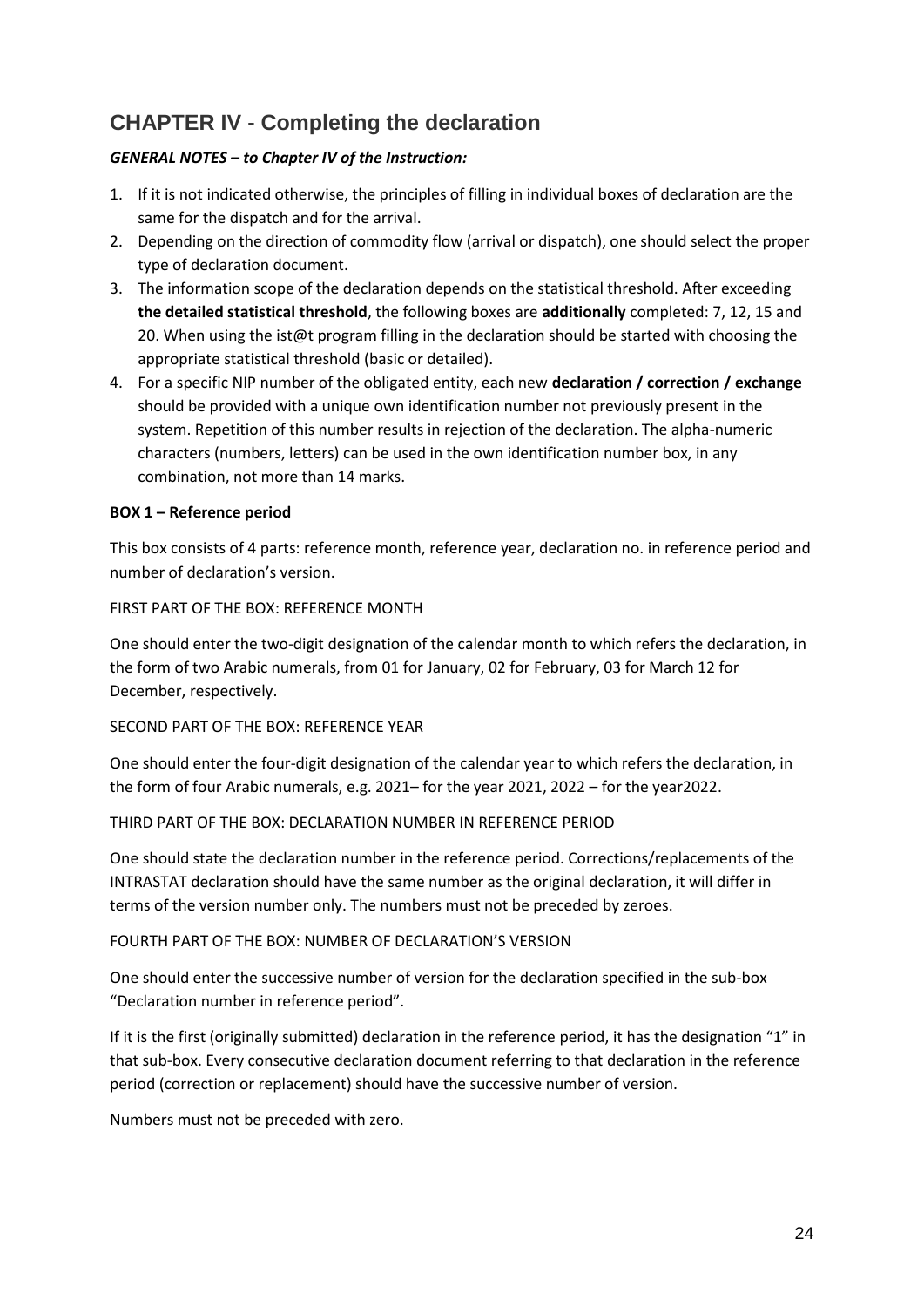#### **BOX 2 – Type of the declaration**

In this box should be made the choice of declaration document's destination, i.e. the submission of:

- declaration or
- correction of declaration consisting in the full replacement of hitherto existing, previously submitted declaration (even corrected one) or
- correction of declaration consisting in the change of individual data in an item of declaration, addition or cancellation of an item of declaration.

Any correction of declaration can refer to the current version of such declaration only.

**NOTE**: Using the program ist@t can also select a "nil declaration", ie. declaration for the reference period in which the person liable did not carry out any arrivals or dispatches of goods (referred to in § 16 of the Regulation). A detailed explanation on the type of data transmitted in the "nil declaration", see 2.6.3 section.

#### **BOX 3 – Unit code to which the INTRASTAT declaration is addressed.**

In declarations and corrections to declarations should be entered the following unit code "420000".

#### **BOX 4 – Receiver/Dispatcher**

One should enter the given name(s) and surname or the name and full address of the party obligated to submit the declaration, as well as the 10-digit Polish Tax Identification Number (NIP) and the 14 digit Polish statistical identification number of an economic operator registered in the national business register, i.e. REGON. If such economic operator has the 9-digit REGON number then as the last five digits for that number should be entered the digit "0".

This box has to be completed in every case, irrespective of the fact of filling in the box  $5 - r$  Declaring third party".

**NOTE**: If the party responsible for the submission of declaration does not have the seat (principal place of business) or place of residence in Poland, however, is registered in Poland as an EU VAT payer, in this box should be entered its full address and NIP number. In this case the REGON number should not be provided.

#### BOX 5 – Declaring third party

This box has to be completed **only** in case of submitting declaration or correction of declaration through the declaring third party agency.

One should enter the given name and full address of the party submitting the declaration on behalf of the person liable, as well as the 10-digit Polish Tax Identification Number (NIP) and the 14-digit Polish statistical identification number of subject registered in the domestic official register of national economic operators, i.e. REGON, of the declaring third party. If the declaring third such subject has the 9-digit REGON number then as the last five digits for that number should be entered the digit "0".

If the representative is a natural person who does not run business activity or foreign entity with-out a tax identification number NIP , the box should be left blank.

If the declaring third party is an employee of the person liable then this box should be left blank.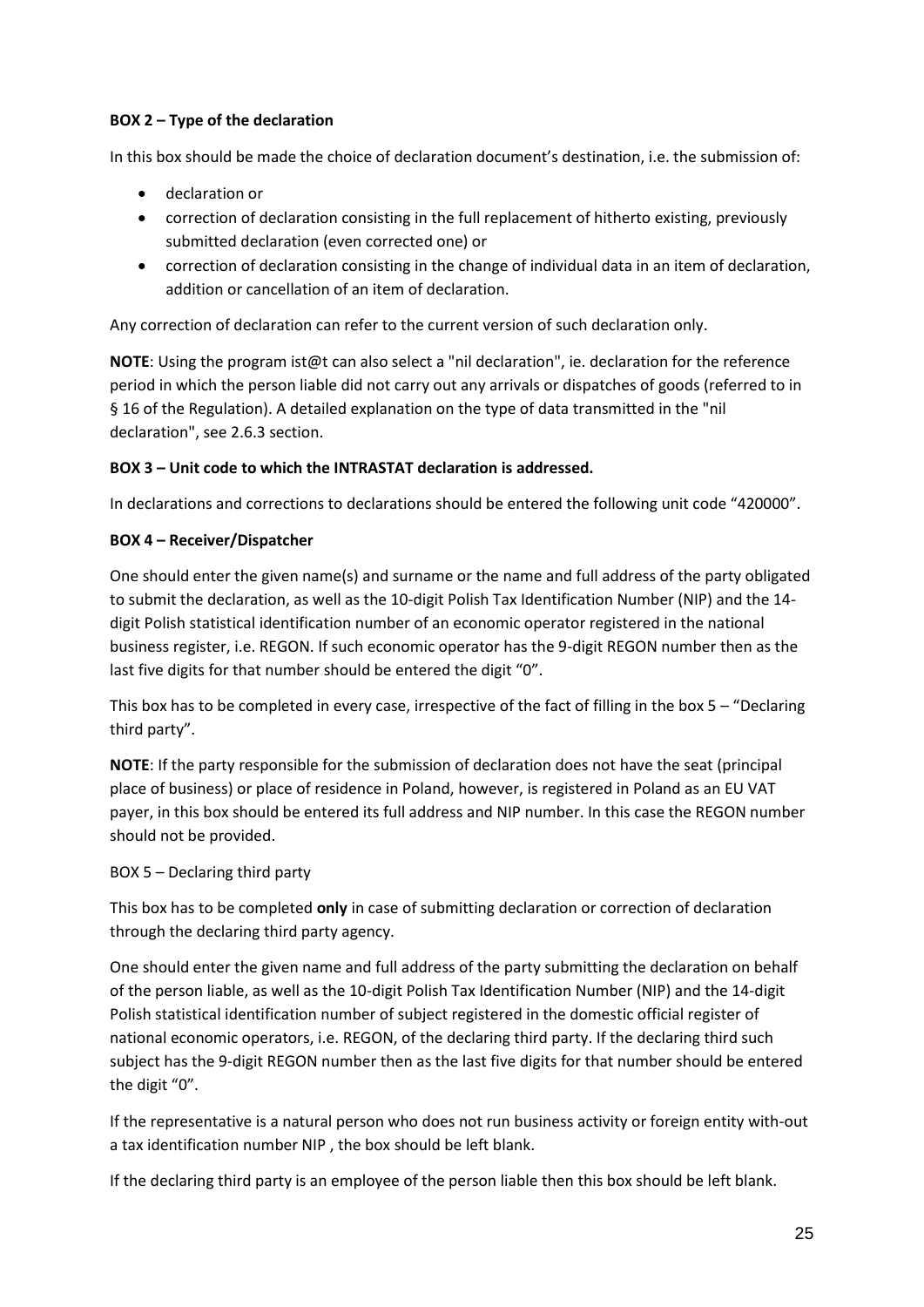#### **BOX 6 – Total invoice value in PLN**

The sum of values in PLN specified in box 19 from all items of the declaration should be entered.

In the event that there was no turnover during the reference period, the value "0" should be entered. If the declaration document is used to make a correction of declaration consisting in the change of individual data in an item of declaration, addition or cancellation of items in declaration, this box should be left blank.

#### **BOX 7 – Total statistical value in PLN**

The sum of values in PLN specified in box 20 from all items of the declaration should be entered.

In the event that there was no turnover during the reference period, the value "0" should be entered. If the declaration document is used to make a correction of declaration consisting in the change of individual data in an item of declaration, addition or cancellation of items in declaration, the box should be left blank.

#### **BOX 8 – Total number of items**

If the declaration document is used to make declaration, total number of goods items should be entered. The total number of goods items cannot be higher than 9999. The figures must not be preceded by zeroes.

The total quantity of items states in this box should be consistent with the last number of item entered in box 9 of declaration.

In the event that there was no turnover during the reference period, the value "0" should be entered.

If the declaration document is used to make a correction of declaration consisting in the change of individual data in any item of declaration, addition or cancellation of items in declaration, the box should be left blank.

#### **BOX 9 – Item number**

If the declaration document is used to make a declaration, one should enter the consecutive number of given goods item. The total number of goods items in one declaration cannot be higher than 9999 and the last declared item number has to be consistent with the total number of items entered in box 8.

If the declaration document is used to make a correction of declaration consisting in the change of individual data in an item or items of declaration or in the cancellation of items in declaration, the adjusted declaration item's number should be entered in the box.

If the correction of the declaration is supposed to consist in addition of a new item in the declaration then in this box has to be entered the added item's number and it should be the consecutive number after the last item number in the adjusted declaration.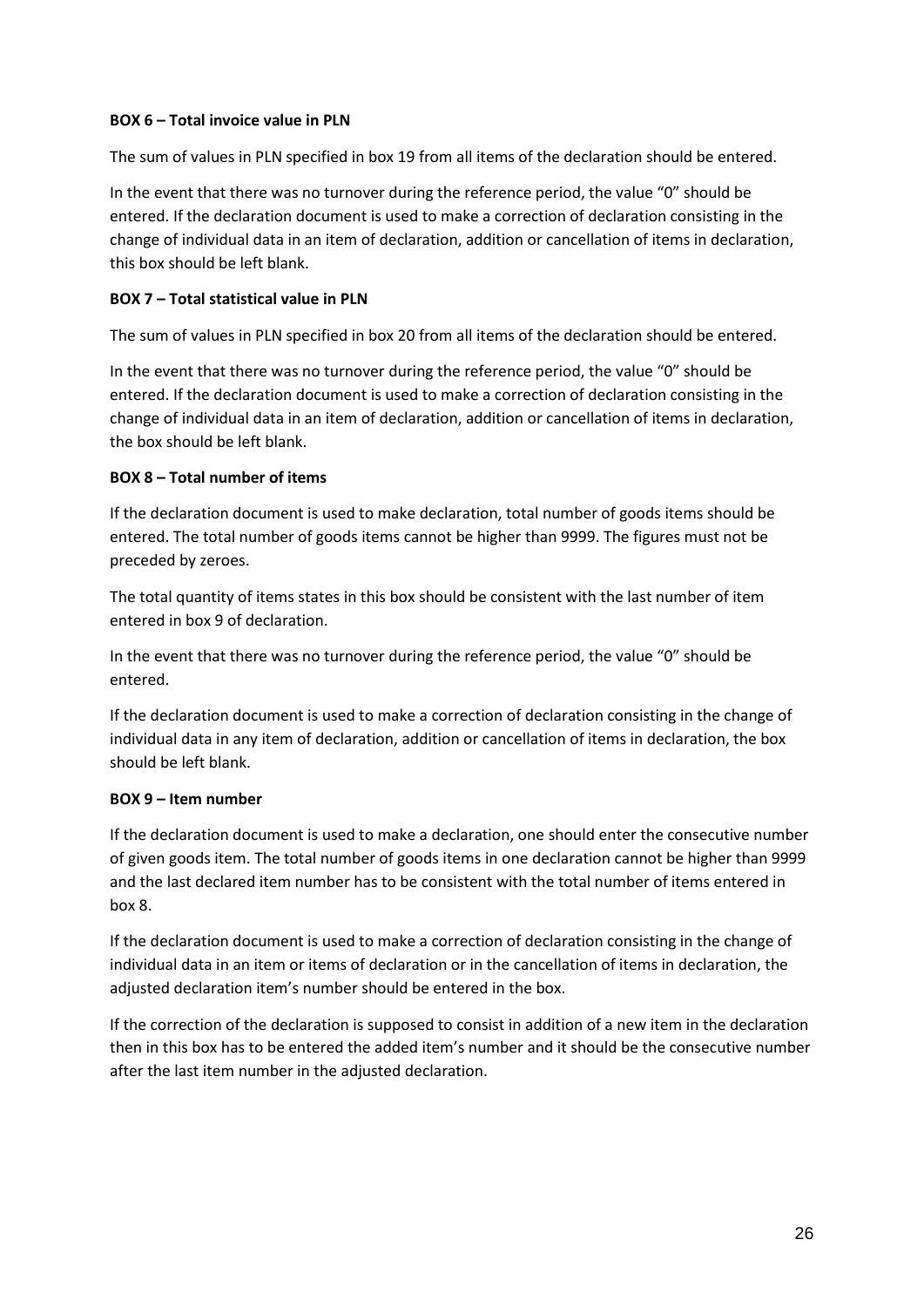#### **BOX 10 – Description of commodities**

The common trade name of given commodity (commodities) should be entered in the manner enabling its (their) identification (e.g. there cannot be a single word: "others"). Such description has to enable the classification of commodity according to the Combined Nomenclature (CN) code.

If the common trade name does not allow to unequivocally specify the nature of given goods and to which CN item they should be attributed then such name has to be supplemented with the information on the type of material, manner of treatment, range of application or other criteria applied to classify the commodities according to the CN code.

#### **BOX 11 – Code of the country of dispatch in case of the ARRIVAL**

The two-letter code of country in which the departing commodities became an object of dispatch to Poland as the commodities destination country should be entered in accordance with the list presented in Annex 2 to the Instruction. If the Member State of dispatch is not known then the code of the Member State in which the commodities were acquired or purchases should be entered. As the Member State in which was made the acquisition or purchase of the commodities is recognized the country in which is situated the seat of a party to the contract (the seller or transferor) with which was concluded the contract (except for the typical contracts of commodities carriage) on the grounds of which the commodity arrival to the country is effected.

In case of the arrival of commodities intended for the operators of offshore installations and commodities necessary for the operation of engines, machines and other equipment used in such installations, the code "QV" can be entered

#### • **Code of the country of destination in case of the DISPATCH**

The two-letter code of the country in which the commodities dispatched from Poland will be released for consumption, utilized, subject to treatment or processing should be entered in accordance with the list presented in Annex 2 to the Instruction. If the country of destination is not known then as the country of destination is recognized the last Member State, known at the time of dispatch, in which territory the commodities were physically placed.

In case of the dispatch of commodities intended for the operators of offshore installations and commodities necessary for the operation of engines, machines and other equipment used in such installations, the code "QV" can be entered.

In case of the dispatch of commodities intended for the of ships or aircrafts supply, the code "QR" can be entered.

#### **BOX 12 – Terms of delivery code**

The box should be completed if an economic operator submits a declaration in which the total value of arrivals exceeds the value fixed for **the statistical detailed threshold** in arrival or dispatch.

The letter code of delivery terms pursuant to INCOTERMS 2020, consistent with a contract, should be entered in accordance with the list set forth in Annex 3 to the Instruction.

If, owing to commercial reasons, the contract is concluded under terms and conditions different from those set forth in INCOTERMS 2020 than a symbol of INCOTERMS 2020 which is the most approximate to the terms and conditions contained in the contract should be entered.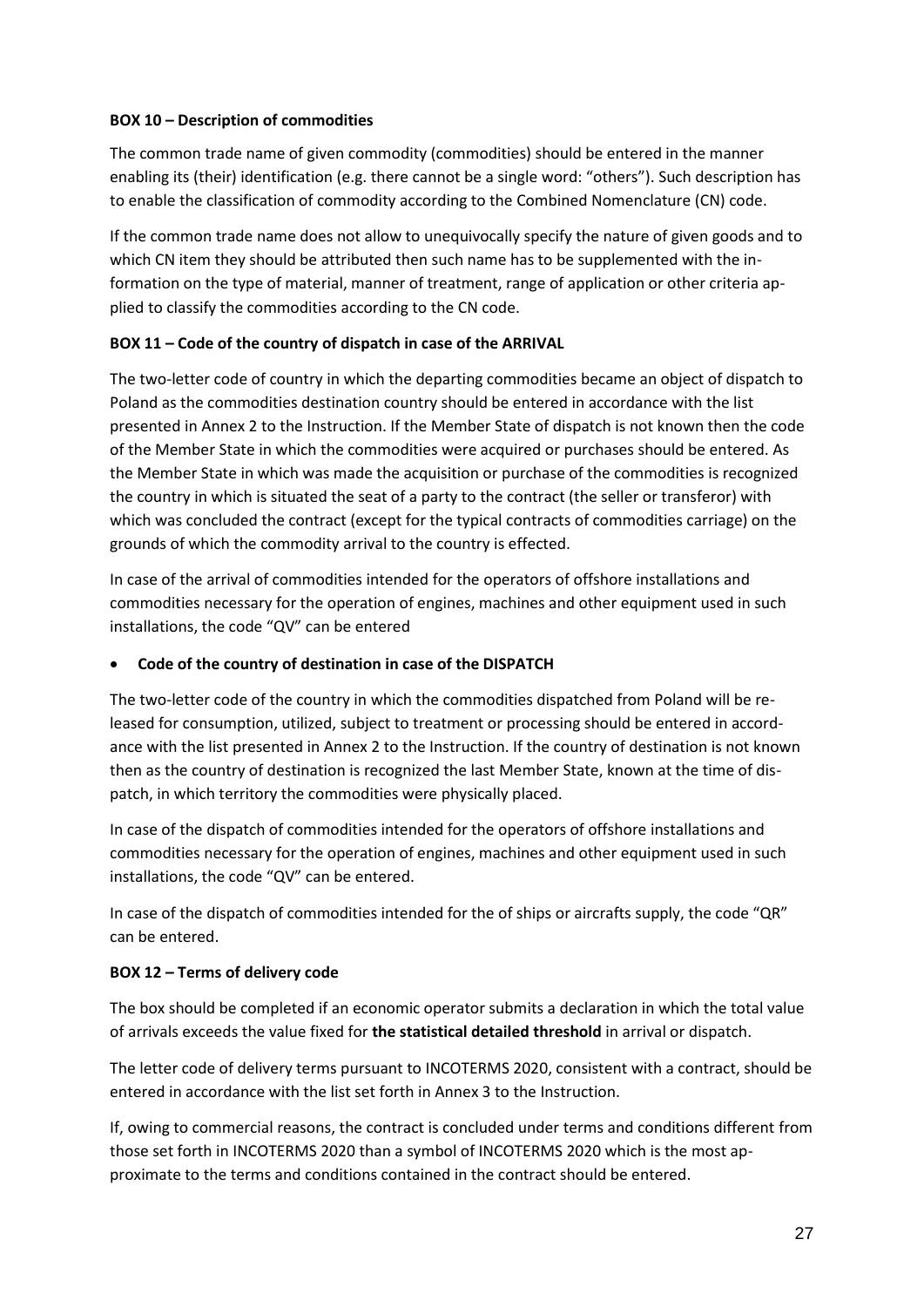#### **BOX 13 – Nature of transaction code**

The nature of transaction code connected with the given arrival or dispatch of commodities should be entered in accordance with Annex 4 to the Instruction.

**NOTE**: In case of declaring the intra-Community acquisition (arrival) of commodities which are biocomponents, biomasses or liquid biofuels, in the meaning of art. 2 par. 1 points 2, 3, 11 and par. 2 of the Act of 25 August 2006 on Biocomponents and liquid biofuels (Journal of Laws from 2021, item 1355, as amended), the following nature of transaction code should be entered in box 13 (Nature of transaction code):

- 61 in the event when the object of arrival are biocomponents,
- 62 in the event when the object of arrival are biomasses,
- 63 in the event when the object of arrival are liquid biofuels.

#### **BOX 14 – Commodity code**

The eight-digit code of commodity described in box 10 (Description of commodities), in accordance with the Combined Nomenclature (CN) code, or – in special cases – the commodity code specified in point 2.4 of Part II and in point 12 of Part III of the Instruction should be entered.

#### **BOX 15 – Mode of transport code**

This box should be completed if an economic operator submits a declaration in which the total value of arrival or dispatch of commodities exceeds the value fixed **for the statistical detailed threshold** in arrival or dispatch.

The one-digit mode of transport code, in accordance with the list set forth in Annex 5 to the Instruction, should be entered. As the mode of transport is recognized the active conveyance used to introduce the commodities in the statistical territory of country.

In case of the combined transport an active conveyance is such conveyance which moves the whole set (e.g.: truck aboard sea going vessel" – an active conveyance is the vessel, in case of "trac-tor with semitrailer" – an active conveyance is the tractor).

#### **BOX 16 – Code of the country of origin**

The two-letter code of country in which the commodities were fully obtained or produced, in accordance with the list in Annex 6 to the Instruction, should be entered. The commodity of which production involves more than one country, is recognized as coming from the country where it underwent the last significant, economically justified processing or treatment in an enterprise adapted for this purpose, which resulted in the production of a new product or constituted a significant stage of production.

If the country of origin is not known, the EU Member State which is the country of commodity dispatch should be entered.

**NOTE**: Starting with declarations from the January 2022, the obligation to provide the country of origin of goods reported in INTRASTAT declarations on imports and exports has been introduced.

That obligation in earlier reporting periods was applied only to INTRASTAT declarations on imports.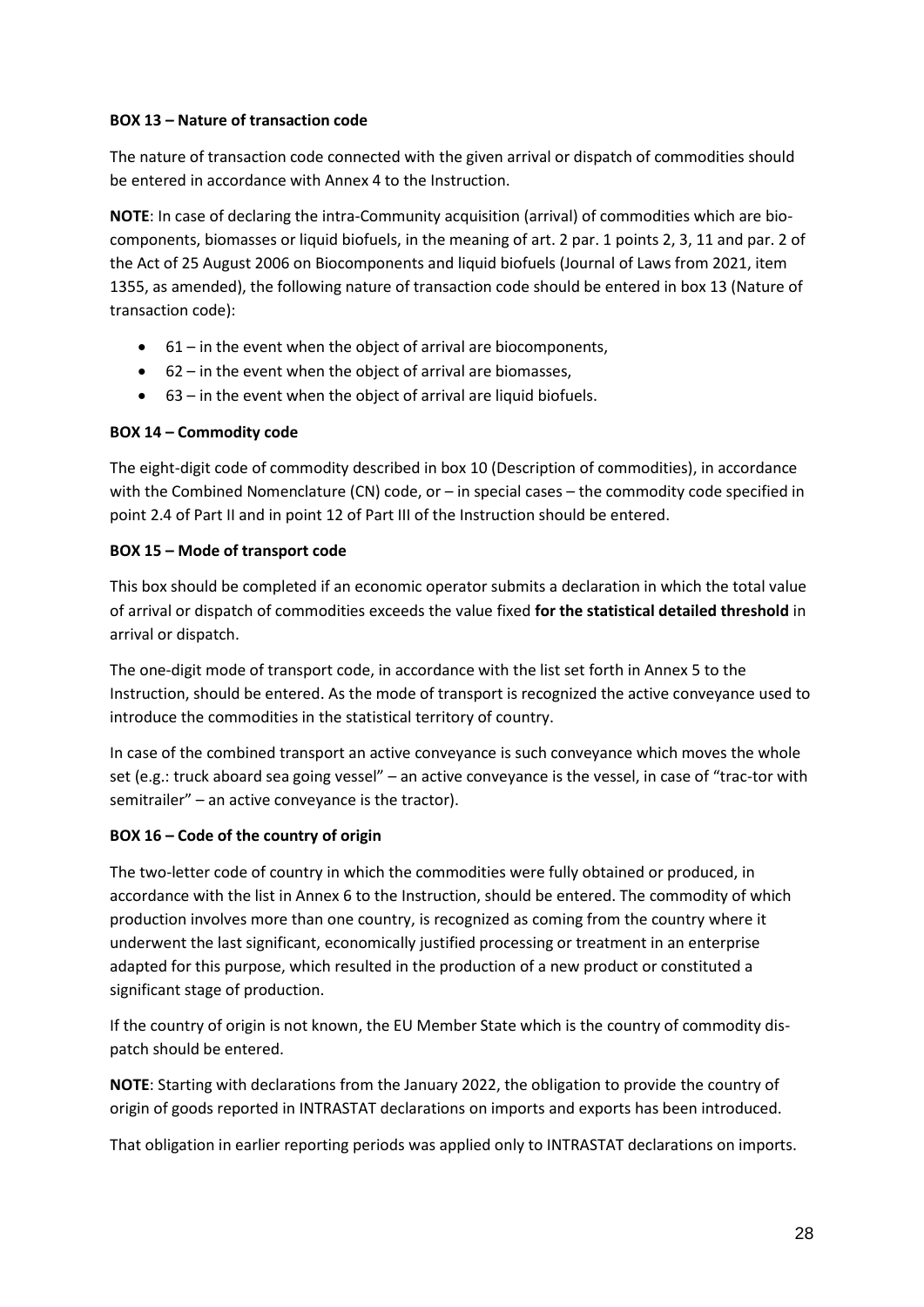#### **BOX 17 – Net mass (kg)**

The net mass of commodity described in box 10 (Description of commodities), expressed in full kilograms, should be entered. As the net mass is understood the mass of commodity without packaging.

Values after the decimal point should be rounded off in accordance with the mathematical rules, e.g. in the event when the mass of commodity is less than 0.5 kg, one should enter "0". If the mass of commodity is 0.5 kg or more, one should enter "1".

#### **BOX 18 – Quantity in supplementary unit of measurement**

One should enter the quantity of commodities in the whole numbers, expressed in the unit of measurement indicated for the given goods item in the valid version of the Combined Nomenclature (CN), if it provides for the given commodity code an additional unit of measurement (other-wise this box should not be completed).

Values after the decimal point should be rounded off in accordance with the mathematical rules, e.g. in the event when the quantity of commodity given in litres amounts to less than 0.5 litre, one should enter "0". If the quantity of commodity is 0.5 litre or more, one should enter "1".

#### **BOX 19 – Invoice value in PLN**

The net invoice value of all transactions covered by one item (i.e. without the VAT and excise duty) should be entered. The invoice value is an amount which makes the basis for taxation with the goods and services tax. If the invoice, apart from the value of commodities, specifies the other costs (charges for carriage, costs of packaging, dry dock dues, etc.) and the sum of such values makes the basis for taxation with the goods and services tax then the total value, i.e. the value of commodities including the value of the other costs, should be entered in the box "Invoice value in PLN".

With regard to the commodities received free of charge or the commodities which have not been invoiced on the commercial invoice, the value which would have been invoiced if such commodities were a subject of any sale/purchase transaction should be entered.

In case of the commodities which are information carriers (e.g. floppy discs, computer tapes, films, audio and video cassettes, CD-ROM) brought/dispatched with a view to provide information, the invoice value should take into account not only the value of carrier but also the value of information provided on the carrier.

If the invoice value is given in the currency other than PLN, the invoice value has to be converted into the Polish zlotys. Such conversion should take place on the basis of the exchange rate set out according to the rules specified for the purposes of the goods and services tax, or the rules laid down for the customs-related purposes.

Principles of converting the amounts specified in invoices in foreign currencies for the purposes of goods and services tax are set forth in art. 31 a par. 1 of the Act of 11 March 2004 on goods and services tax (Journal of Laws from 2021, item 685, as amended).

Principles of converting the amounts specified in invoices in foreign currencies for the purposes connected with the customs duty are set forth in Article 11 Customs Law.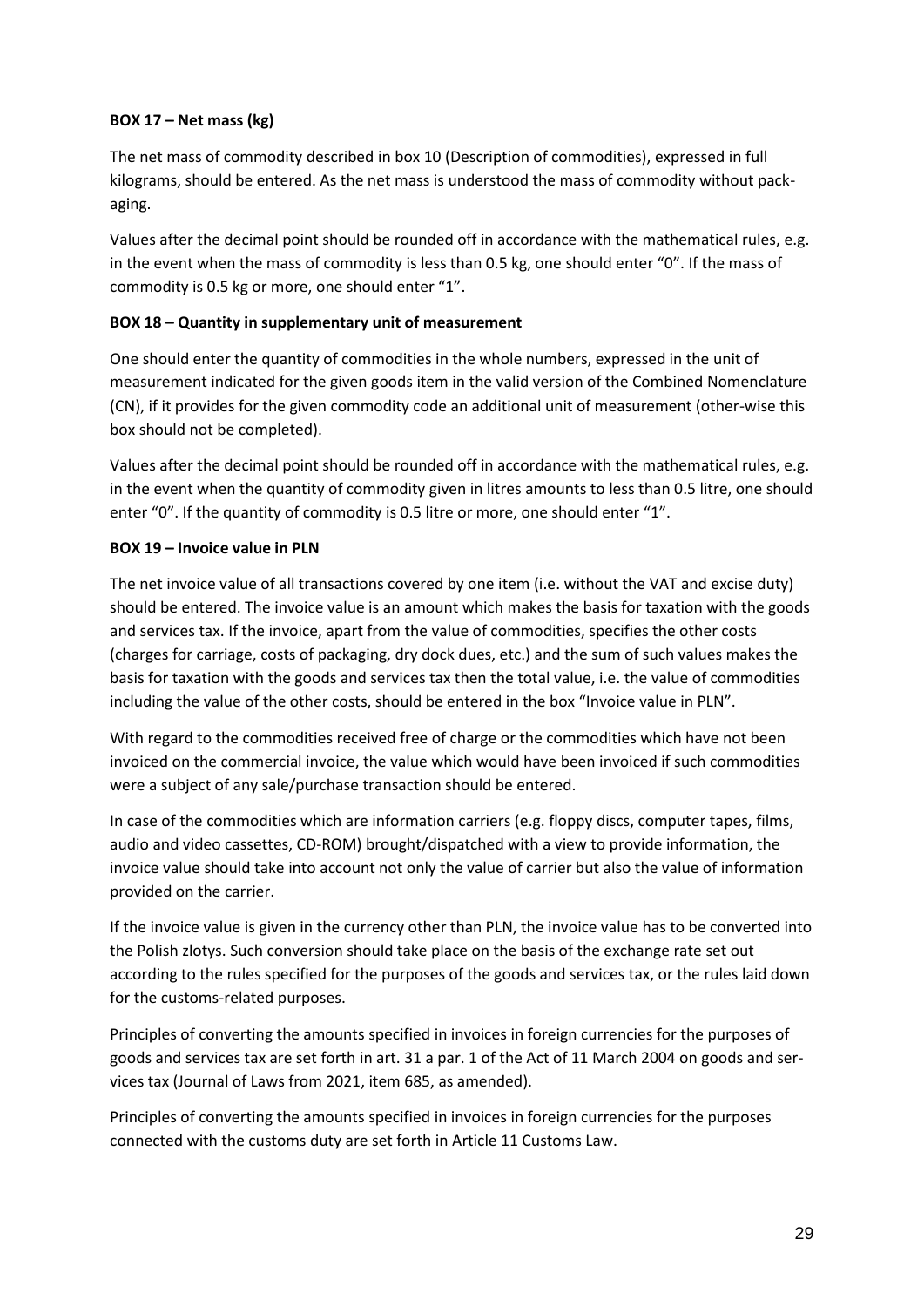The invoice value is given in full Polish zlotys. The round off to full zlotys takes place in such way that the remainders below 50 groszy are omitted whereas the remainders amounting to 50 groszy and more are increased to full zlotys.

#### **Special cases**

#### **In case of the ARRIVAL (box 19 – invoice value in PLN)**

In case of commodities brought for the processing, the value of consigned raw materials should be declared, whereas in case of commodities brought after the processing, the value of all used raw and other materials (including those which were not consigned) and the cost of service should be declared.

In case of commodities which are installed or assembled after their arrival by the party supplying them or by a party acting on its behalf, only the value of brought commodities should be declared, with no regard to the costs of assembly or installation.

In case of the return of commodities which have been previously declared to the INTRASTAT system at their dispatch, one should declare the value which was declared at the dispatch of such commodities.

#### **In case of the DISPATCH (box 19 – invoice value in PLN)**

In case of commodities dispatched for processing, the value of consigned raw materials should be declared, whereas in case of commodities dispatched after processing, the value of all used raw and other materials (including those which were not consigned) and the cost of service should be declared.

In case of commodities which after their dispatch are installed or assembled by the party supplying them or by a party acting on its behalf, only the value of brought commodities should be declared, with no regard to the costs of assembly or installation.

In case of the return of commodities which have been previously declared to the INTRASTAT system at their arrival, one should declare the value which was declared at the arrival of such commodities.

#### **BOX 20 – Statistical value in PLN**

This box has to be completed in the event when:

- declaration is made by the party which has brought commodities having the total value exceeding the value fixed for the statistical detailed threshold in arrival or dis-patch,
- goods item refers to the commodity brought or dispatched with the view to its processing or after its processing.

The statistical value is calculated as follows:

- in case of operations having the nature of transaction code 11 (sale/purchase) and codes 61-63 (intra-Community acquisition of biocomponents, biomasses and biofuels) – on the basis of the commodity values stated in invoices,
- in the other cases on the basis of the amount/value which would be invoiced in case of operations having the nature of transaction code 11 (sale/purchase).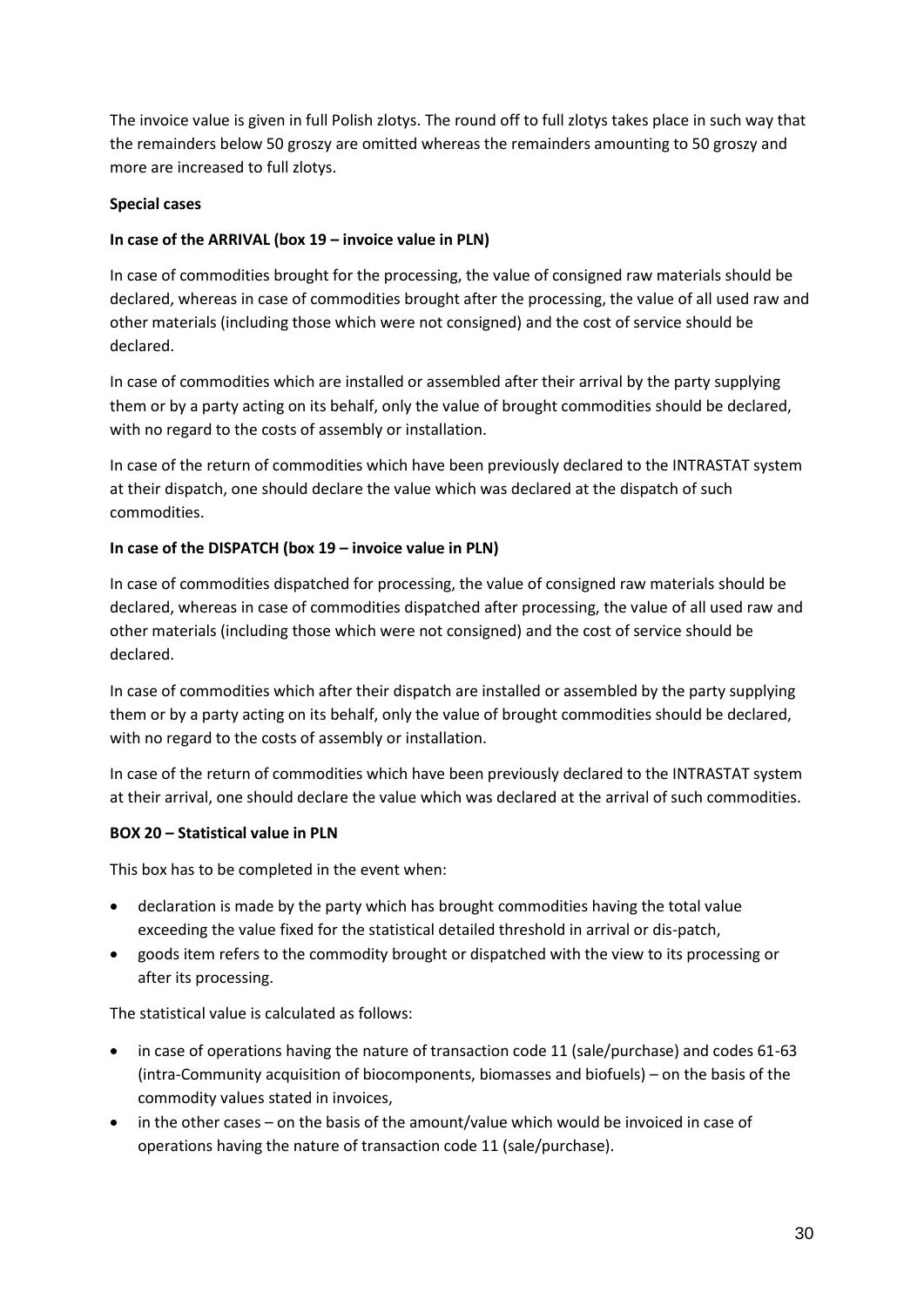In case of commodities which are an object of processing, their statistical value is determined as if the commodities were fully manufactured in the country of processing, i.e. the value of all used raw and other materials (also those which were not consigned) and the cost of service should be declared.

The statistical value does not include the taxes and charges due in the arrival/dispatch, such as: VAT, excise duty and other levies of the similar nature.

In case of the commodities which are information carriers (e.g. floppy discs, computer tapes, films, audio and video cassettes, CD-ROM) brought/dispatched with a view to provide information, the invoice value should take into account not only the value of carrier but also the value of information provided on the carrier.

If commodities are returned, their statistical value is equal to the value declared at their arrival/dispatch.

The statistical value of an item of commodities should be given in full Polish zlotys (PLN), without their value after the decimal point. The round off to full zlotys takes place in such way that the remainders below 50 groszy are omitted, whereas the remainders amounting to 50 groszy and more are increased to full zlotys.

#### **In case of the ARRIVAL (box 20 – statistical value in PLN)**

As statistical value in the arrival process (CIF value) is recognized the value of commodities at the place and time of their introduction into the Polish statistical territory.

The statistical value takes into account additional costs related to the part of carriage which takes place outside the Polish statistical territory. Thus, the following costs and charges incurred outside the Polish statistical territory should be included:

- costs of packaging,
- charges for carriage,
- dry dock dues,
- loading and storage charges,
- any costs, profits and expenses, including the insurance and commission, which have come into being before crossing the border of the Polish statistical territory (supplies of commodities on board the ship or aircraft).

If the invoice value contains singled out costs of freight and insurance incurred in the Polish statistical territory then such costs should not be included in the statistical value.

If the invoice value is determined on the basis of CPT, CIP, DAP, DPU or DDP and the place of destination is situated in the Polish statistical territory, such value is regarded as the value determined on the basis of CIF, unless the costs of freight and insurance incurred in the Polish statistical territory by a foreign supplier are singled out in the invoice.

#### **In case of the DISPATCH (box 20 – statistical value in PLN)**

As statistical value in the dispatch process (FOB value) is recognized the value of commodities at the place where and the time when they leave the Polish statistical territory.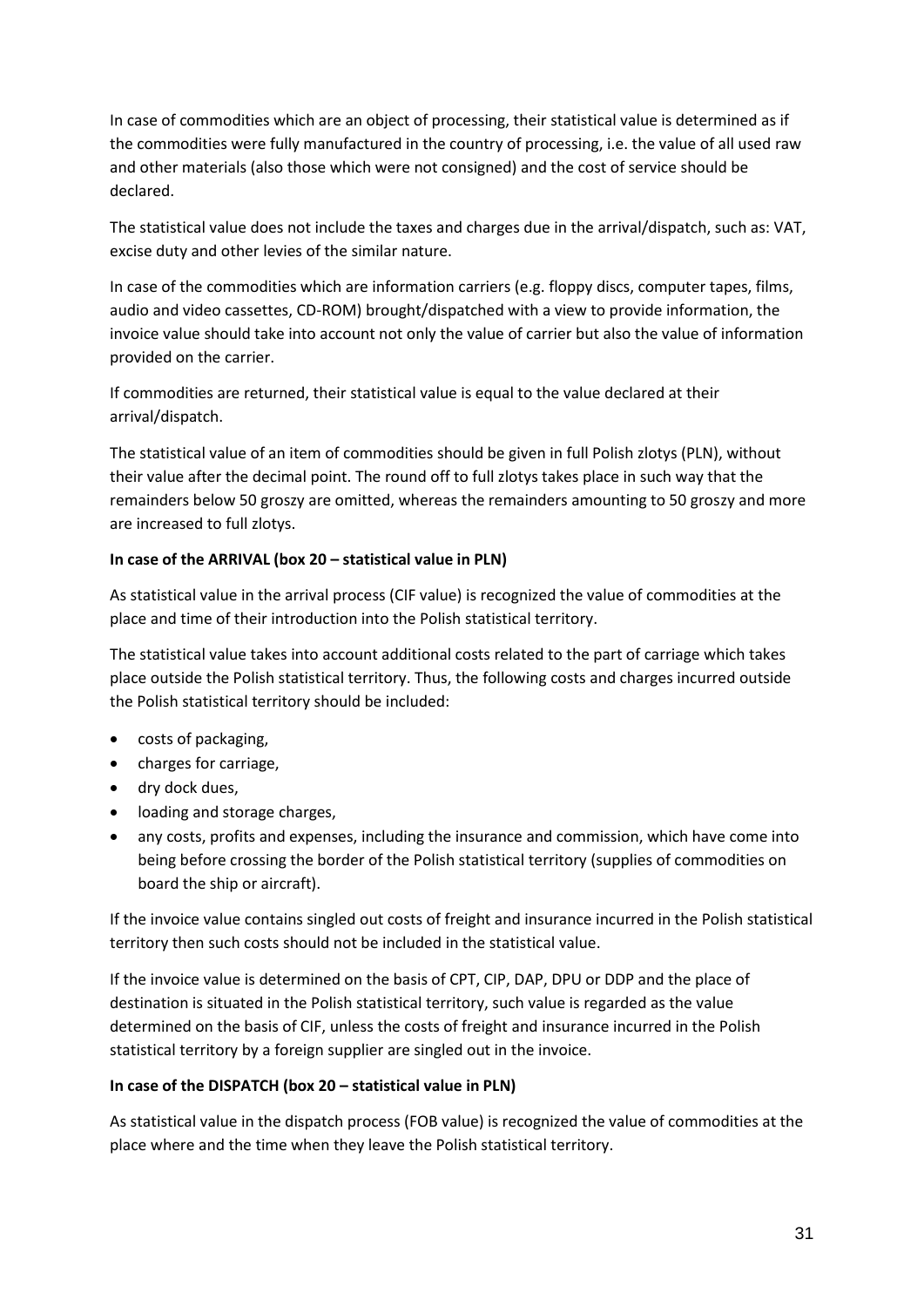The statistical value takes into account additional costs related to such part of the carriage which takes place within the Polish statistical territory. Thus, the following costs and charges incurred in the Polish statistical territory should be included:

- costs of packaging,
- charges for carriage,
- dry dock dues,
- loading and storage charges,
- any costs, profits and expenses, including the insurance and commission which have come into being before crossing the border of the Polish statistical territory (supplies of commodities on board the ship or aircraft).

If the invoice value contains singled out costs of freight and insurance incurred outside the Polish statistical territory then such costs should not be included in the statistical value.

Cases of determining the invoice value on the basis of such delivery terms as EXW, FCA and FAS with the specified place in Poland are regarded as equivalent to using the FOB terms.

#### **BOX 21 – Person filling in the declaration**

The given name(s), surname, **telephone/fax number** and e-mail of **person submitting the declaration**, as well as the place and date of drawing up the document, should be entered. The date should be typed in YYYY-MM-DD format.

#### **BOX 22 - VAT ID number of the trader**

The given VAT ID number of the trader in case of INTRASTAT declaration on dispatches should be entered.

If the trader does not have a VAT ID number, the number by which the buyer of the goods is identified for value added tax purposes in a given Member State should be entered, containing the two-letters country code used for the value added tax applicable in that Member State.

Special cases:

In case where in the reporting period the person obliged sends commodities to various traders

(in the same country or in different countries), one declaration can be made. However, the dispatches of commodities to different traders in the same country must be shown in different items of the declaration. Thus, in case the same goods are delivered to several different traders in the same EU country, it is necessary to declare the delivery (declared in the same item before the entry into force of the provisions of providing VAT ID number) broken down into several items of the declaration.

If the sale transaction is concluded between a Polish trader and a trader in one EU country, while the goods being the subject of the transaction are delivered directly to the recipient in another EU country, the declaration must show both the country of destination and the VAT ID number of trader that received the goods. Only in a situation where the recipient's identification number (VAT ID number) is unknown, it is permissible to declare VAT ID number of trader with whom the transaction was concluded (obligatory it should be indicated as the country of destination, country to which the goods are moved directly).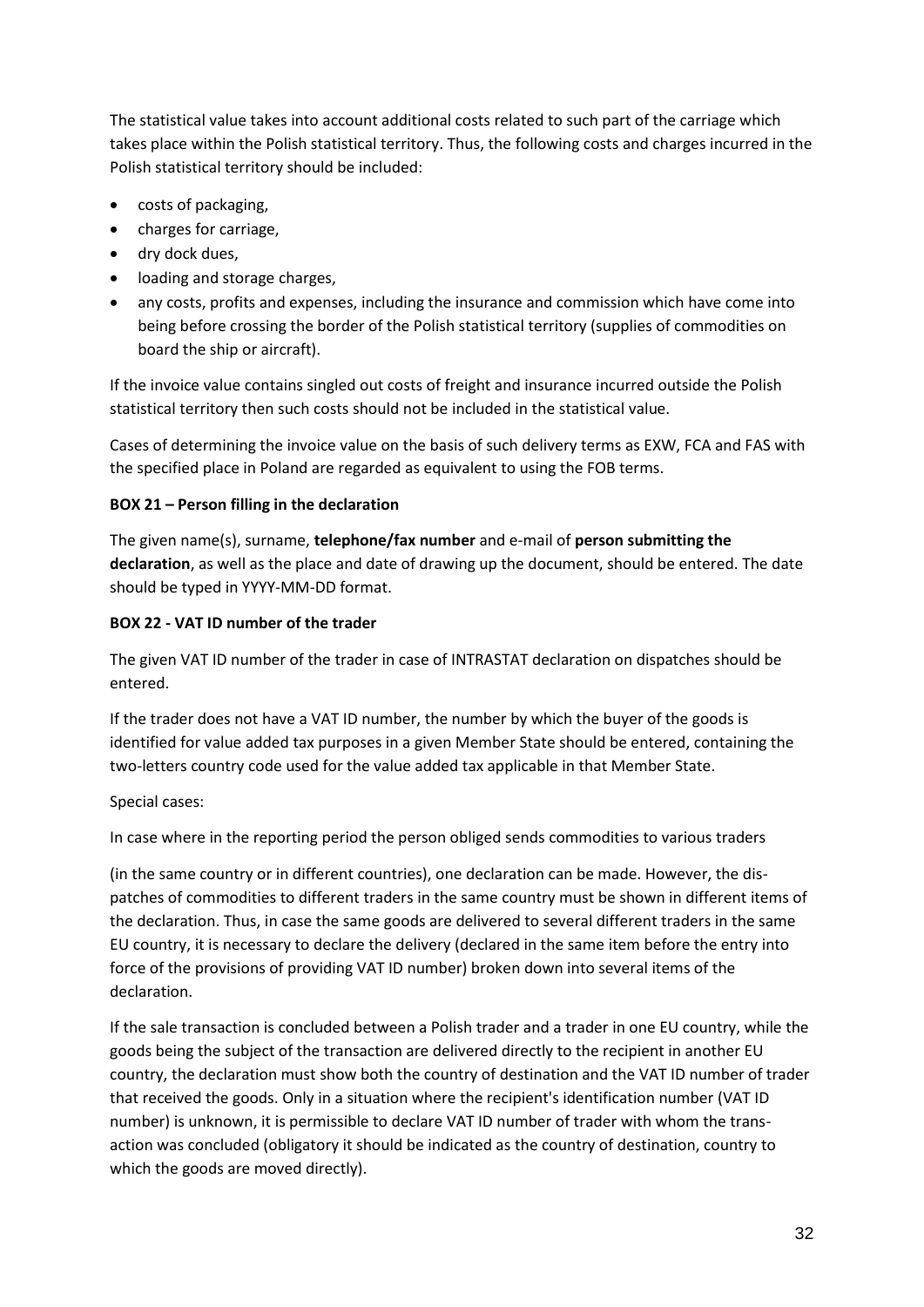If the obliged person conducts mail order sales and **is registered for VAT purposes** in the country of destination, the declaration should provide (instead of ID numbers of individual recipients) VAT ID number of that person in the given country of destination.

However, if the obliged person conducts mail order sales and **is not registered for VAT purposes** in the country of destination, NATURAL PERSON should be entered in box 22 of the declaration . **This applies to entities that do not settle VAT via the one-stop shop (OSS)**.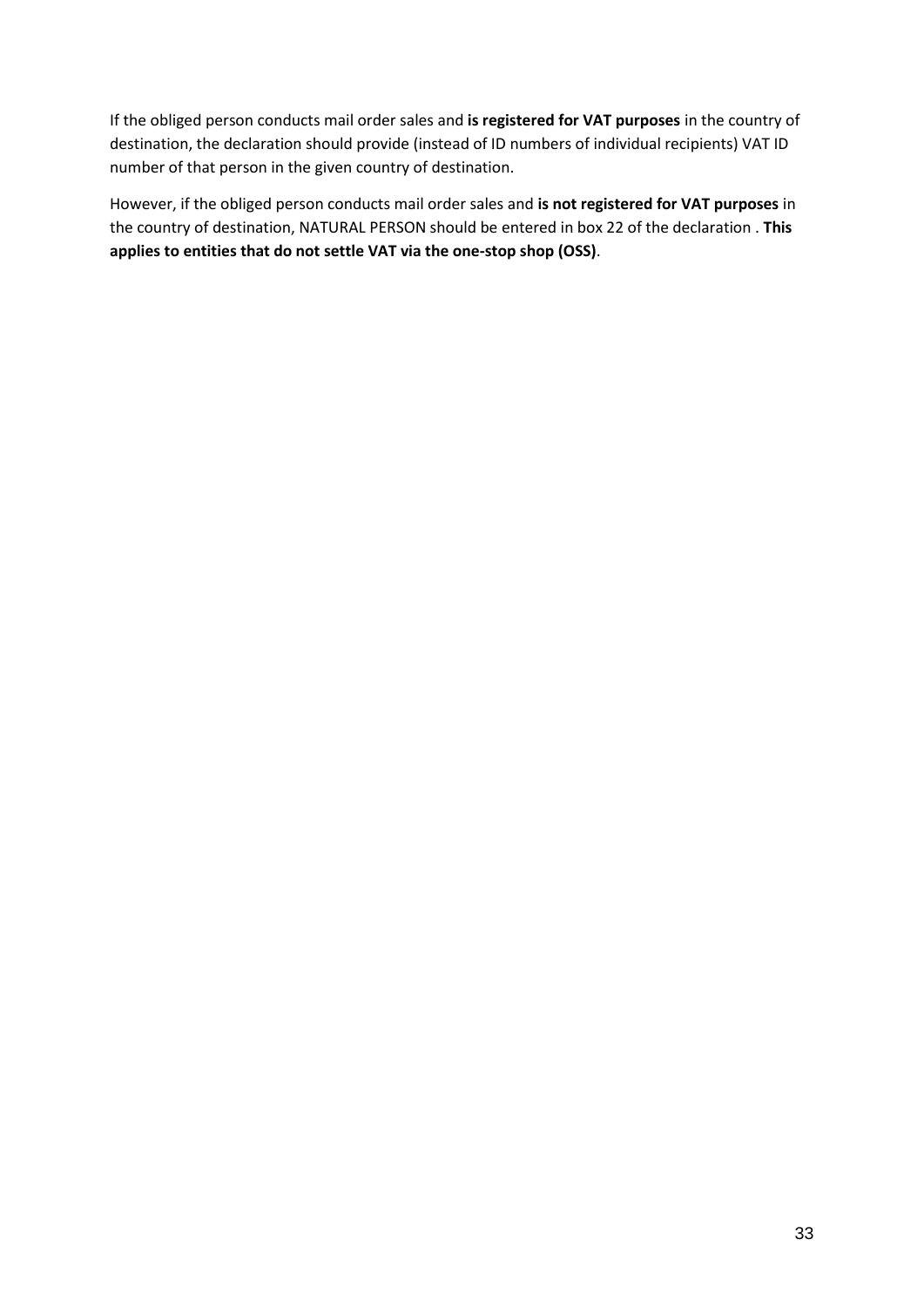### <span id="page-33-0"></span>**CHAPTER V - Correction of the declaration**

### **5.1. Types of correction**

<span id="page-33-1"></span>The correction of declaration may consist in:

- 1) full replacement of the previously submitted declaration then the declaration document has to be completed in the same manner as normal declarations are filled in;
- 2) change of individual data in an item or items of the declaration then the following boxes have to be filled in: the boxes from 1 to 4, box  $5 - in$  the event when a declaring third makes the correction, and the boxes from 9 to 22; in such case the boxes from 6 to 8 should be left blank;
- 3) addition of new items in the declaration then the following boxes have to be filled in: the boxes from 1 to 4, box 5 – in the event when a declaring third makes the correction, and the boxes from 9 to 22; in such case the boxes from 6 to 8 should be left blank;
- 4) cancellation of items in the declaration then the following boxes have to be filled in: the boxes from 1 to 4, box 5 – in the event when a declaring third makes the correction, and the boxes 9 and 21; however, in such case the boxes from 6 to 8 and from 10 to 22 should be left blank.

**NOTE**: Before sending a correction or replacement of the declaration you have to make sure that a document that you want to correct or replace has been accepted in the system. The number of the declaration should be always recalled as the preliminary number of the declaration, only the version number, own identification number and type of declaration (K-replacement/ P-correction) are changed.

### **5.2. Exclusions from the obligation to correct declarations**

<span id="page-33-2"></span>No correction of the declaration is performed in the event when:

- 1) the value originally entered on the declaration, referred to in § 13 item 19 or 20 of the Regulation, would change by no more than the equivalent of EUR 1.000 as a result of the performed correction, or
- 2) the data originally entered on the declaration, referred to in § 13 item 17 or 18 of the Regulation, would change by no more than 5% as a result of the performed correction, or
- 3) the data that would be a subject of correction, referred to in § 13 item 10-18 of the Regulation, refer to the commodity, of which invoice or statistical value amounts to or is lower than the equivalent of EUR 1.000, or
- 4) the correction would concern the data referred to in § 13 item 1-9 or 21 of the Regulation; or
- 5) after submitting by the obligated person explanations referred to in § 22 par.1 item 1 of the Regulation, the customs authority informs by telephone or other means of communication about exemption from the obligation to correct the INTRASTAT declaration, or
- 6) the whole year has passed, counting from the end of a calendar year in which the reporting obligation occurred, and for which the declaration was submitted.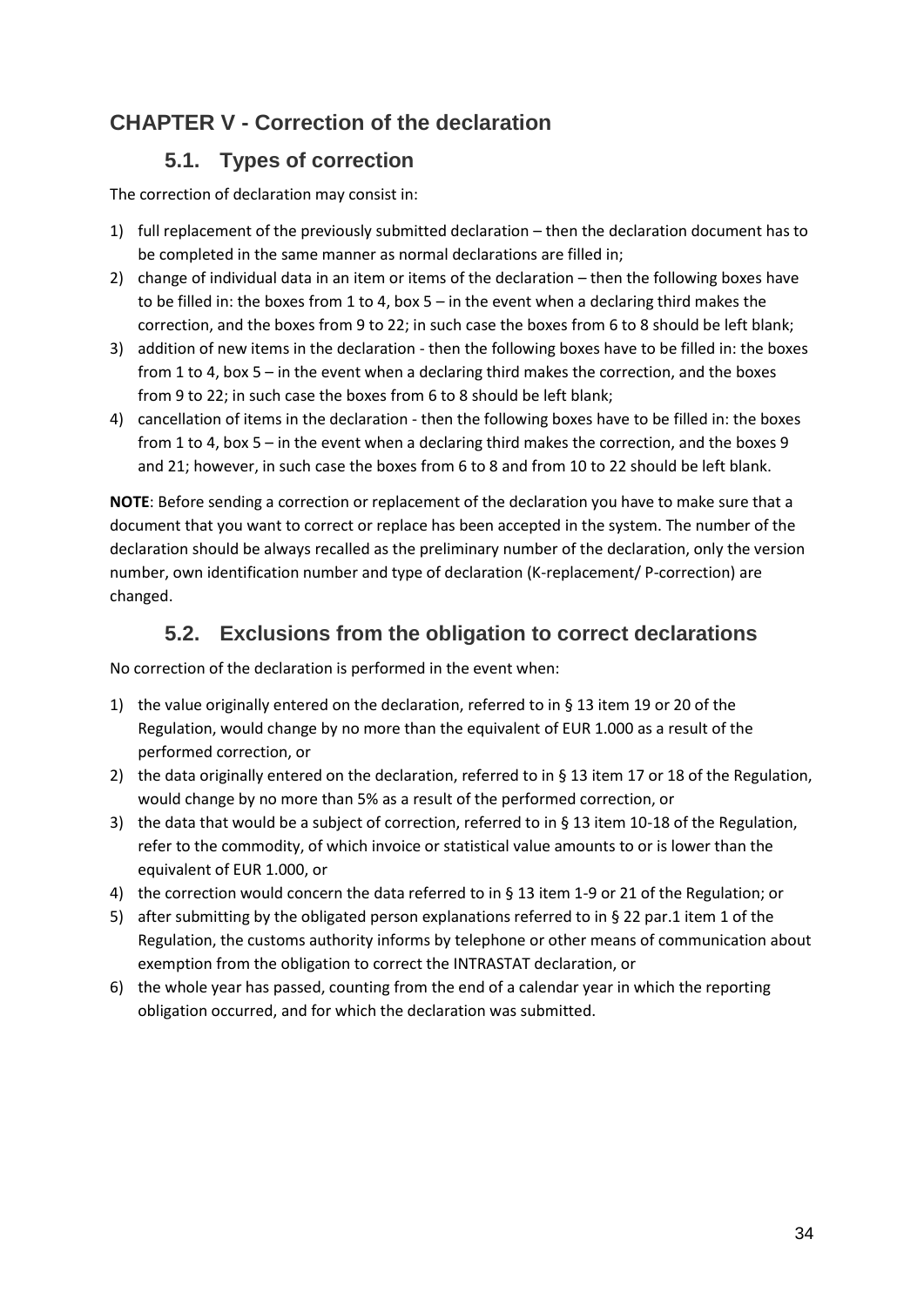### <span id="page-34-0"></span>**CHAPTER VI - Submission of the declaration**

### **6.1. Registration or updating data in SISC**

<span id="page-34-1"></span>In line with Article 10a § 1 and 2 of the Customs Law, the exchange of information with the customs authorities electronically, particularly declarations or notifications, shall be carried out by means of PUESC, upon registration in the SISC:

- the data of the person obliged to make INTRASTAT declarations,
- the data of the authorized person, and
- the permission to act on behalf of an obliged person.

Registration terms of reference requires the submission to the customs authority:

- document, which states the right to file INTRASTAT (in case the person is to be authorized employee of the company, it can be e.g. a statement of the person entitled to represent the person liable, that employee sends declarations within his assigned duties, etc.) or
- power of attorney, in case, INTRASTAT declaration is made by a representative.

Registration should be made prior **to the first submission** of INTRASTAT declaration.

**Example**: Company X authorizes the Y agency to make INTRASTAT declarations on its behalf. Agency Y employs two workers: A and B. The agency is run by the agency's owner in the form of economic activity carried out by a natural person.

In that case:

- 1. the Y agency's owner should register **their data** as a natural person,
- 2. the Y agency's owner (or a person authorized) must register **agency as an entity**,
- 3. at the same time the **person A and B** should register **their data** as individuals,
- 4. the Y agency's owner (or a person authorized) register the **power of attorney** for A and B to represent Y agency,
- 5. the Y agency's owner (or a person authorized) or a person authorized to represent the entity X register **X entity's data**,
- 6. the Y agency's owner (or a person authorized) or a person authorized to represent the entity X, registers **the scope of the authorization granted to the Y agency by the X company**.

All the above-mentioned activities **are performed only once** and they are valid throughout the validity period of the data. Therefore, if data on individuals or entities were registered in SISC earlier and they are still valid, **these steps should be omitted**.

**NOTE**: The lack of links in the SISC registration system between the person submitting declaration and the person obligated to submit declaration might lead to the failure of submission of INTRASTAT declaration.

<span id="page-34-2"></span>Registration applications can be found on the PUESC portal in the panel "[Forms](https://puesc.gov.pl/uslugi/formularze)".

### **6.2. Message authentication**

According to Article 10b (1) of the Customs Law, electronic documents sent to the customs authorities shall be signed up by:

1) qualified electronic signature,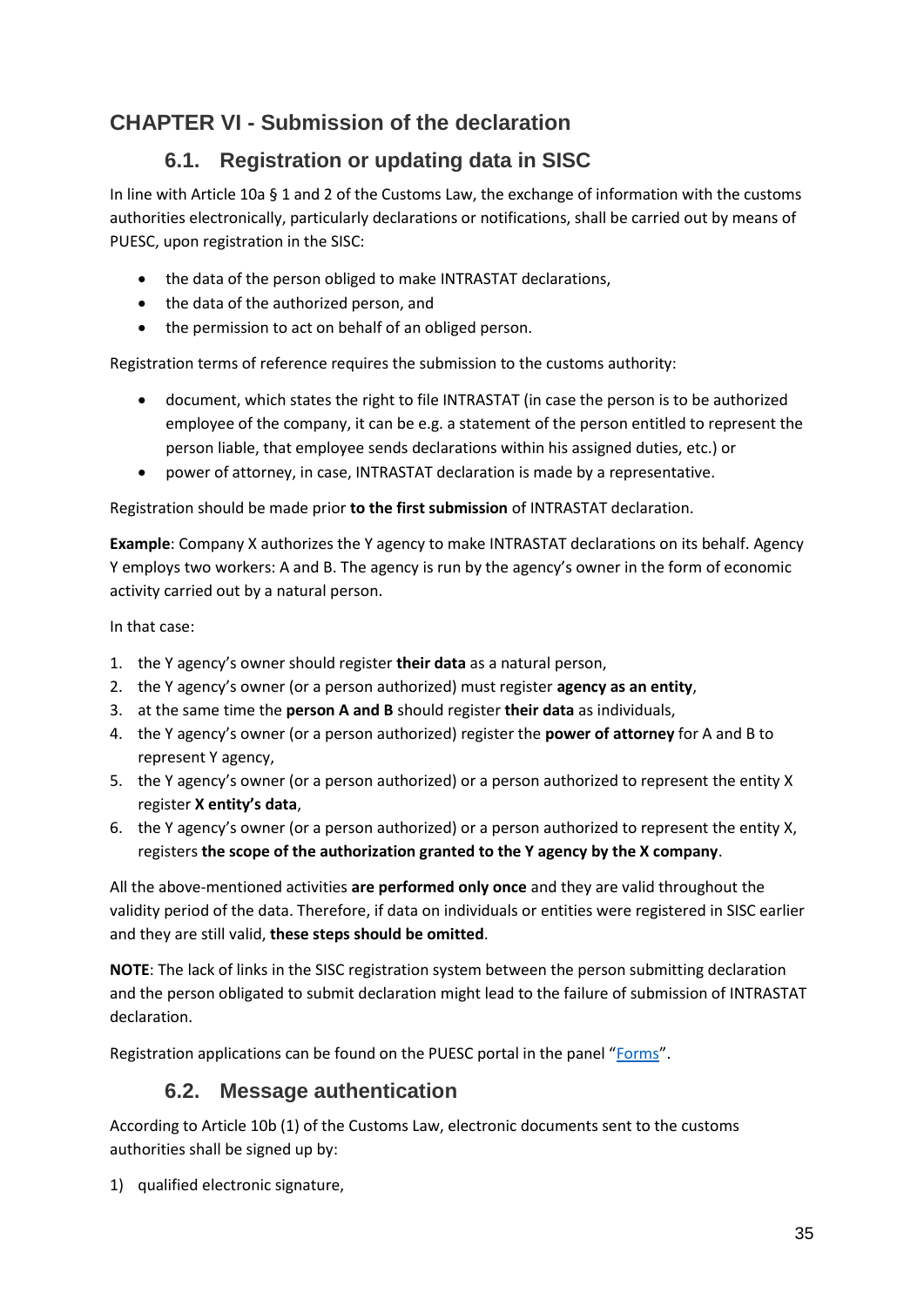- 2) trusted signature,
- 3) personal signature,
- 4) customs electronic signature.

Customs electronic signature may obtain a person with the status of the registered person, i.e. with a given ID SISC number. In order to obtain a certificate customs proceed as follows:

- 1) after logging in to PUESC open the "My Account",
- 2) use the "Generate customs certificate" button,
- 3) follow the instructions of the system.

**NOTE**: In order to facilitate obtaining of the customs signature and its use, the following document have been prepared "Instructions for obtaining a customs certificate and creating an electronic signature", available on the PUESC, at the link CertSign User Manual in the subject area "STREFA KLIENTA KAS" > "Elektroniczne podpisywanie dokumentów" > "Uzyskaj lub unieważnij certyfikat celny".

### **6.3. Sending the declaration**

<span id="page-35-0"></span>The declaration, after being signed with an electronic signature, should be sent via PUESC to the AIS/INTRASTAT system in one of the following ways:

- 1. making the upload of the xml file created outside PUESC (e.g. with the program ist@t or other dedicated application). Properly generated declaration should be uploaded to the PUESC, and then after signing (if it has not been signed out of the portal) send to AIS/INTRASTAT system;
- 2. filling out the form available on the PUESC. When all required boxes are completed the declaration should be generated and after being signed send to AIS/INTRASTAT system;
- 3. submitting xml file in a form of an attachment to e-mail address[: mailto:puesc@mf.gov.pl.](mailto:puesc@mf.gov.pl) **Before sending by email, the declaration must be signed electronically and in this case it must be filled in the box "subject" of the message**;
- 1) 4. sending via non-visual interface in accordance with the documentation for SEAP and BCP communication channels published on the web-site Usługi sieciowe - [informacje i specyfikacje.](https://puesc.gov.pl/uslugi/uslugi-sieciowe-informacje-i-specyfikacje)

**NOTE**: No contracts, agreements, invoices, consignment notes, etc., on the basis of which the data are declared, should be enclosed to the declaration.

Communication with AIS/INTRASTAT system carries out through the portal PUESC and the rules of that communication are available on th[e website.](https://puesc.gov.pl/uslugi/formularze)

**NOTE: If the PUESC portal is not available, please send an electronic declaration in a form of an attachment to the e-mail addres[s puesc@mf.gov.pl.](mailto:puesc@mf.gov.pl)**

### <span id="page-35-1"></span>**6.4. Messages generated by the system after submitting the declaration.**

- **• UPP**  The Official Confirmation of Submission is a message confirming that the submitted declaration is in accordance with the required XML scheme and has been accepted for processing at the PUESC.
- **• NPP**  The Official Confirmation of Notification is a message informing that the submitted declaration has been rejected at the PUESC level of processing (e.g. due to incorrect file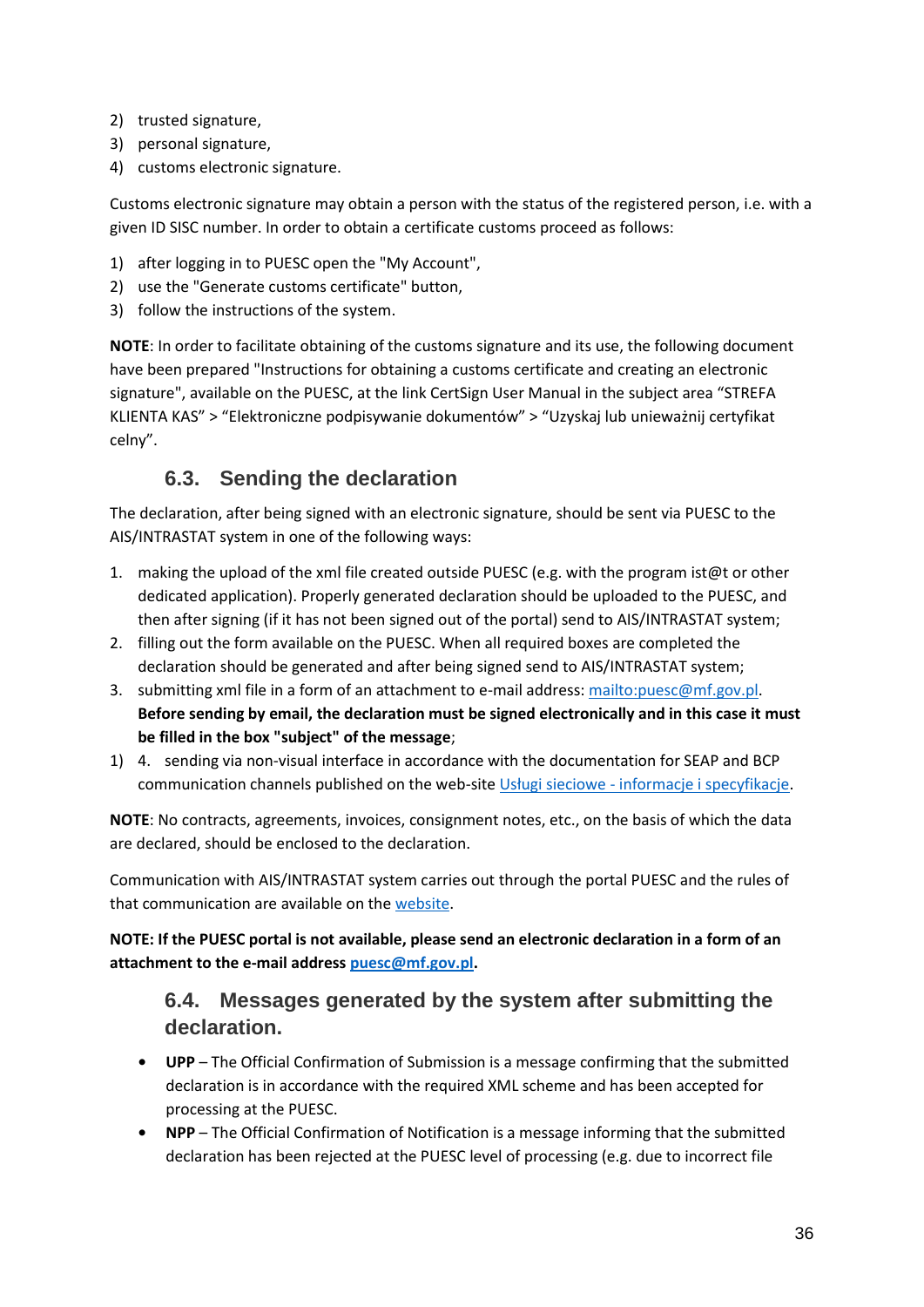format, lack of compliance with the XML schema, due to other technical reasons) - it is necessary to send the correct declaration again.

- **• UPO**  Official Confirmation of Acceptance. It is a message which confirms that the declaration has been processed correctly at PUESC and was directed to service in the AIS/INTRASTAT system. THIS IS NOT A MESSAGE CONFIRMING THAT THE DECLARATION HAS BEEN ACCEPTED IN THE AIS/INTRASTAT SYSTEM.
- **• Rejection of the message**  a message informing that the declaration has been directed to be further processed in the AIS/INTRASTAT system, however, as a result of errors detected in the framework of the minimal control (e.g. repeating own identification number in INTRASTAT declaration) was rejected at the initial processing stage - it is necessary to send the correct declaration again.
- **• ISTC**  a message informing about the suspension of acceptance of the declaration. The message gives the reason for the suspension of acceptance.
- **• ISTB**  a message indicating rejection of the INTRASTAT declaration due to the formal reasons. The reason for the rejection is given in the message.
- **• ISTD**  a message informing that the document has been successfully registered in the system. It contains a list of logical errors that can need to be corrected and / or formal errors that need to be corrected.
- **• ISTA**  a confirmation message acceptance of data contained in the declaration.
- **• ISTE**  a message confirming the cancellation of the document. The reason of rejection is given in the message.

**NOTE**: Messages ISTA, ISTB, ISTC, ISTD, ISTE are visible only in entity context. In order to change the context, select the relevant entity in the upper right corner of the screen in first and/or in second connection.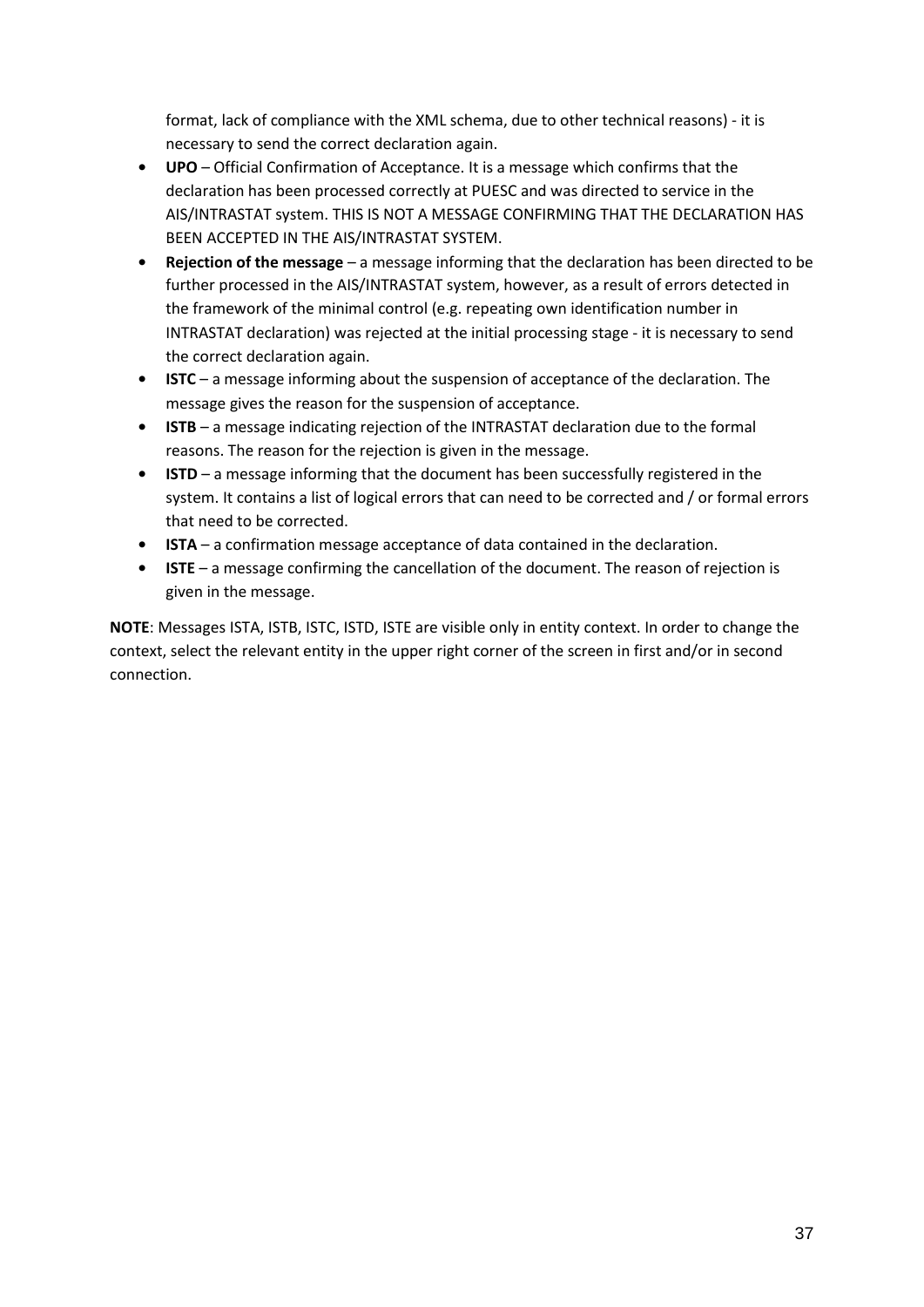### <span id="page-37-1"></span><span id="page-37-0"></span>**CHAPTER VII - Annexes**

### **Annex No. 1 - List of commodities of which arrival or dispatch is exempted from the reporting obligation within the framework of the INTRASTAT system**

- 1) monetary gold;
- 2) means of payment which are legal tenders and securities, including the payments for services such as postal services, taxes, compensations for use;
- 3) goods for the temporary use or after such use (e.g. hire, loan, operational leasing), provided that:
	- a) no processing is, or was planned or carried out in relation to such commodities,
	- b) expected duration of the temporary use wasn't or is not intended to be longer than 24 months,
	- c) dispatches/arrivals are not declared as the supplies/acquisitions for tax purposes.
- 4) commodities moving between:
	- a) a Member State and its territorial enclaves in other Member States, and
	- b) a Member State and enclaves of other Member States or international organizations situated in its territory.

Territorial enclaves include embassies, consulates, military and scientific bases stationed outside the territory of the mother country.

- 5) commodities used as carriers of customized information, including the software;
- 6) data and software downloaded from the Internet;
- 7) commodities supplied free of charge which themselves are not the subject of a commercial transaction, provided that the sole intention of their movement is to prepare or sup-port an intended commercial transaction by demonstrating the features or characteristics of those commodities or services, such as:
	- a) advertising materials,
	- b) commercial samples;
- 8) commodities for and after repair or maintenance and replacement parts that are incorporated in the repair or maintenance program and the replaced defective parts;
- 9) means of transport travelling in the course of their work, including the spacecraft launchers at the time of spacecraft launching;
- 10) goods intended for charitable or philanthropic organizations and goods for disaster victims;
- 11) electrical energy CN code: 2716 00 00;
- 12) natural gas CN codes: 2711 11 00 and 2711 21 00.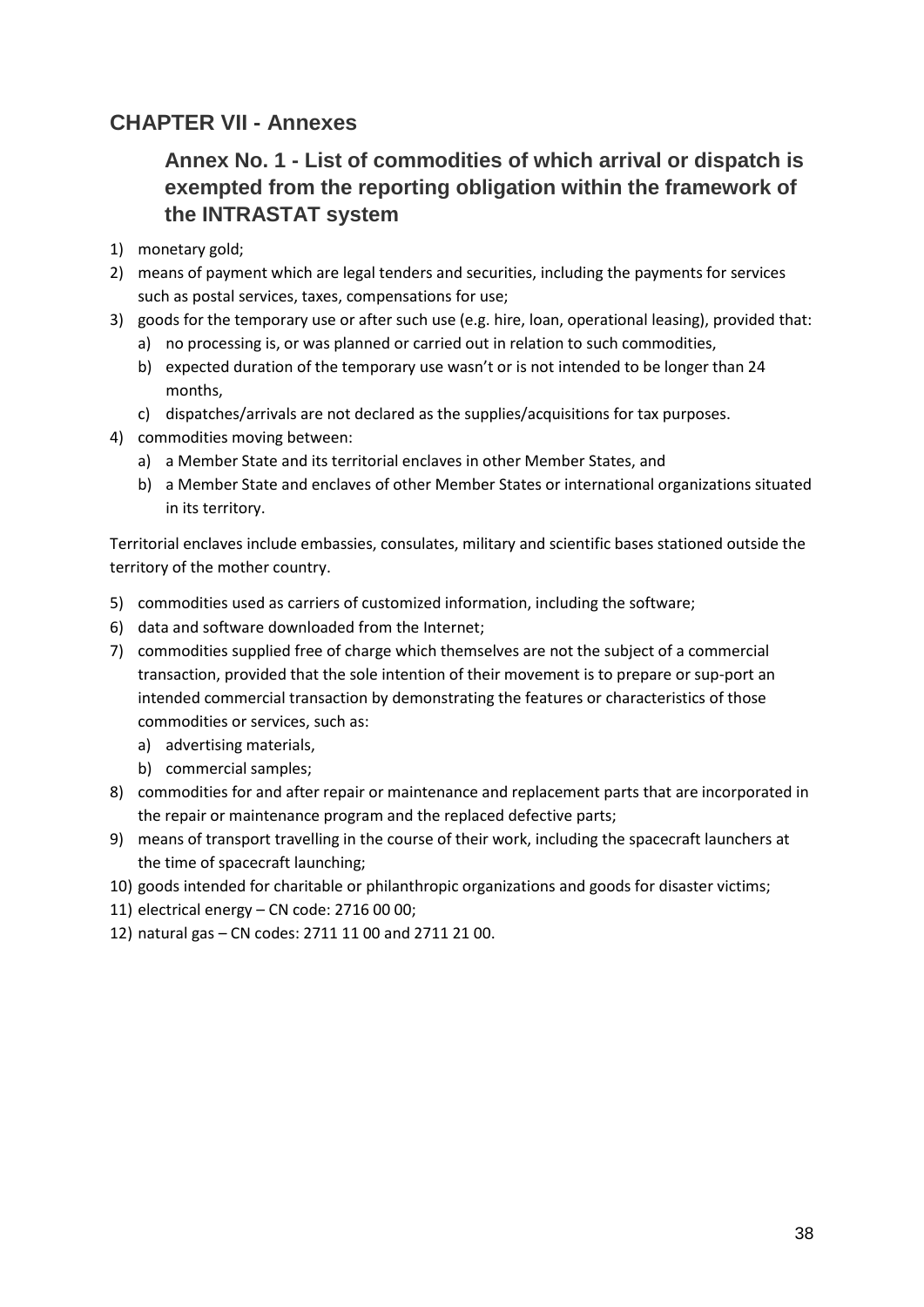<span id="page-38-0"></span>

| Annex No. 2 - List of country codes (entered in box 11 of<br>declaration) |             |  |
|---------------------------------------------------------------------------|-------------|--|
| Code                                                                      | <b>Name</b> |  |
| AT                                                                        | Austria     |  |
| ВE                                                                        | Belgium     |  |
|                                                                           |             |  |

# **Annex No. 2 - List of country codes (entered in box 11 of**

| BE                     | Belgium     |
|------------------------|-------------|
| BG                     | Bulgaria    |
| HR                     | Croatia     |
| CY                     | Cyprus      |
| $\mathsf{C}\mathsf{Z}$ | Czechia     |
| DK                     | Denmark     |
| EE                     | Estonia     |
| F1                     | Finland     |
| <b>FR</b>              | France      |
| GR                     | Greece      |
| ES                     | Spain       |
| IE                     | Ireland     |
| LT                     | Lithuania   |
| LU                     | Luxembourg  |
| ${\sf L}{\sf V}$       | Latvia      |
| MT                     | Malta       |
| $\sf NL$               | Netherlands |
| DE                     | Germany     |
| ${\sf PT}$             | Portugal    |
| RO                     | Romania     |
| SK                     | Slovakia    |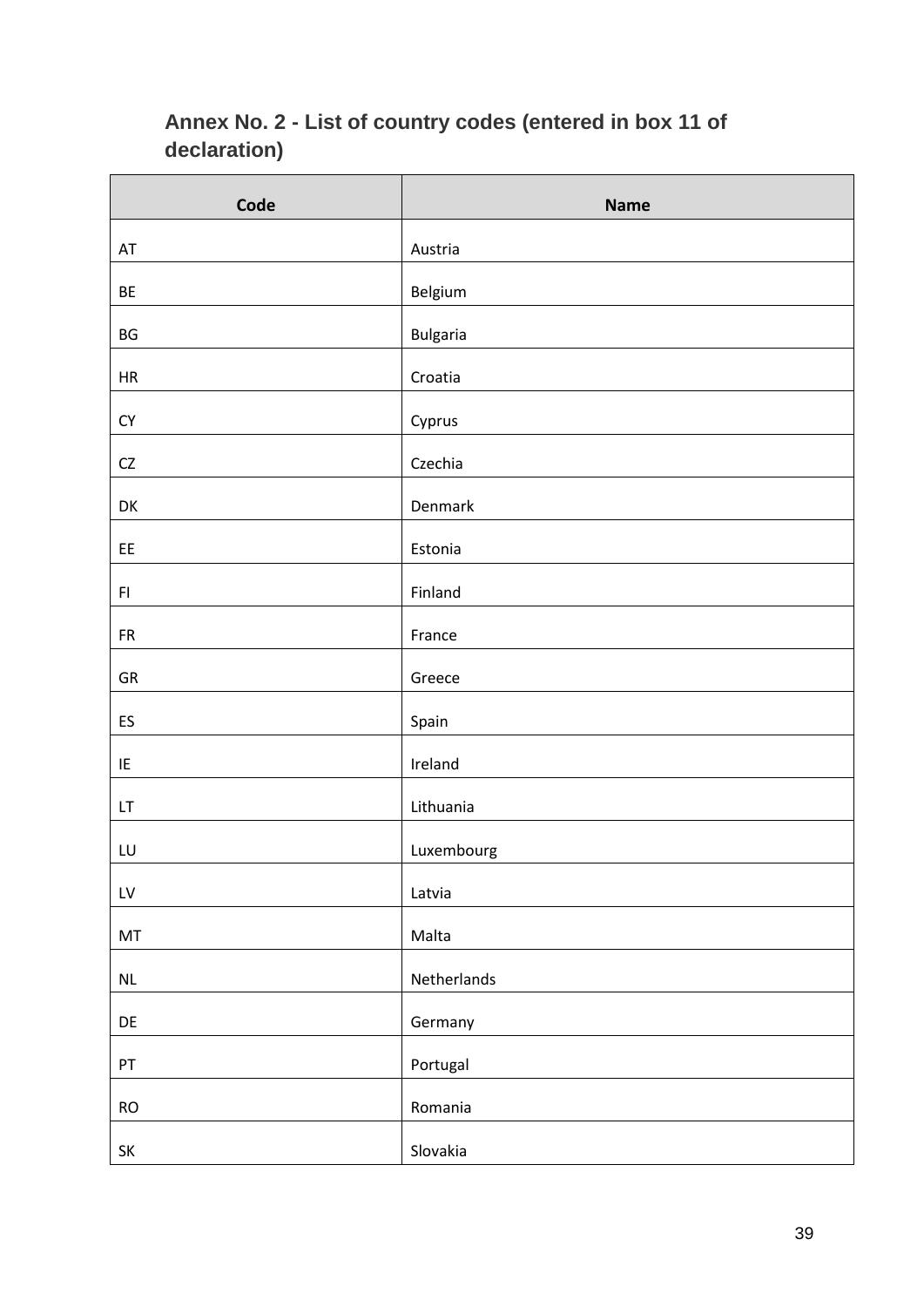| Code      | <b>Name</b>                                                              |
|-----------|--------------------------------------------------------------------------|
| SI        | Slovenia                                                                 |
| <b>SE</b> | Sweden                                                                   |
| HU        | Hungary                                                                  |
| IT        | Italy                                                                    |
| XI        | United Kingdom (Northern Ireland)                                        |
| QV        | Stocks and supply of offshore installations as part of intra-EU<br>trade |
| QR        | Stocks and supply of ships and aircrafts as part of intra-EU trade       |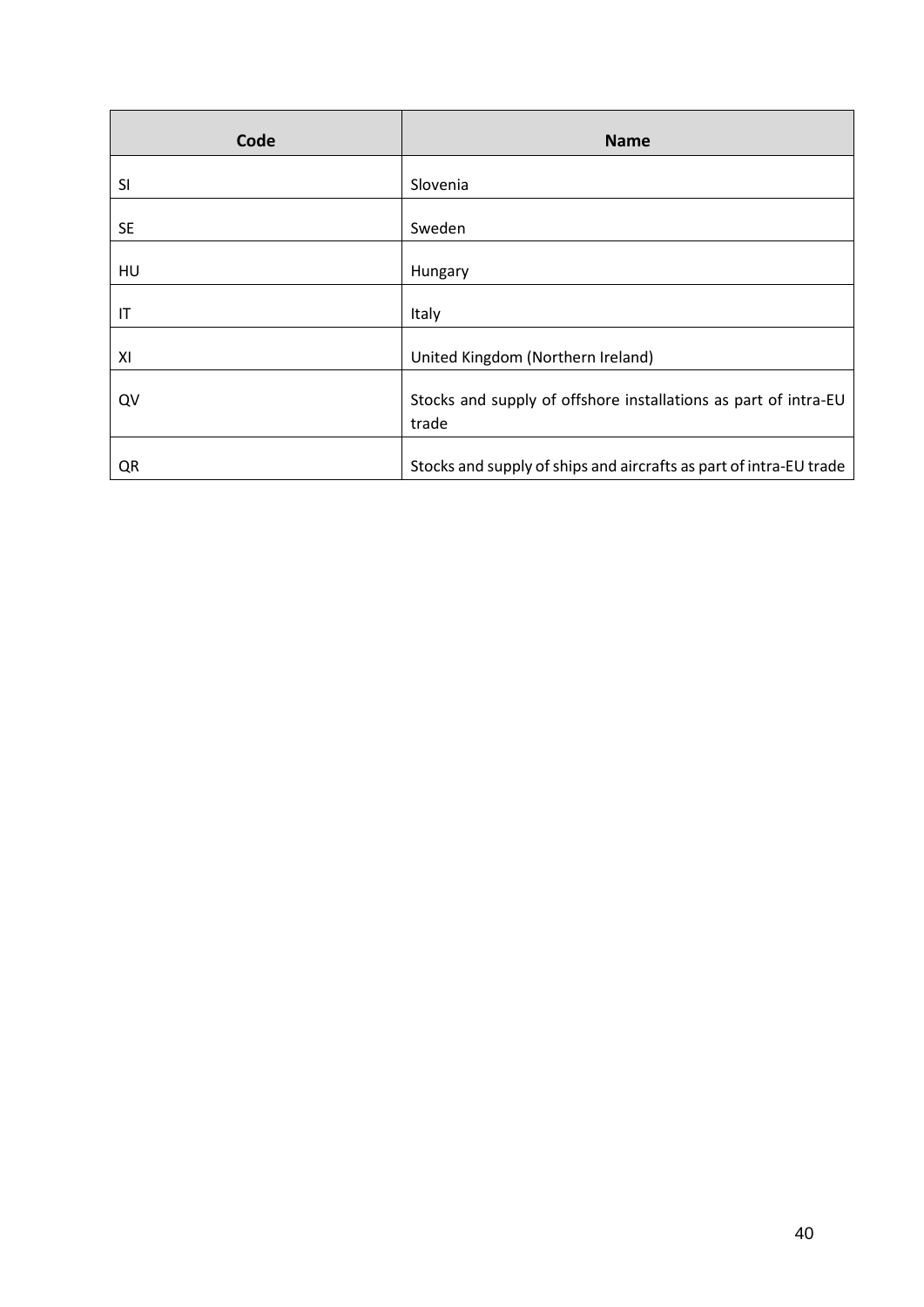| <b>Incoterms Rules 2020</b> | Incoterms-ICC/ECE              |  |  |  |
|-----------------------------|--------------------------------|--|--|--|
| EXW                         | Ex works                       |  |  |  |
| <b>FCA</b>                  | Free carrier                   |  |  |  |
| <b>CPT</b>                  | Carriage paid to               |  |  |  |
| <b>CIP</b>                  | Carriage and insurance paid to |  |  |  |
| <b>DAP</b>                  | Delivered at place             |  |  |  |
| <b>DPU</b>                  | Delivered at place unloaded    |  |  |  |
| <b>DDP</b>                  | Delivered duty paid            |  |  |  |
| FAS                         | Free alongside ship            |  |  |  |
| <b>FOB</b>                  | Free on board                  |  |  |  |
| <b>CFR</b>                  | Cost and freight               |  |  |  |
| <b>CIF</b>                  | Cost, insurance and freight    |  |  |  |

### <span id="page-40-0"></span>**Annex No. 3 - Terms of delivery according to the INCOTERMS 2020 rules**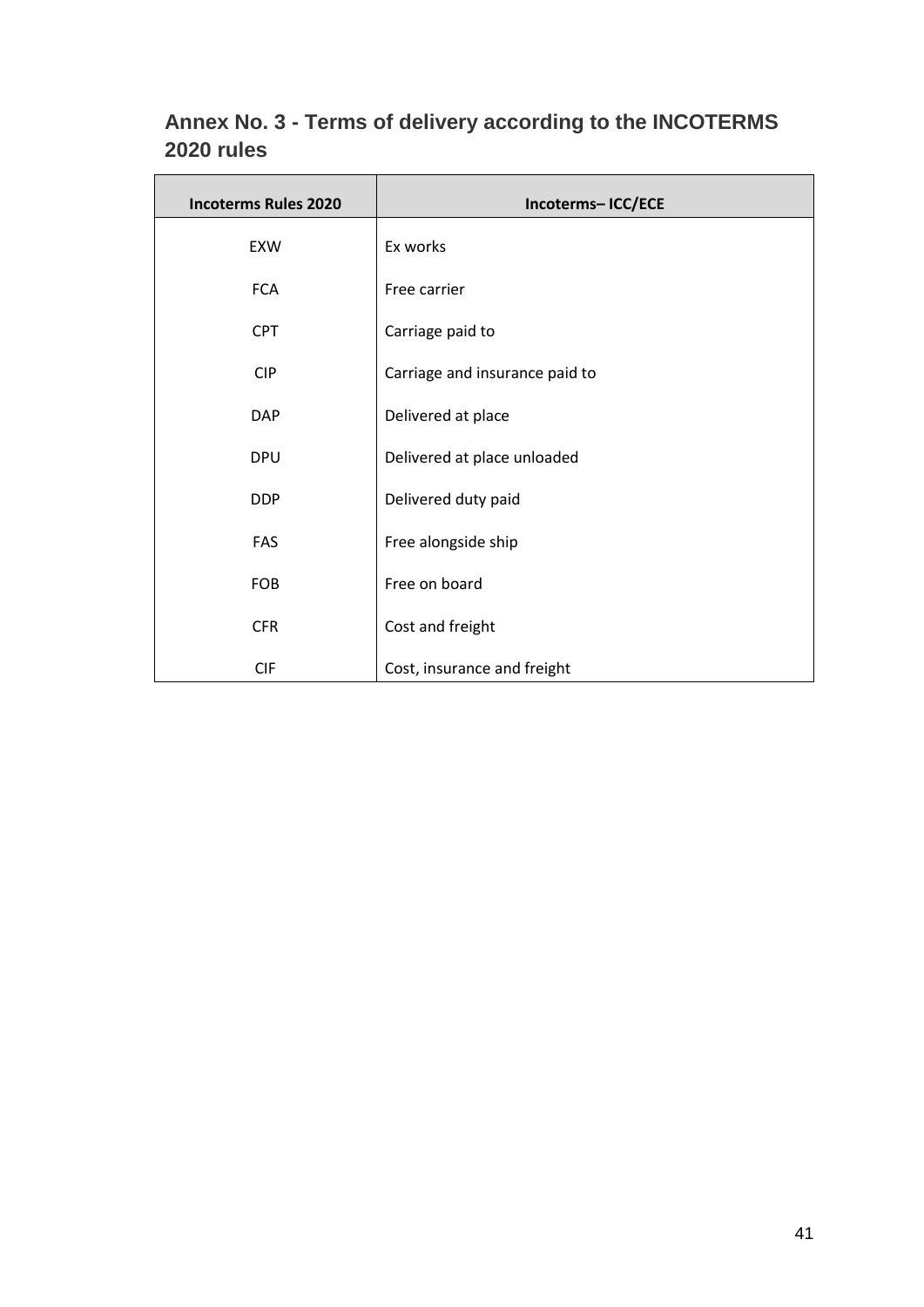<span id="page-41-0"></span>

|                |                                        | Transaction |                |                                                                   |
|----------------|----------------------------------------|-------------|----------------|-------------------------------------------------------------------|
| A              |                                        | code        |                | B                                                                 |
| $\mathbf{1}$   | Transactions involving actual change   | 11          | $\mathbf{1}$   | Outright sale/purchase except direct                              |
|                | of ownership with financial            |             |                | trade with/by private consumers                                   |
|                | compensation                           | 12          | $\overline{2}$ | Direct trade with/by private                                      |
|                |                                        |             |                | consumers (incl. distance sale)                                   |
|                | Return and replacement of goods free   | 21          |                | 1 Return of goods                                                 |
| $\overline{2}$ | of charge after registration of the    | 22          | 2 <sup>1</sup> | Replacement for returned goods                                    |
|                | original transaction                   | 23          | $\overline{3}$ | Replacement (e.g. under warranty) for<br>goods not being returned |
|                | Transactions involving intended        |             |                | Movements to/from a warehouse                                     |
|                | change of ownership or change of       | 31          | $1\vert$       | (excluding call- off and consignment                              |
|                | ownership without financial            |             |                | stock)                                                            |
|                | compensation                           |             |                | Supply for sale on approval or after                              |
| 3              |                                        | 32          |                | $2$ trial (including call-off and                                 |
|                |                                        |             |                | consignment stock)                                                |
|                |                                        | 33          |                | 3   Financial leasing $(1)$                                       |
|                |                                        |             |                | Transactions involving transfer of                                |
|                |                                        | 34          | $\overline{4}$ | ownership without financial                                       |
|                |                                        |             |                | compensation                                                      |
|                | Transactions with a view to processing | 41          | $\mathbf{1}$   | Goods expected to return to the initial                           |
| 4              | under contract (not involving change   |             |                | Member State/country of export                                    |
|                | of ownership)                          | 42          | $\overline{2}$ | Goods not expected to return to the                               |
|                |                                        |             |                | initial Member State/country of export                            |
|                | Transactions following processing      | 51          | $\mathbf{1}$   | Goods returning to the initial Member                             |
| 5              | under contract (not involving change   |             |                | State/ country of export                                          |
|                | of ownership)                          | 52          | $\overline{2}$ | Goods not returning to the initial                                |
|                |                                        |             |                | Member State/ country of export                                   |
|                | Particular transactions recorded for   | 61          | 1              | Intra-EU acquisition of biocomponents                             |
| 6              | national purposes                      | 62          | $\overline{2}$ | Intra-EU acquisition of biomasses                                 |
|                |                                        | 63          | 3 <sup>1</sup> | Intra-EU acquisition of biofuels                                  |
|                | Transactions with a view to/following  |             |                | Release of goods for free circulation in                          |
|                | customs clearance (not involving       | 71          | $\mathbf{1}$   | a Member State with a subsequent                                  |
|                | change of ownership, related to goods  |             |                | export to another Member State                                    |
| 7              | in quasi-import or export)             |             |                | Transportation of goods from one                                  |
|                |                                        | 72          | $\overline{2}$ | Member State to another Member                                    |
|                |                                        |             |                | State to place the goods under the                                |
|                |                                        |             |                | export procedure                                                  |

### **Annex No. 4 - Nature of transaction codes**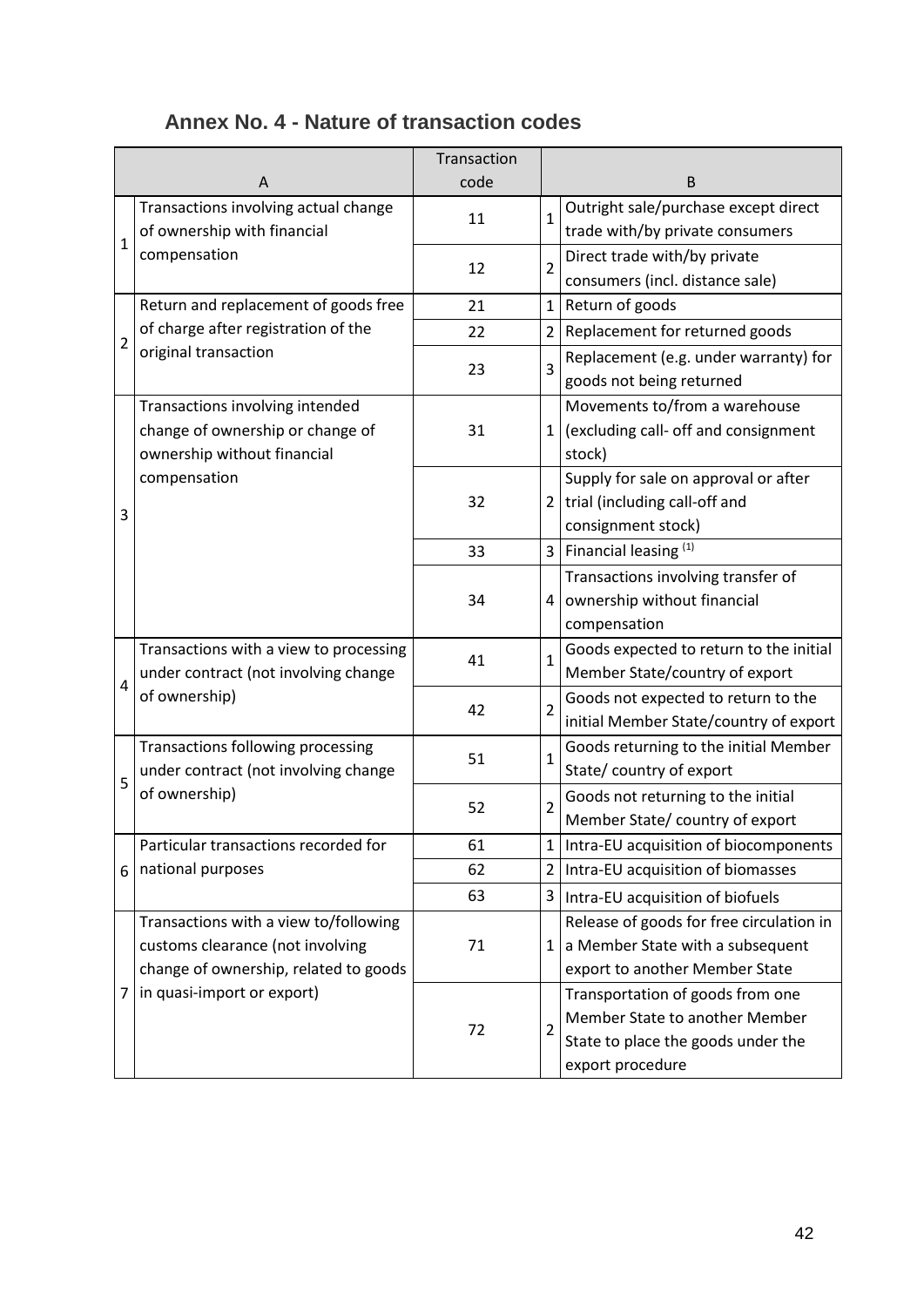|   |                                        | Transaction |   |                                     |  |
|---|----------------------------------------|-------------|---|-------------------------------------|--|
| A |                                        | code        |   | <sub>B</sub>                        |  |
|   | Transactions involving the supply of   |             |   |                                     |  |
|   | building materials and technical       |             |   |                                     |  |
| 8 | equipment under a general              |             |   |                                     |  |
|   | construction or civil engineering      | 80          |   |                                     |  |
|   | contract for which no separate         |             |   |                                     |  |
|   | invoicing of the goods is required and |             |   |                                     |  |
|   | an invoice for the total contract is   |             |   |                                     |  |
|   | issued                                 |             |   |                                     |  |
| ٩ | Other transactions which cannot be     | 91          |   | Hire, loan, and operational leasing |  |
|   | classified under other codes           |             |   | longer than 24 months               |  |
|   |                                        | 99          | 9 | Other                               |  |

 $(1)$  Financial leasing covers operations where the lease instalments are calculated in such a way as to cover all or virtually all of the value of commodities. The risk and rewards connected with the ownership are transferred to the lessee. At the end of the contract, the lessee becomes the legal owner of the commodities.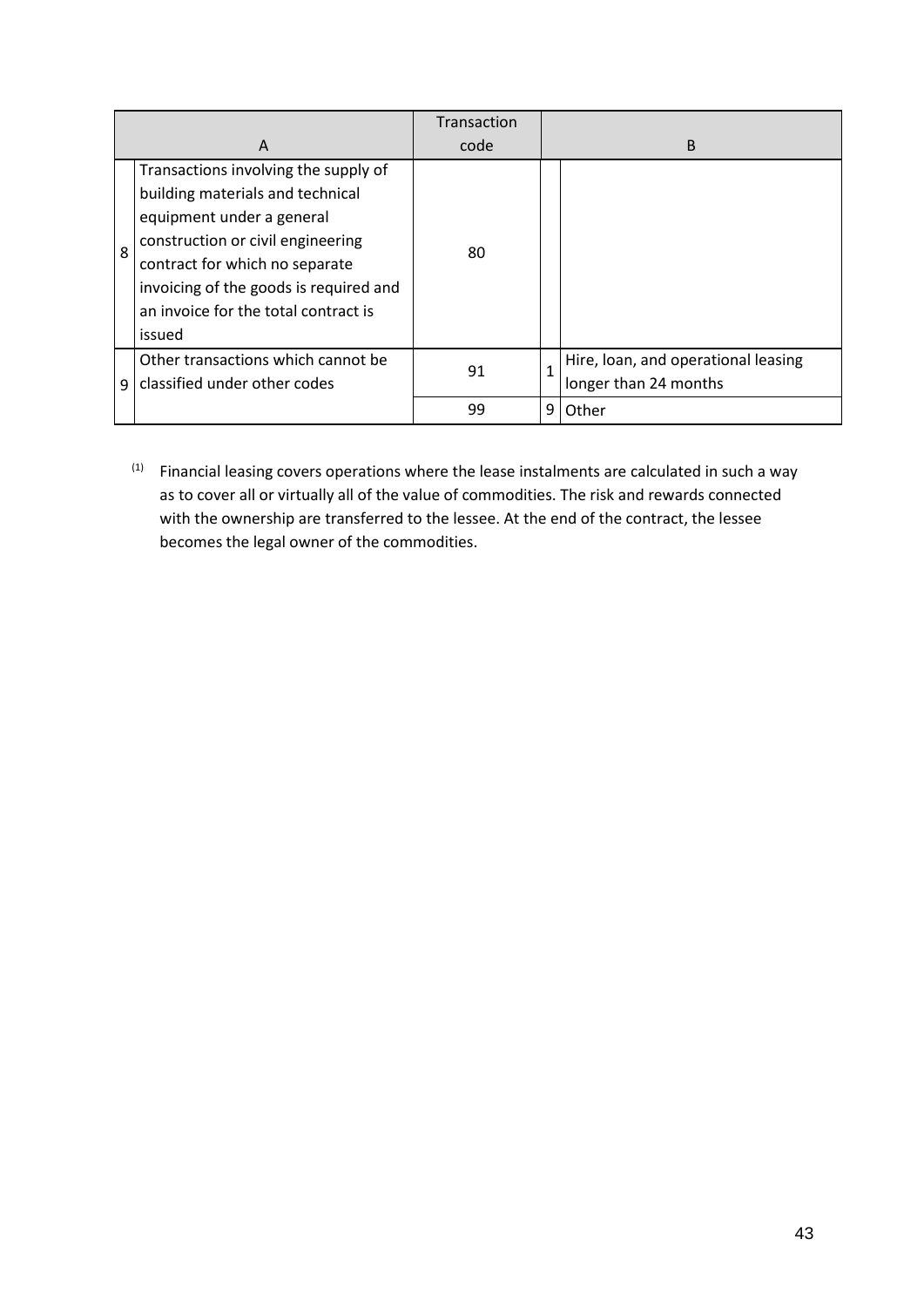| Code           | <b>Title</b>                                                                                              |
|----------------|-----------------------------------------------------------------------------------------------------------|
| $\mathbf{1}$   | Sea transport                                                                                             |
| $\overline{2}$ | Railway transport                                                                                         |
| 3              | Road transport                                                                                            |
| 4              | Air transport                                                                                             |
| 5              | Postal consignments                                                                                       |
| 7              | Fixed transport installations (e.g. gas piping, water supply systems, oil<br>pipelines, cable railways)   |
| 8              | Inland waterway transport                                                                                 |
| 9              | Own propulsion (e.g. the ship or aircraft moving by means of its own<br>propulsion system is a commodity) |

### <span id="page-43-0"></span>**Annex No. 5 - Mode of transport codes**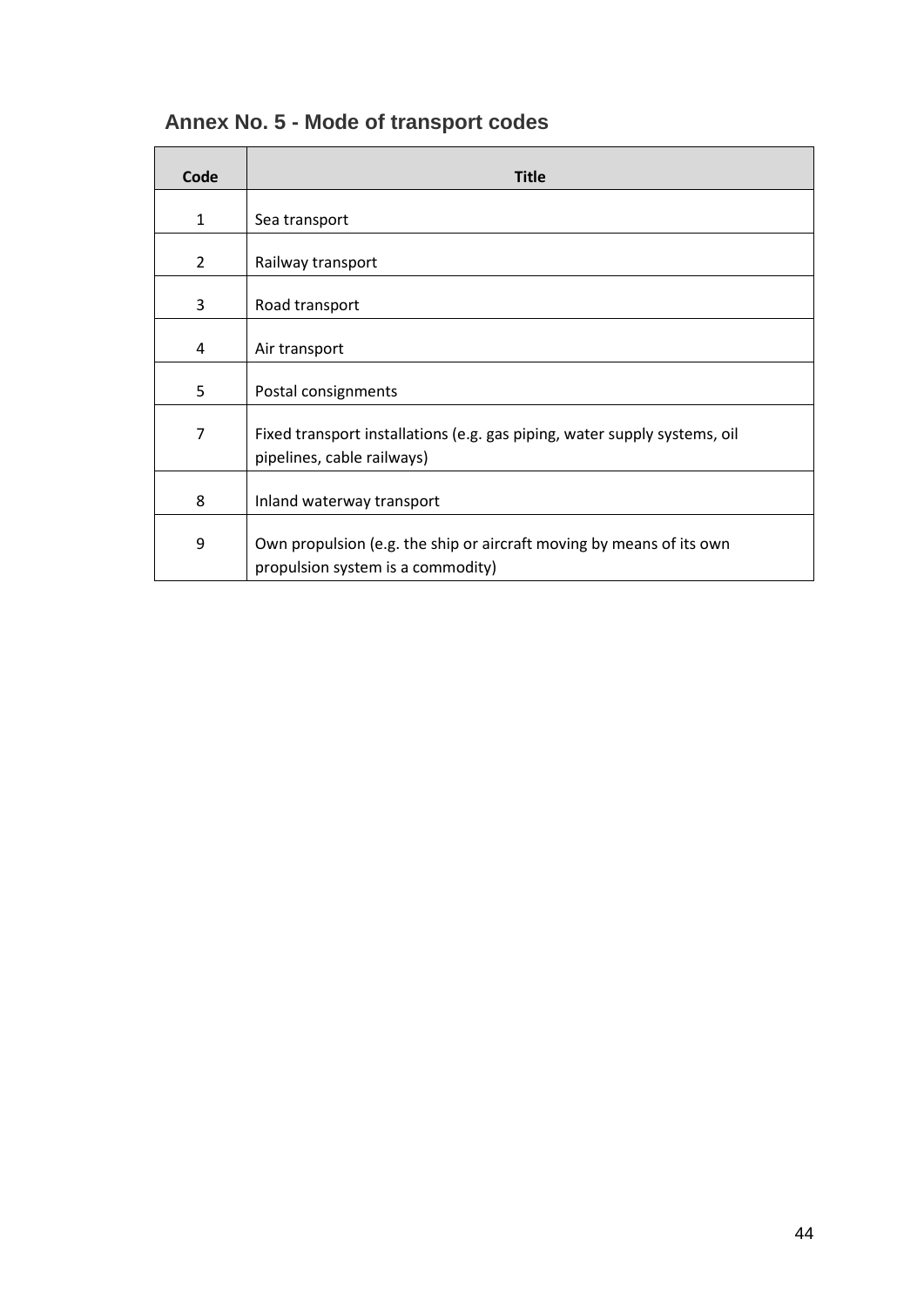### <span id="page-44-0"></span>**Annex No. 6 - List of country codes (entered in box 16 of declaration)**

| <b>CODE</b> | <b>NAME</b>                                                              |
|-------------|--------------------------------------------------------------------------|
| <b>AD</b>   | Andorra                                                                  |
| AE          | United Arab Emirates (Abu Dhabi, Ajman, Dubai, Fujairah, Ras al Khaimah, |
|             | Sharjah and Umm al-Quwain)                                               |
| AF          | Afghanistan                                                              |
| AG          | Antigua and Barbuda                                                      |
| Al          | Anguilla                                                                 |
| AL          | Albania                                                                  |
| AM          | Armenia                                                                  |
| AO          | Angola (including Cabinda)                                               |
| AQ          | Antarctica                                                               |
| AR          | Argentina                                                                |
| AS          | American Samoa                                                           |
| AT          | Austria                                                                  |
| AU          | Australia                                                                |
| AW          | Aruba                                                                    |
| AZ          | Azerbaijan                                                               |
| BA          | Bosnia and Herzegovina                                                   |
| BB          | <b>Barbados</b>                                                          |
| <b>BD</b>   | Bangladesh                                                               |
| BE          | Belgium                                                                  |
| <b>BF</b>   | <b>Burkina Faso</b>                                                      |
| <b>BG</b>   | <b>Bulgaria</b>                                                          |
| BH          | <b>Bahrain</b>                                                           |
| BI          | Burundi                                                                  |
| <b>BJ</b>   | Benin                                                                    |
| <b>BL</b>   | Saint-Barthelemy                                                         |
| <b>BM</b>   | Bermuda                                                                  |
| <b>BN</b>   | Brunei Darussalam                                                        |
| <b>BO</b>   | <b>Bolivia</b>                                                           |
| <b>BQ</b>   | Bonaire, St. Eustatius and Saba                                          |
| <b>BR</b>   | <b>Brazil</b>                                                            |
| <b>BS</b>   | <b>Bahamas</b>                                                           |
| BT          | <b>Bhutan</b>                                                            |
| BV          | <b>Bouvet Island</b>                                                     |
| BW          | Botswana                                                                 |
| BY          | <b>Belarus</b>                                                           |
| BZ          | <b>Belize</b>                                                            |
| CA          | Canada                                                                   |
| CC          | Cocos Islands (Keeling Islands)                                          |
| CD          | Democratic Republic of Congo                                             |
| CF          | Central African Republic                                                 |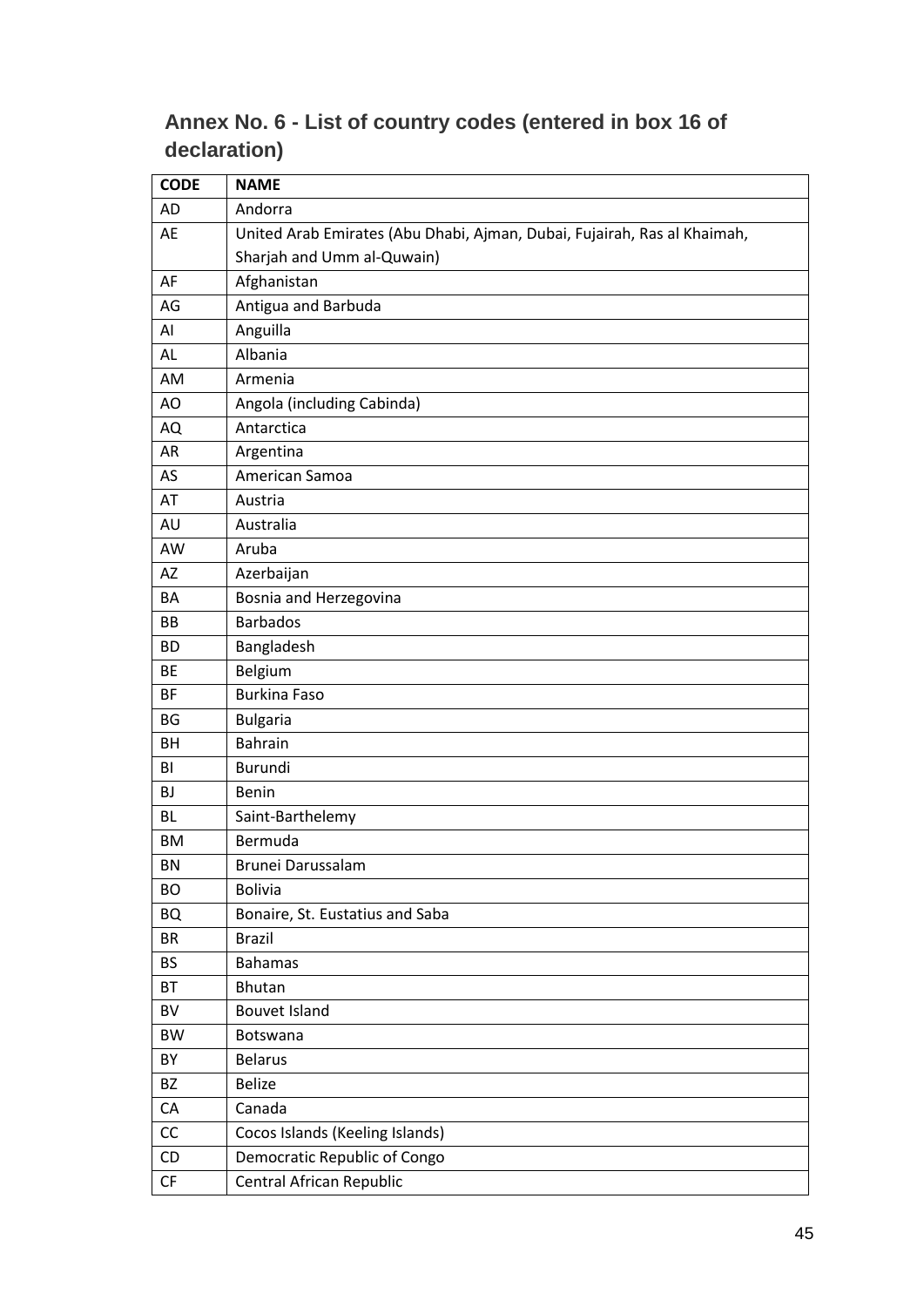| <b>CODE</b> | <b>NAME</b>                                                                        |
|-------------|------------------------------------------------------------------------------------|
| CG          | Congo                                                                              |
| <b>CH</b>   | Switzerland (including the German territory of Büsingen)                           |
| CI          | Cote d'Ivoire (Ivory Coast)                                                        |
| <b>CK</b>   | Cook Islands                                                                       |
| CL.         | Chile                                                                              |
| <b>CM</b>   | Cameroon                                                                           |
| CN          | China                                                                              |
| CO          | Colombia                                                                           |
| <b>CR</b>   | Costa Rica                                                                         |
| CU          | Cuba                                                                               |
| CV          | Cape Verde                                                                         |
| <b>CW</b>   | Curacao                                                                            |
| CX          | Christmas Island                                                                   |
| <b>CY</b>   | Cyprus                                                                             |
| CZ          | Czechia                                                                            |
| DE          | Germany (including the island of Heligoland; excluding the territory of Büsingen)  |
| DJ          | Djibouti                                                                           |
| DK          | Denmark                                                                            |
| <b>DM</b>   | Dominica                                                                           |
| DO          | Dominican Republic                                                                 |
| DZ          | Algeria                                                                            |
| EC          | Ecuador (including Galapagos Islands)                                              |
| EE          | Estonia                                                                            |
| EG          | Egypt                                                                              |
| EH          | Western Sahara                                                                     |
| ER          | Eritrea                                                                            |
| ES          | Spain (Including the Balearic Islands and the Canary Islands; excluding Ceuta (XC) |
|             | and Melilla (XL))                                                                  |
| ET          | Ethiopia                                                                           |
| FI.         | Finland (including the Åland Islands)                                              |
| FJ          | Fiji                                                                               |
| <b>FK</b>   | <b>Falkland Islands</b>                                                            |
| FM          | <b>Federated States of Micronesia</b>                                              |
| <b>FO</b>   | Faroe Islands                                                                      |
| <b>FR</b>   | France (including Monaco, the French overseas departments (French Guiana,          |
|             | Guadeloupe, Martinique, Mayotte and Réunion) and the French northern part of       |
|             | St Martin)                                                                         |
| GA          | Gabon                                                                              |
| GB          | United Kingdom                                                                     |
| GD          | Grenada (including the South Grenadines)                                           |
| GE          | Georgia                                                                            |
| GH          | Ghana                                                                              |
| GI          | Gibraltar                                                                          |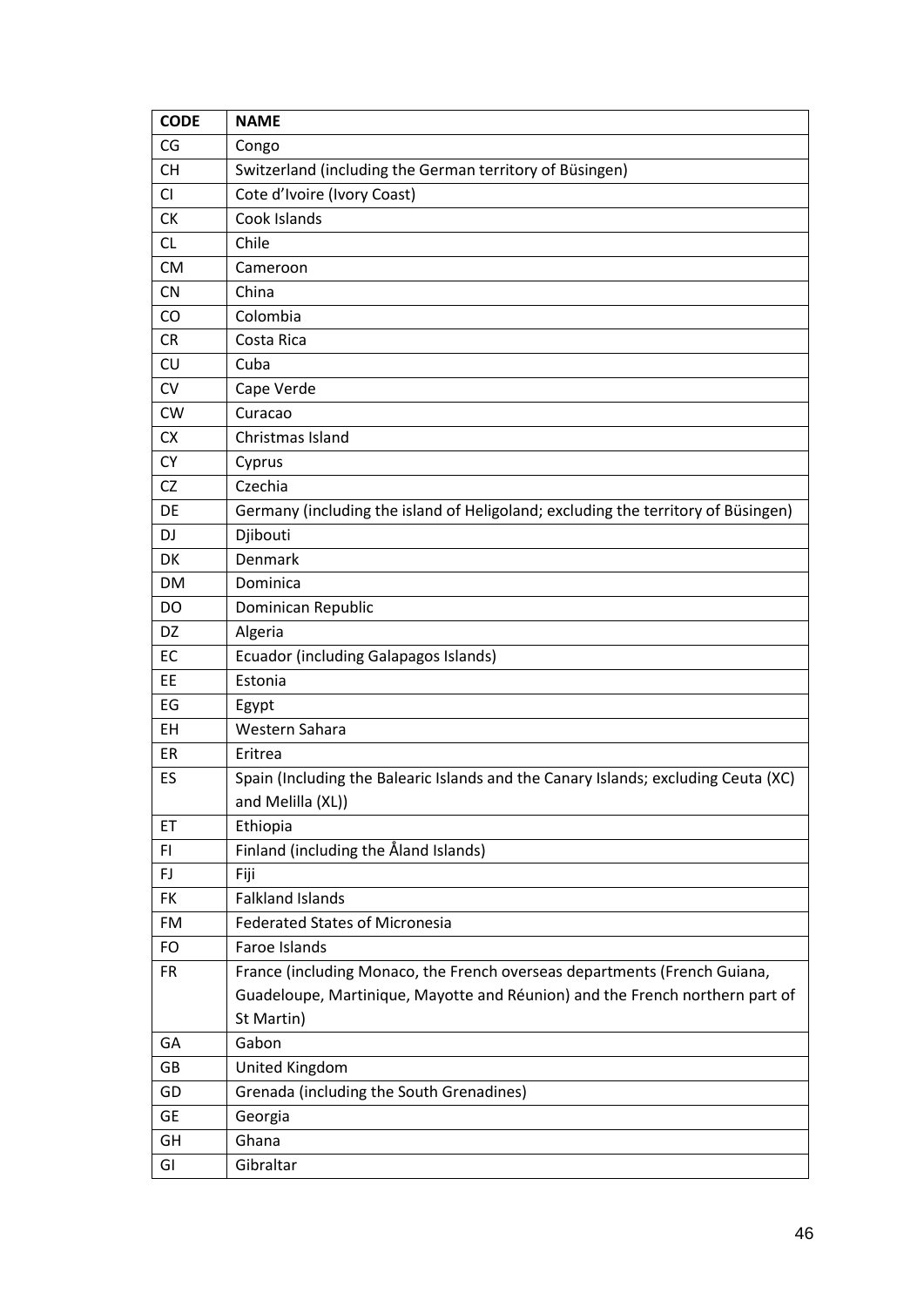| <b>CODE</b> | <b>NAME</b>                                                         |
|-------------|---------------------------------------------------------------------|
| GL          | Greenland                                                           |
| GM          | Gambia                                                              |
| GN          | Guinea                                                              |
| GQ          | <b>Equatorial Guinea</b>                                            |
| <b>GR</b>   | Greece                                                              |
| GS          | South Georgia and South Sandwich Islands                            |
| GT          | Guatemala                                                           |
| GU          | Guam                                                                |
| GW          | Guinea-Bissau                                                       |
| GY          | Guyana                                                              |
| HK          | Hong Kong                                                           |
| <b>HR</b>   | Croatia                                                             |
| HM          | Heard Island and McDonald Island                                    |
| HN          | Honduras (including Swan Islands)                                   |
| HR          | Croatia                                                             |
| HT          | Haiti                                                               |
| HU          | Hungary                                                             |
| IE          | Ireland                                                             |
| ID          | Indonesia                                                           |
| IL          | Israel                                                              |
| IN          | India                                                               |
| IO          | <b>British Indian Ocean Territory</b>                               |
| IQ          | Iraq                                                                |
| IR          | Islamic Republic of Iran                                            |
| IS          | Iceland                                                             |
| IT          | Italy (including Livigno and the municipality of Campione d'Italia) |
| JM          | Jamaica                                                             |
| JO          | Jordan                                                              |
| JP          | Japan                                                               |
| KE          | Kenya                                                               |
| KG          | Kyrgyzstan                                                          |
| KH          | Cambodia                                                            |
| ΚI          | Kiribati                                                            |
| KM          | Comoros (Anjouan, Great Comor and Moheli)                           |
| KN          | <b>St Kitts and Nevis</b>                                           |
| КP          | Democratic People's Republic of Korea (North Korea)                 |
| KR          | Republic of Korea (South Korea)                                     |
| KW          | Kuwait                                                              |
| КY          | Cayman Islands                                                      |
| KZ          | Kazakhstan                                                          |
| LA          | Lao People's Democratic Republic                                    |
| LB          | Leban                                                               |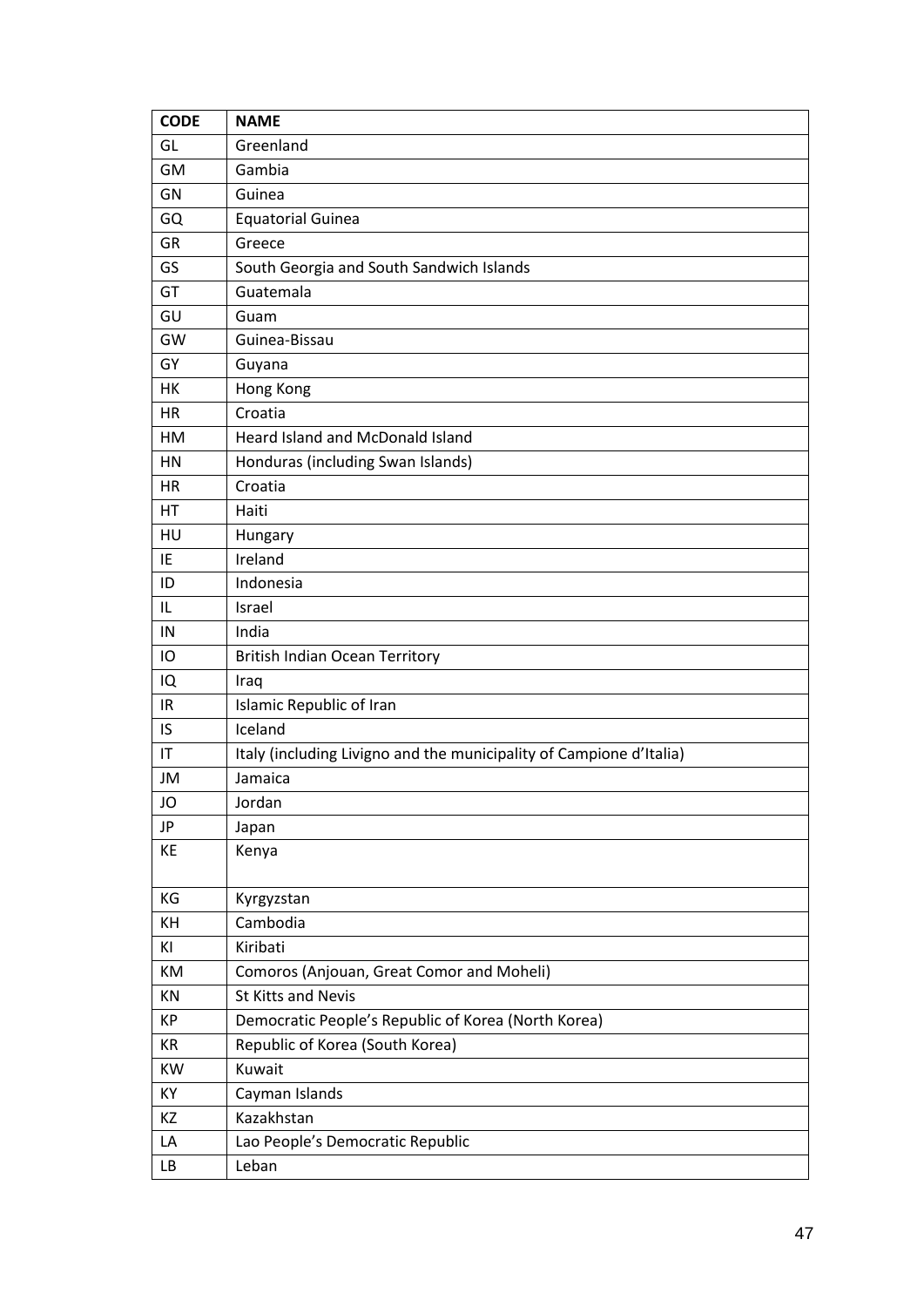| <b>CODE</b>            | <b>NAME</b>                                                                  |
|------------------------|------------------------------------------------------------------------------|
| LC                     | St Lucia                                                                     |
| $\mathsf{L}\mathsf{I}$ | Liechtenstein                                                                |
| LK                     | Sri Lanka                                                                    |
| <b>LR</b>              | Liberia                                                                      |
| LS.                    | Lesotho                                                                      |
| LT                     | Lithuania                                                                    |
| LU                     | Luxembourg                                                                   |
| LV                     | Latvia                                                                       |
| <b>LY</b>              | Libya                                                                        |
| MA                     | Morocco                                                                      |
| <b>MD</b>              | Republic of Moldova                                                          |
| ME                     | Montenegro                                                                   |
| MG                     | Madagascar                                                                   |
| <b>MH</b>              | <b>Marshall Islands</b>                                                      |
| МK                     | North Macedonia                                                              |
| ML                     | Mali                                                                         |
| <b>MM</b>              | Myanmar (Burma)                                                              |
| MN                     | Mongolia                                                                     |
| <b>MO</b>              | Macao                                                                        |
| <b>MP</b>              | Northern Mariana Islands                                                     |
| <b>MR</b>              | Mauritania                                                                   |
| <b>MS</b>              | Montserrat                                                                   |
| МT                     | Malta (including Comino Island and Gozo Island)                              |
| MU                     | Mauritius (Mauritius, Rodrigues Island, Agalega Islands and Cargados Caraios |
|                        | Bank (Saint Brandon Islands))                                                |
| <b>MV</b>              | <b>Maldives</b>                                                              |
| <b>MW</b>              | Malawi                                                                       |
| МX                     | Mexico                                                                       |
| MY                     | Malaysia (Malay Peninsula and East Malaysia (Labuan, Sabah and Sarawak))     |
| MZ                     | Mozambique                                                                   |
| <b>NA</b>              | Namibia                                                                      |
| NC                     | New Caledonia (including the Loyalty Islands (Lifou, Maré and Ouvéa))        |
| <b>NE</b>              | Niger                                                                        |
| <b>NF</b>              | Norfolk Islands                                                              |
| <b>NG</b>              | Nigeria                                                                      |
| ΝI                     | Nicaragua (including Corn Islands)                                           |
| <b>NL</b>              | Netherlands                                                                  |
| NO                     | Norway (including Svalbard Archipelago and Jan Mayen Island)                 |
| <b>NP</b>              | Nepal                                                                        |
| <b>NR</b>              | Nauru                                                                        |
| <b>NU</b>              | Niue                                                                         |
| <b>NZ</b>              | New Zealand (excluding the province of Ross (Antarctica))                    |
| OM                     | Oman                                                                         |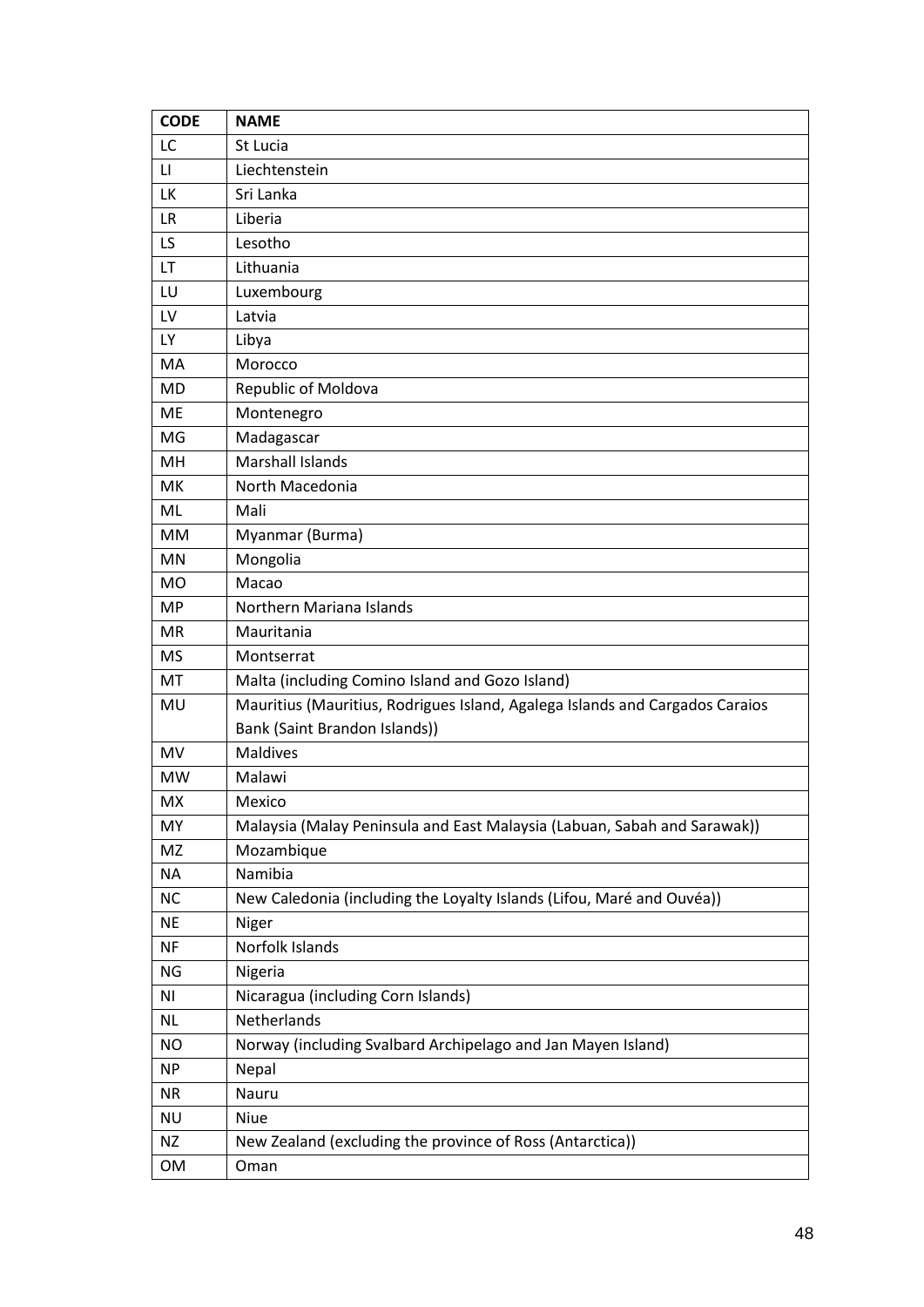| <b>CODE</b> | <b>NAME</b>                                                                      |
|-------------|----------------------------------------------------------------------------------|
| <b>PA</b>   | Panama (including the former Panama Canal zone)                                  |
| PE          | Peru                                                                             |
| PF          | French Polynesia (Marquesas Islands, Society Islands (including Tahiti), Tuamotu |
|             | Archipelago, Gambier Islands and South Australia Islands)                        |
| PG          | Papua New Guinea (Eastern New Guinea; Bismarck Archipelago (including New        |
|             | Britain and New Ireland, Lavongai (New Hanover) and Admiralty Island);           |
|             | Northern Solomon Islands (Bougainville and Buk); Trobriand Islands, Woodlark     |
|             | Island; d'Entrecasteaux Islands and Louisiade Archipelago)                       |
| <b>PH</b>   | Philippines                                                                      |
| PK          | Pakistan                                                                         |
| PL          | Poland                                                                           |
| PM          | St Pierre and Miquelon                                                           |
| PN          | Pitcairn (including the islands of Ducie, Henderson and Oeno)                    |
| <b>PS</b>   | Occupied Palestinian Territory (West Bank (including East Jerusalem) and the     |
|             | Gaza Strip)                                                                      |
| PT          | Portugal (including Azores and Madeira)                                          |
| PW          | Palau                                                                            |
| PY          | Paraguay                                                                         |
| QA          | Qatar                                                                            |
| <b>RO</b>   | Romania                                                                          |
| <b>RU</b>   | <b>Russian Federation</b>                                                        |
| <b>RW</b>   | Rwanda                                                                           |
| SA          | Saudi Arabia                                                                     |
| SB          | Solomon Islands                                                                  |
| <b>SC</b>   | Seychelles (Mahé, Praslin, La Digue, Frégate and Silhouette Islands, Amirante    |
|             | Islands (including Desroches, Alphonse, Platte and Coëtivy), Farquhar Islands    |
|             | (including Providence), Aldabra Islands and Cosmoledo Islands)                   |
| <b>SD</b>   | Sudan                                                                            |
| <b>SE</b>   | Sweden                                                                           |
| SG          | Singapore                                                                        |
| <b>SH</b>   | Saint Helena, Ascension and Tristan and Cunha                                    |
| SI          | Slovenia                                                                         |
| SK          | Slovakia                                                                         |
| SL          | Sierra Leone                                                                     |
| SM          | San Marino                                                                       |
| SN          | Senegal                                                                          |
| <b>SO</b>   | Somalia                                                                          |
| <b>SR</b>   | Suriname                                                                         |
| SS          | South Sudan                                                                      |
| <b>ST</b>   | Sao Tome and Principe                                                            |
| SV          | El Salvador                                                                      |
| <b>SX</b>   | Sint Maarten (Dutch southern part)                                               |
| SY          | Syrian Arab Republic                                                             |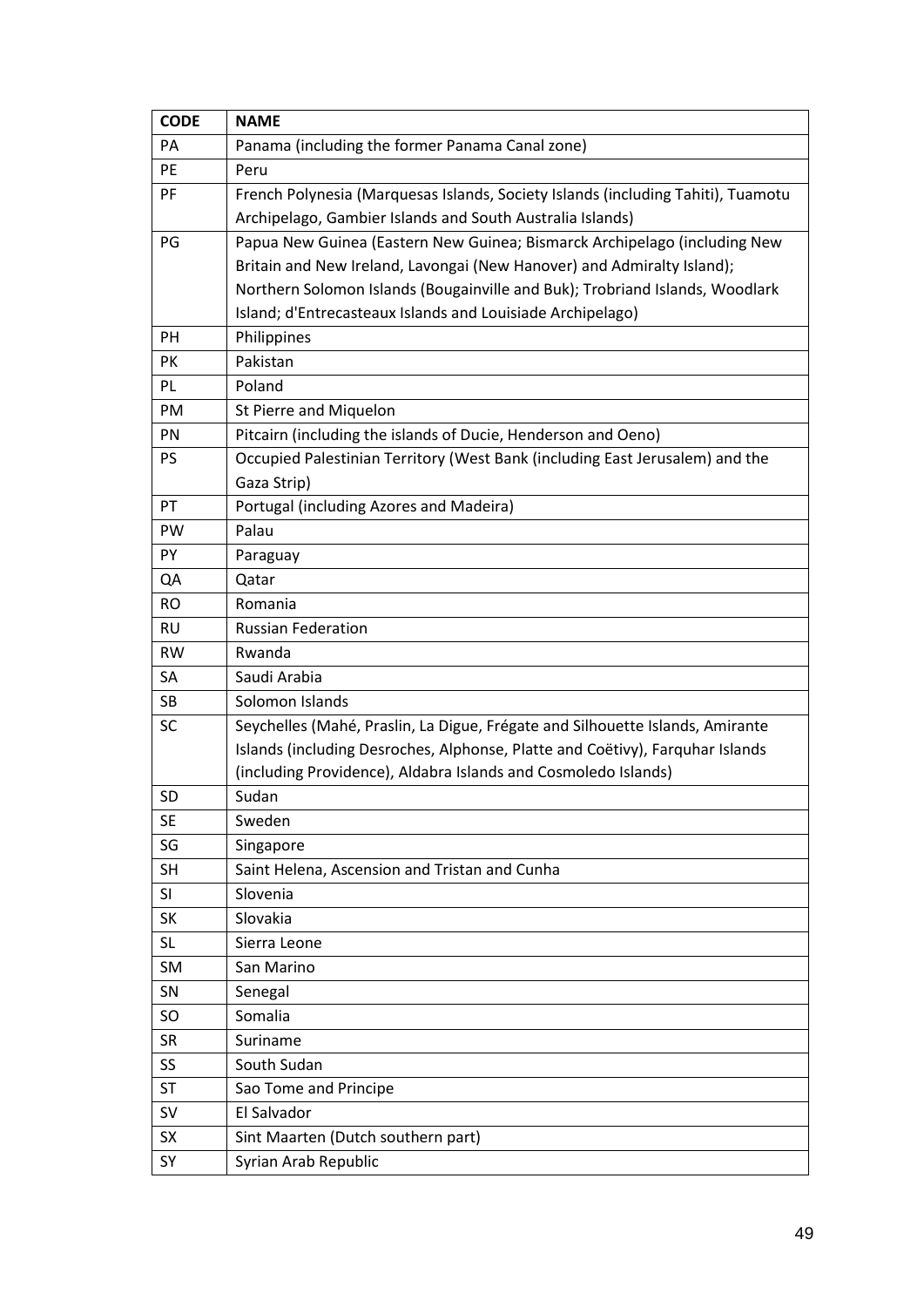| <b>CODE</b> | <b>NAME</b>                                                                        |
|-------------|------------------------------------------------------------------------------------|
| SZ          | Eswatini (formerly Swaziland)                                                      |
| TC          | <b>Turks and Caicos Islands</b>                                                    |
| TD          | Chad                                                                               |
| TF          | French Southern Territories (including Kerguelena Islands, Amsterdam Island, St.   |
|             | Paul's Island, Crozet Islands, French Indian Ocean Broad Islands (Bassas da India, |
|             | Europa, Glorieuses, Juan de Nova, Tromelin))                                       |
| TG          | Togo                                                                               |
| TH          | Thailand                                                                           |
| TJ          | Tajikistan                                                                         |
| ТK          | Tokelau                                                                            |
| TL          | Timor-Leste                                                                        |
| <b>TM</b>   | Turkmenistan                                                                       |
| TN          | Tunisia                                                                            |
| <b>TO</b>   | Tonga                                                                              |
| <b>TR</b>   | Turkey                                                                             |
| <b>TT</b>   | <b>Trinidad and Tobago</b>                                                         |
| TV          | Tuvalu                                                                             |
| TW          | Taiwan                                                                             |
| TZ          | United Republic of Tanzania (Tanganyika, Zanzibar and Pemba)                       |
| UA          | Ukraine                                                                            |
| UG          | Uganda                                                                             |
| <b>UM</b>   | United States Minor Outlying Islands (including Baker Island, Howland Island,      |
|             | Jarvis Island, Johnston Atoll, Kingman Reef, Midway Islands, Navassa Island,       |
|             | Palmyra Atoll, and Wake Island)                                                    |
| US          | United States (incl. Puerto Rico)                                                  |
| UY          | Uruguay                                                                            |
| UZ          | Uzbekistan                                                                         |
| VA          | Holy See (Vatican City State)                                                      |
| VC          | <b>St Vincent and Grenadines</b>                                                   |
| VE          | Bolivarian Republic of Venezuela (Venezuela)                                       |
| VG          | <b>British Virgin Islands</b>                                                      |
| VI          | United States Virgin Islands                                                       |
| VN          | Viet Nam                                                                           |
| VU          | Vanuatu                                                                            |
| WF          | Wallis and Futuna (including Alofi Island)                                         |
| WS          | Samoa                                                                              |
| XC          | Ceuta                                                                              |
| XK          | Kosovo                                                                             |
| XL          | Melilla (including the islands of Penon de Velez de la Gomera, Penon de            |
|             | Alhucemas and Chafarinas)                                                          |
| XS          | Serbia                                                                             |
| YE          | Yemen                                                                              |
| YT          | Mayotte                                                                            |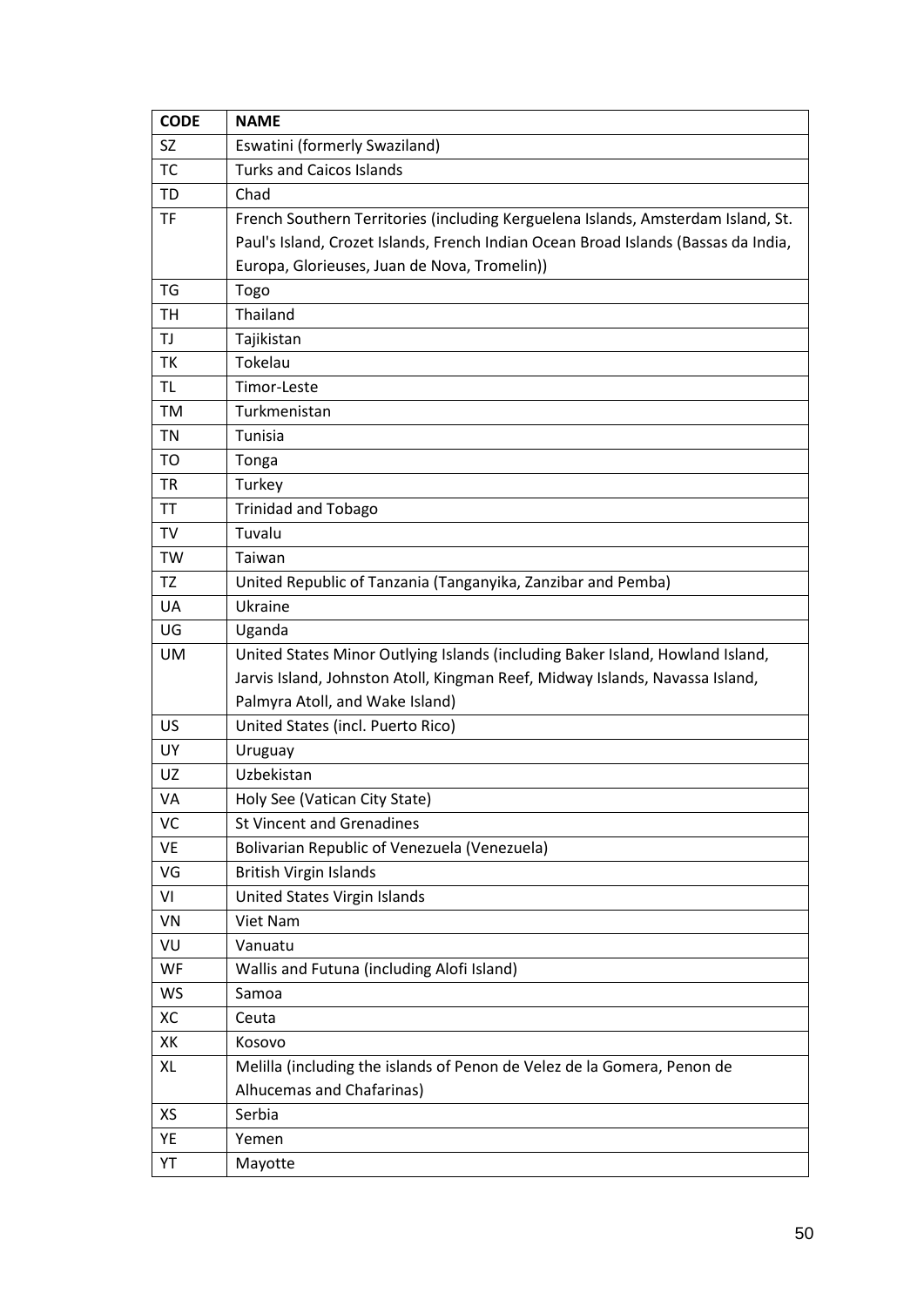| <b>CODE</b> | <b>NAME</b>  |
|-------------|--------------|
| ZA          | South Africa |
| ZM          | Zambia       |
| ZW          | Zimbabwe     |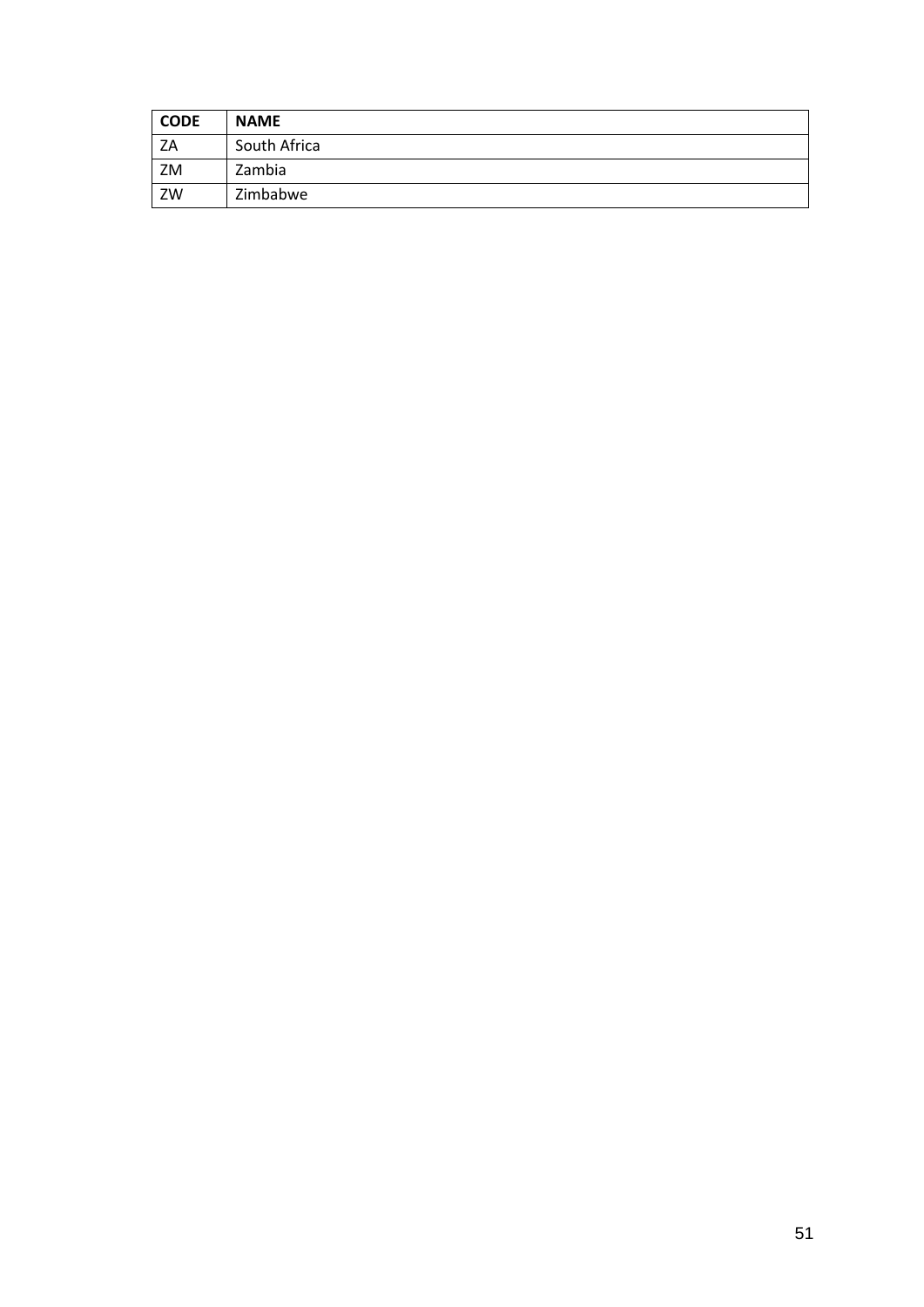### <span id="page-51-0"></span>**Annex No. 7 - Contact details of INTRASTAT, Help Desk and Department of Central Registration**

| <b>INTRASTAT Department in the Chamber of Tax Administration in Szczecin</b> |                                                                                                                                                                                                                                                                                                                                                                                                                                                                                           |  |
|------------------------------------------------------------------------------|-------------------------------------------------------------------------------------------------------------------------------------------------------------------------------------------------------------------------------------------------------------------------------------------------------------------------------------------------------------------------------------------------------------------------------------------------------------------------------------------|--|
| Address:                                                                     | Izba Administracji Skarbowej w Szczecinie                                                                                                                                                                                                                                                                                                                                                                                                                                                 |  |
|                                                                              | Wydział INTRASTAT                                                                                                                                                                                                                                                                                                                                                                                                                                                                         |  |
|                                                                              | 72-002 Dołuje; Lubieszyn 11i                                                                                                                                                                                                                                                                                                                                                                                                                                                              |  |
| Telephone:                                                                   | Service for entities is carried out in INTRASTAT Department according to the scope of<br>the tax identification numbers. Detailed list of contact numbers by types of handled<br>cases and the scope of the tax identification numbers can be find at the PUESC, in the<br>webmark: "Usługi" > "Cło, Granica i Statystyka" > "Statystyka UE (Intrastat)" > "Złóż<br>zgłoszenie INTRASTAT" > "Jeżeli potrzebujesz pomocy (Help Desk)" > "Kontakt z<br>Wydziałem Intrastat IAS w Szczecinie |  |
| Fax:                                                                         | $(91)$ 425-16-73                                                                                                                                                                                                                                                                                                                                                                                                                                                                          |  |
| E-mail:                                                                      | igi.ias.szczecin@mf.gov.pl                                                                                                                                                                                                                                                                                                                                                                                                                                                                |  |

| <b>Nation-wide INTRASTAT Help Desk</b> |                                                                                                                                                                                                                           |  |
|----------------------------------------|---------------------------------------------------------------------------------------------------------------------------------------------------------------------------------------------------------------------------|--|
| Help Desk SISC                         | Recommended Contact form – via the CSD portal - requires logging in to PUESC, going to<br>the "HELP" page, selecting "Log to Help Desk SISC"                                                                              |  |
|                                        | Info line:   +48 33-483-20-55                                                                                                                                                                                             |  |
| E-mail:                                | helpdesk-eclo@mf.gov.pl;<br>To use that email, please follow the steps below:                                                                                                                                             |  |
|                                        | use help via the CSD portal at least once beforein the subject line type the name of<br>the service to which the application relates<br>send a message from the email address compatible to user's login to PUESC portal. |  |